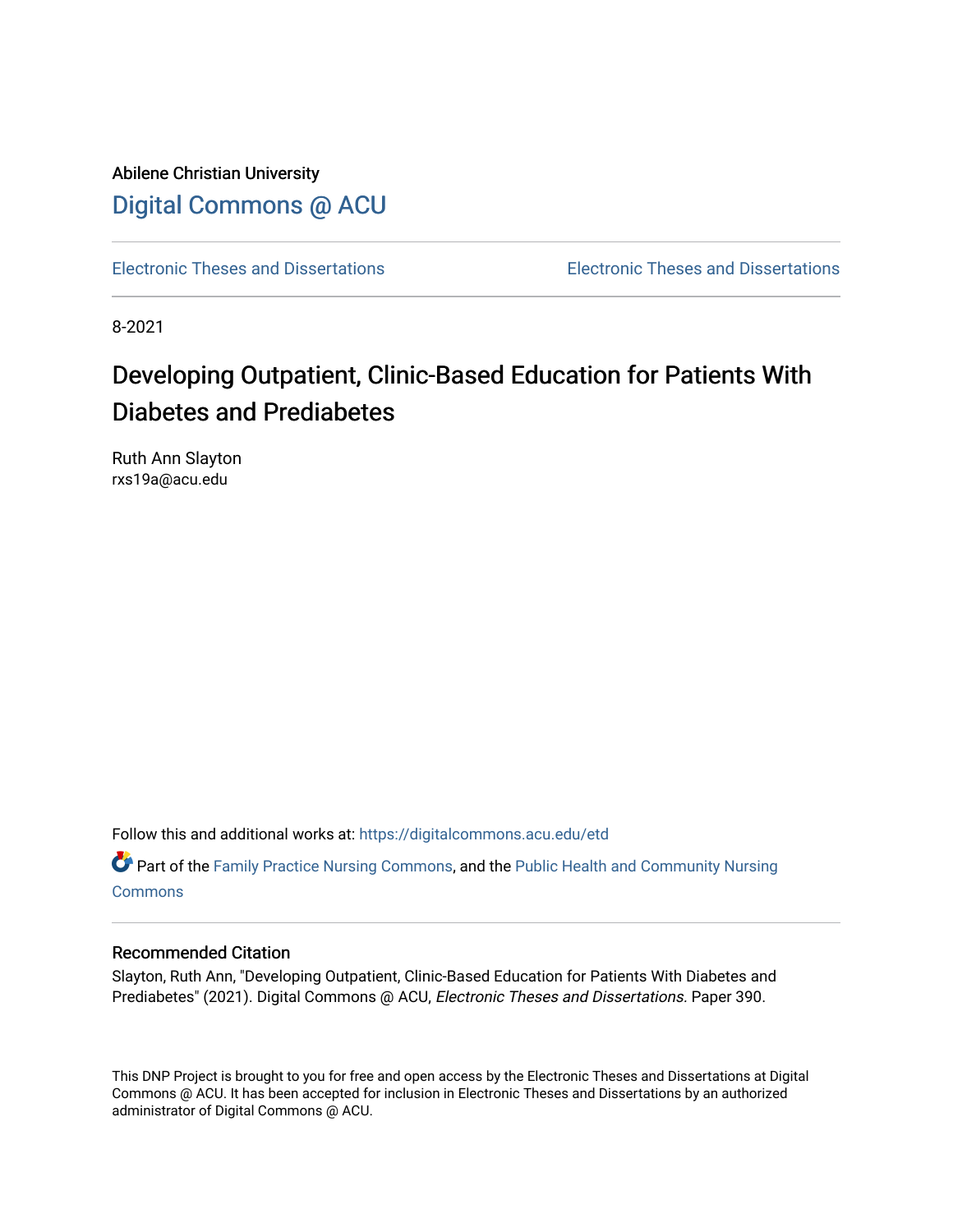This doctoral project, directed and approved by the candidate's committee, has been accepted by the College of Graduate and Professional Studies of Abilene Christian University in partial fulfillment of the requirements for the degree

# **Doctor of Nursing Practice**

Dr Nannette Glenn

Dr. Nannette Glenn, Dean of the College of Graduate and Professional Studies

Date: 07-01-2021

Doctoral Project Committee:

mong Kark

Dr. First Name Last Name, Chair

Dr. Cluryl Grun

Dr. First Name Last Name

Dr. Ugodu Inkannu

Dr. First Name Last Name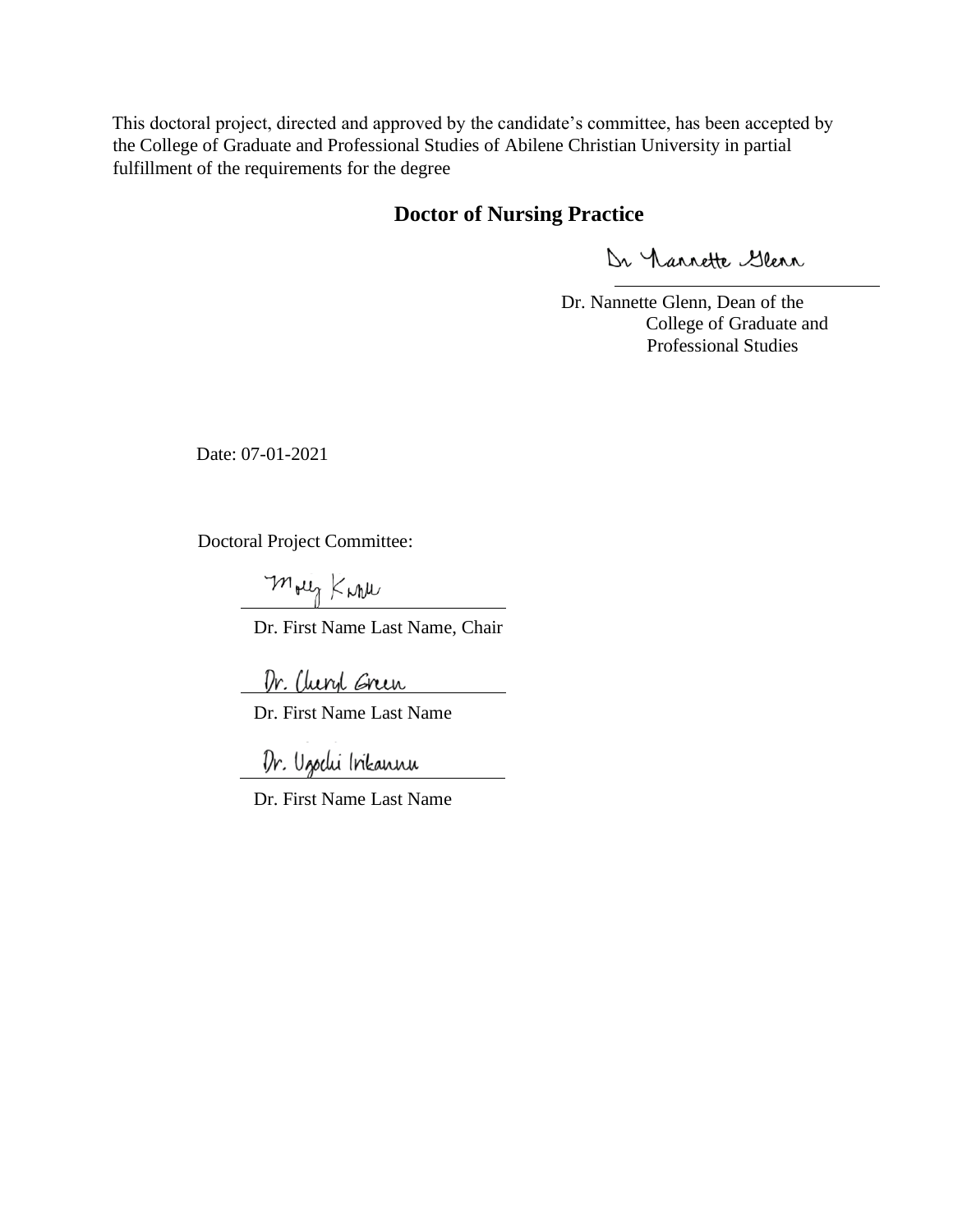Abilene Christian University

School of Nursing

Developing Outpatient, Clinic-Based Education for Patients With Diabetes and Prediabetes

A doctoral project submitted in partial satisfaction

of the requirements for the degree of

Doctor of Nursing Practice

by

Ruth Ann Slayton RN, MSN, FNP-BC

August 2021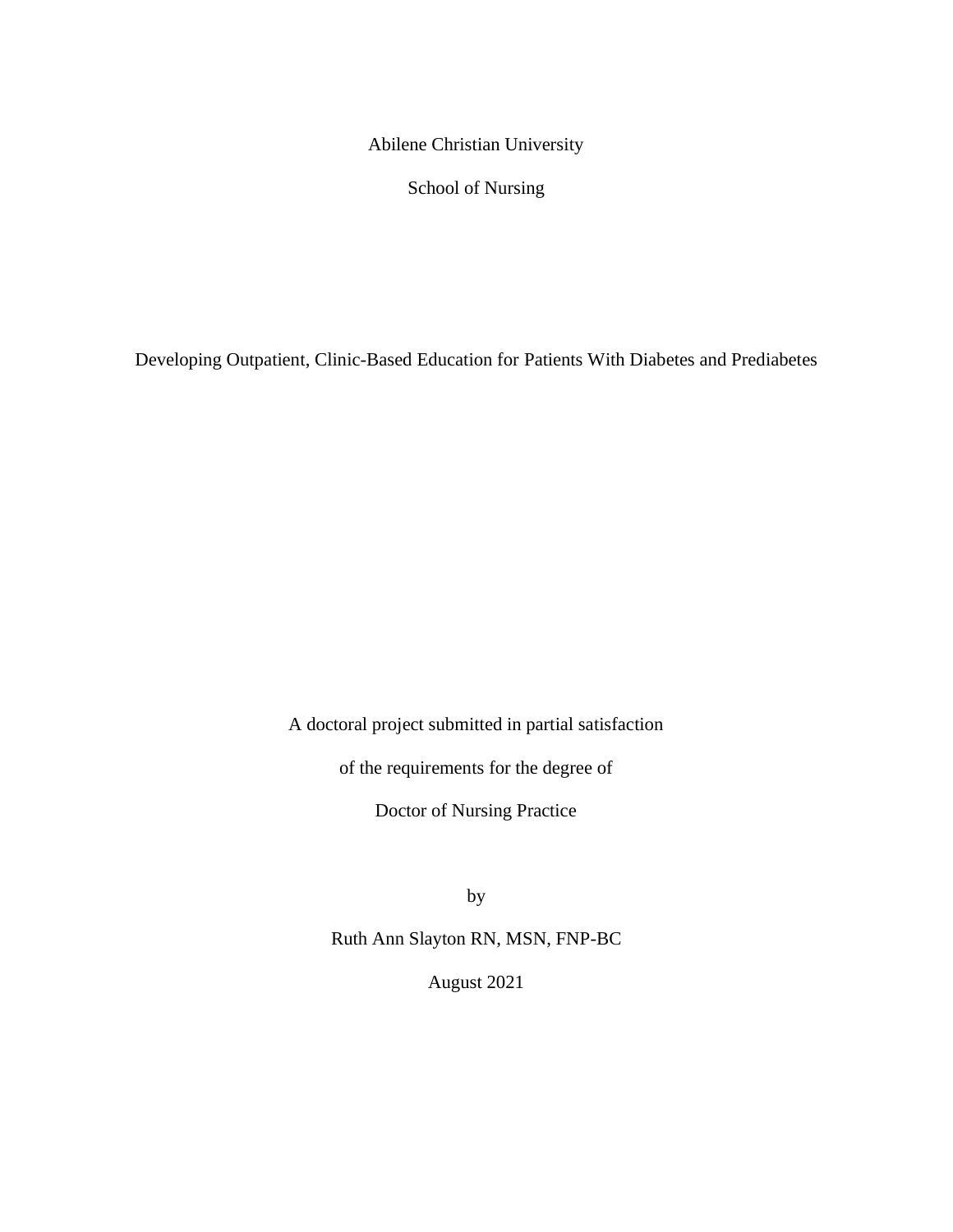# **Dedication**

This project is dedicated to the memory of my grandmother, Laura Bell McNew. She was the first person with diabetes that I ever knew. I watched her struggle to do exactly the right things, eat at the right time, eat the right things, and always take her insulin. She did an awesome job reminding us when she should eat to the minute. I loved going to her house as a child and eating her toast and butter. It always tasted better than anyone else's. The disease still caused heart damage eventually, and this was the reason I lost her. Perhaps if she were here today, she would not suffer the same with the illness, especially with all the updated procedures for diabetes, such as continuous glucose monitoring. I love you and miss you and watching the tender way you took care of Grandpap, who had Alzheimers, and yelling up the stairs at me when I stayed with you.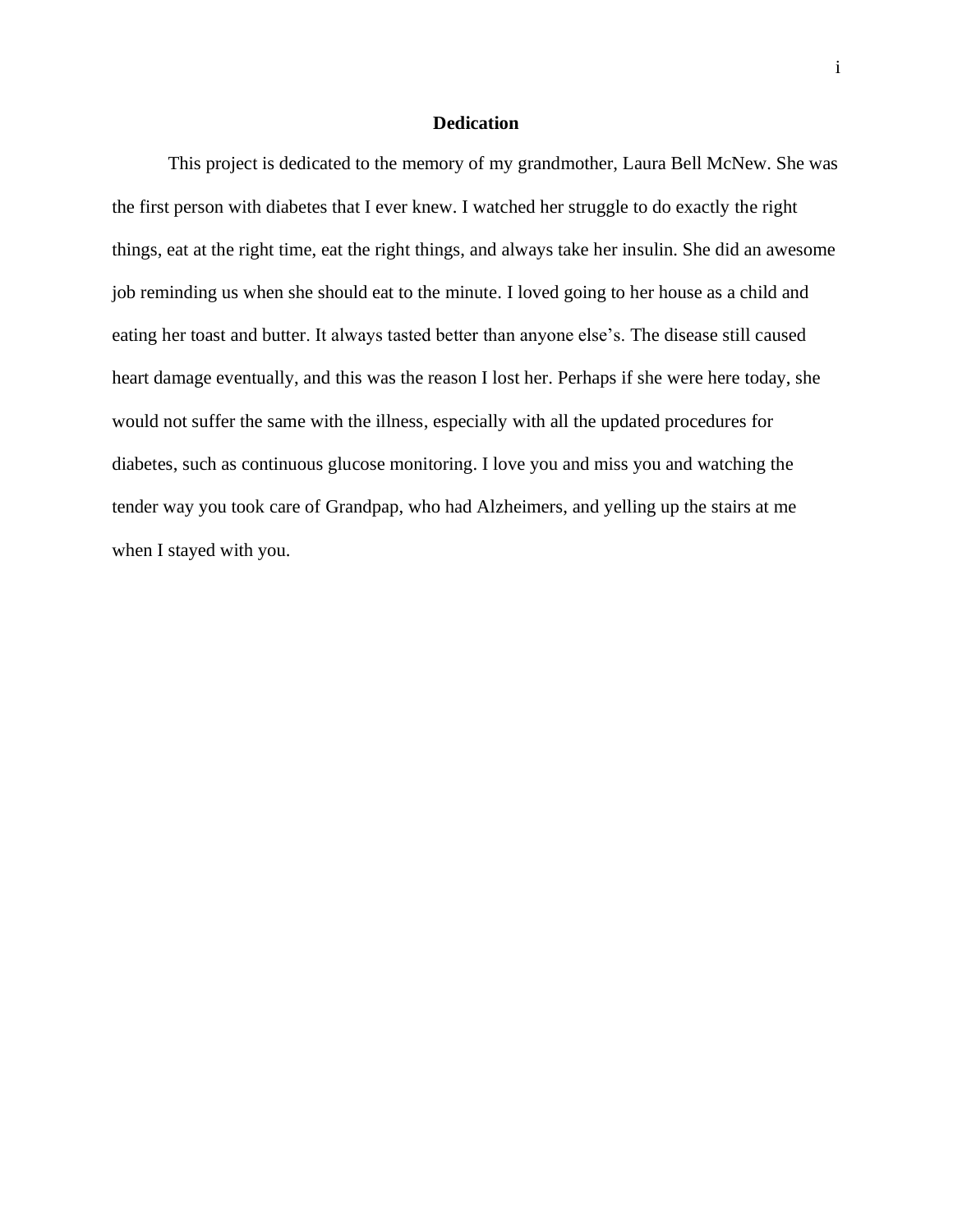#### **Acknowledgments**

In completion of this project, I would like to acknowledge the following individuals. My committee chair, Dr. Molly Kuhle, for guiding me through revisions and my proposal defense, and Dr. Lumpe (program director), Dr. Cheryl Green, and Dr. Ugochi Irikanna (committee members). You all have been vital to my success and refining my project to this point.

I also would like to acknowledge my co-workers for your assistance in pointing out some of those individuals that would benefit from my project program and my fellow providers, Debbie Nale FNP and Sheryl Wright FNP (from when I got my start as a provider). I thank you for the referrals. I acknowledge diabetic patients and have the desire to help you make your illness easier.

I further acknowledge my family, my real cheerleaders, and always supportive beings that pushed me thus far and never complained when I had another assignment that took me away from them and our family activities. They include Anthony Slayton, my spouse of 32 years, and my four children: Derrick, Samantha, Dylan, and Carter, and grandchildren Evey, Emma, and Silas Slayton. Finally, my parents, David and Darlene Gipe, without you two I would not have acquired the work ethic needed to succeed in this program.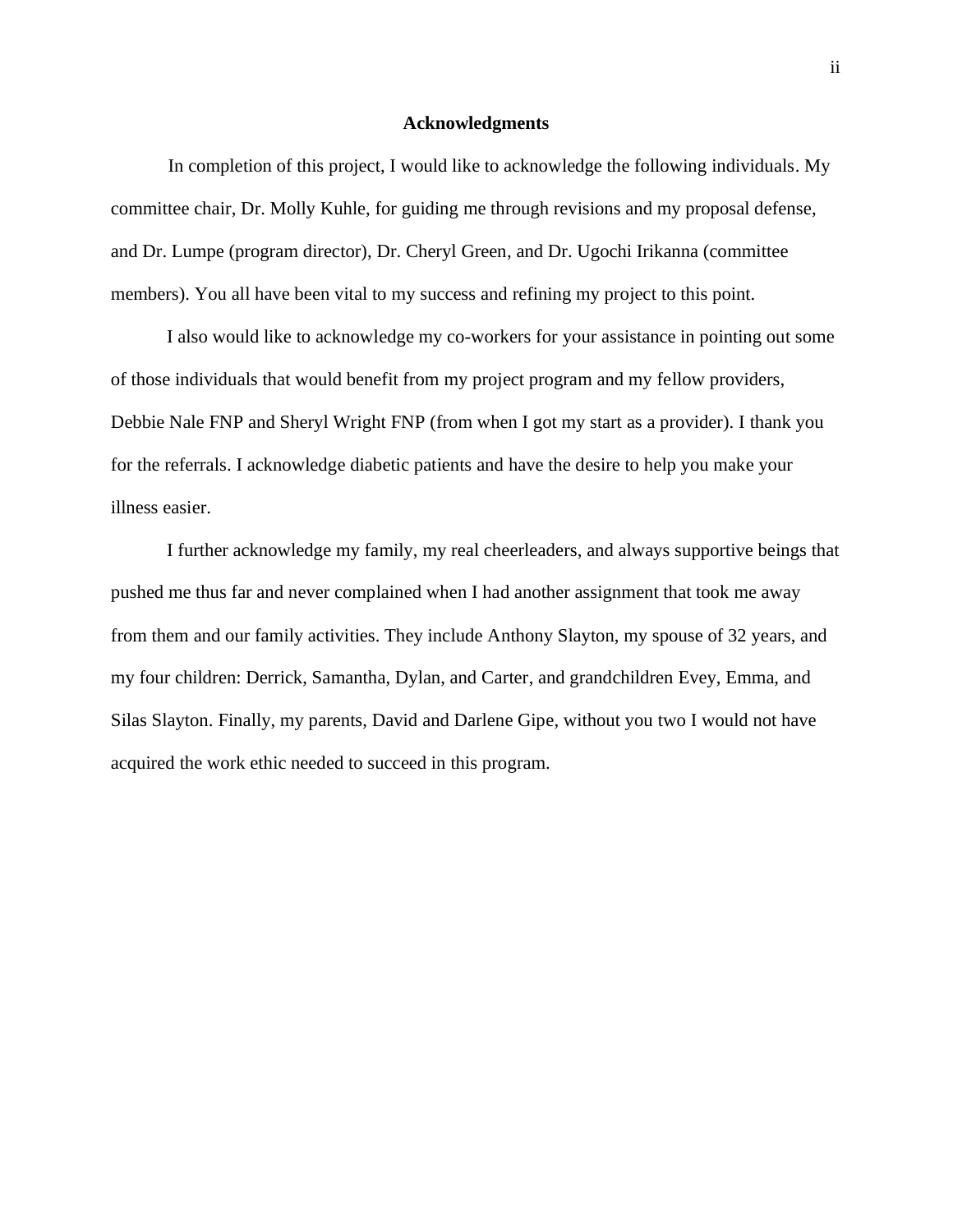© Copyright by Ruth Ann Slayton (2021)

All Rights Reserved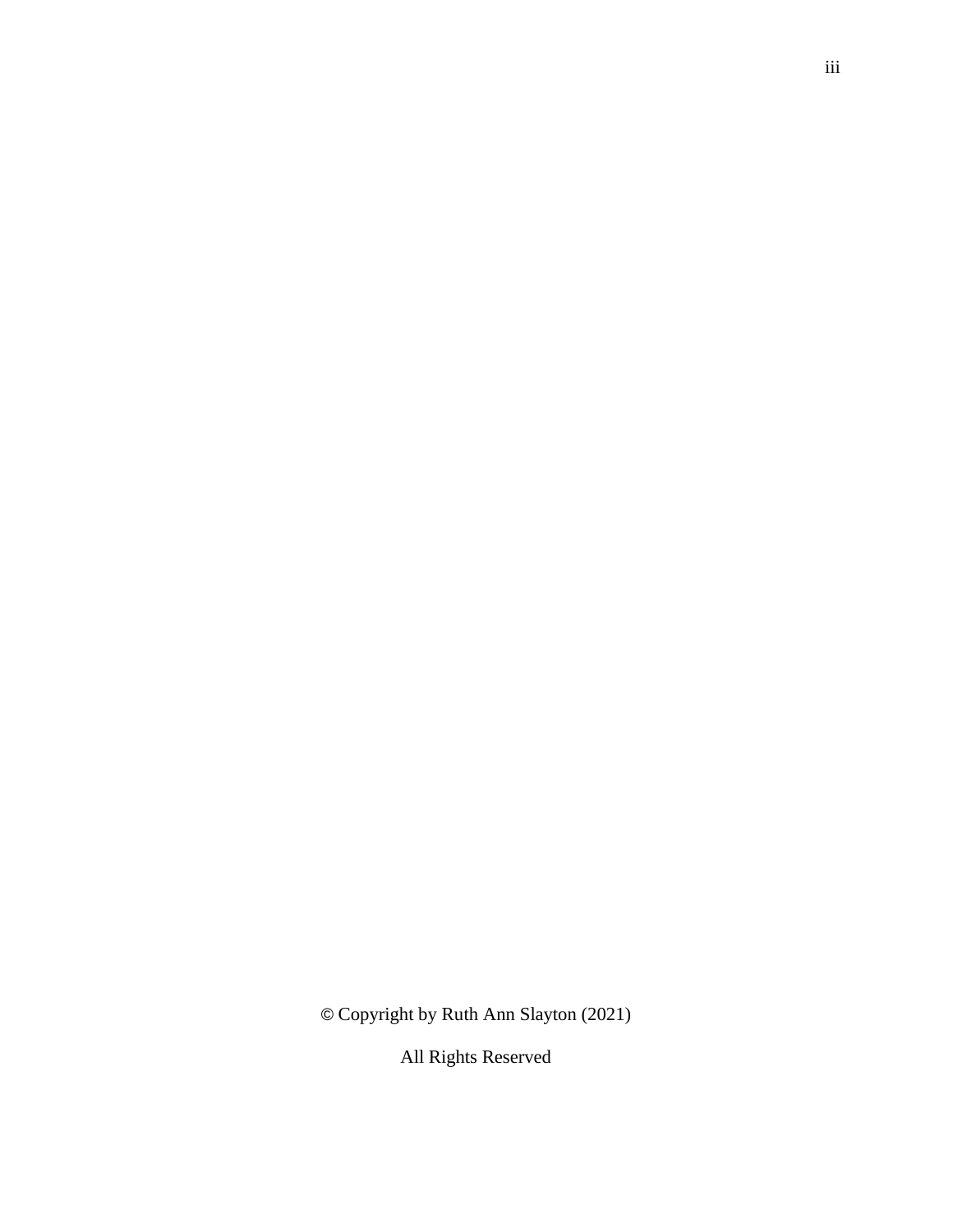#### **Abstract**

Education and support provided to the newly diagnosed prediabetic or Type 2 Diabetic are inadequate in the outpatient arena. In rural areas, instruction for diabetes is minimal to nonexistent, and patients are paying for this with their health and lives many times. The financial burden of diabetes in the United States is astronomical. The loss of life and life quality is significantly high as well. A systems-based approach to education in the rural health clinic would be of great benefit and has proven to be enough to reverse or avoid the progression of the disease. A clinic or field-based diabetes education program is far superior to typical and usual inpatient education and minimizes complications and decreases morbidity and mortality rates in the individual with diabetes as well as decreases costly hospital stays and risks for nonpayment at an organizational level.

*Keywords:* diabetes mellitus, inpatient, self-care, type 1 diabetes, type 2 diabetes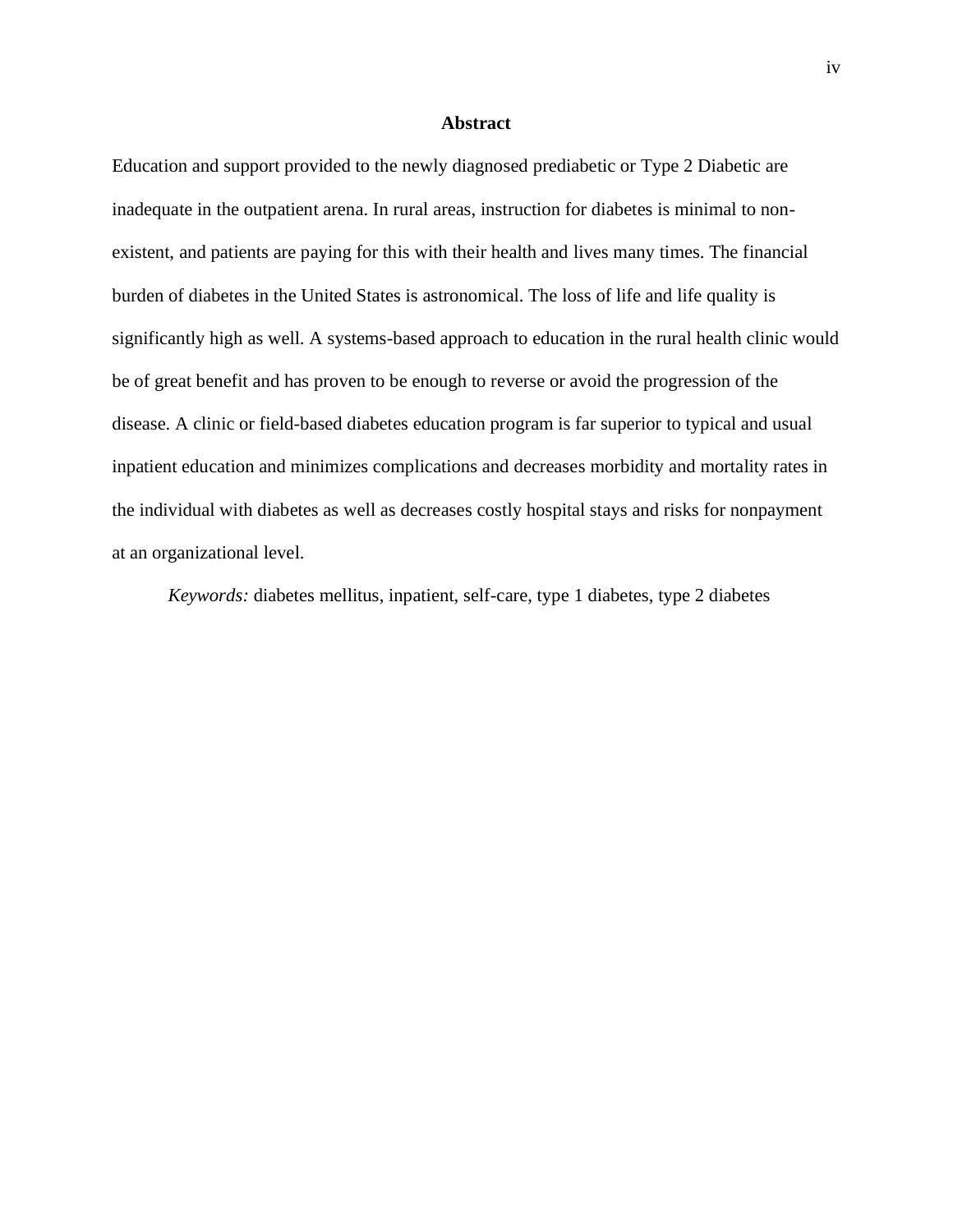| Value of Outpatient Diabetes Education and Questionnaires to Evaluate17 |  |
|-------------------------------------------------------------------------|--|
|                                                                         |  |
|                                                                         |  |
|                                                                         |  |
|                                                                         |  |
|                                                                         |  |
|                                                                         |  |
|                                                                         |  |
|                                                                         |  |
|                                                                         |  |
|                                                                         |  |
|                                                                         |  |
|                                                                         |  |

# **Table of Contents**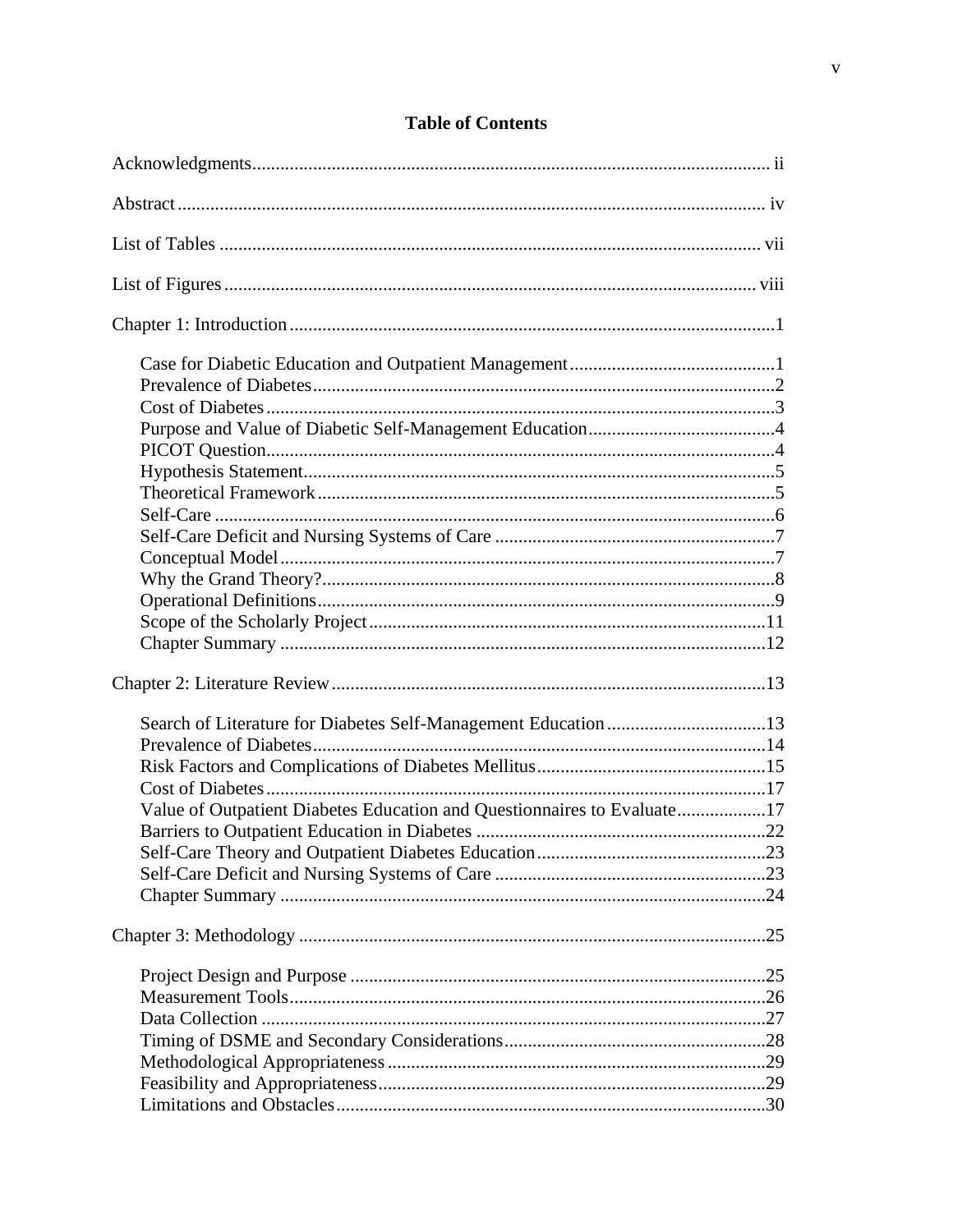| Appendix E: Flyer for Recruitment and Project Explanation for Participants 66 |  |
|-------------------------------------------------------------------------------|--|
|                                                                               |  |
|                                                                               |  |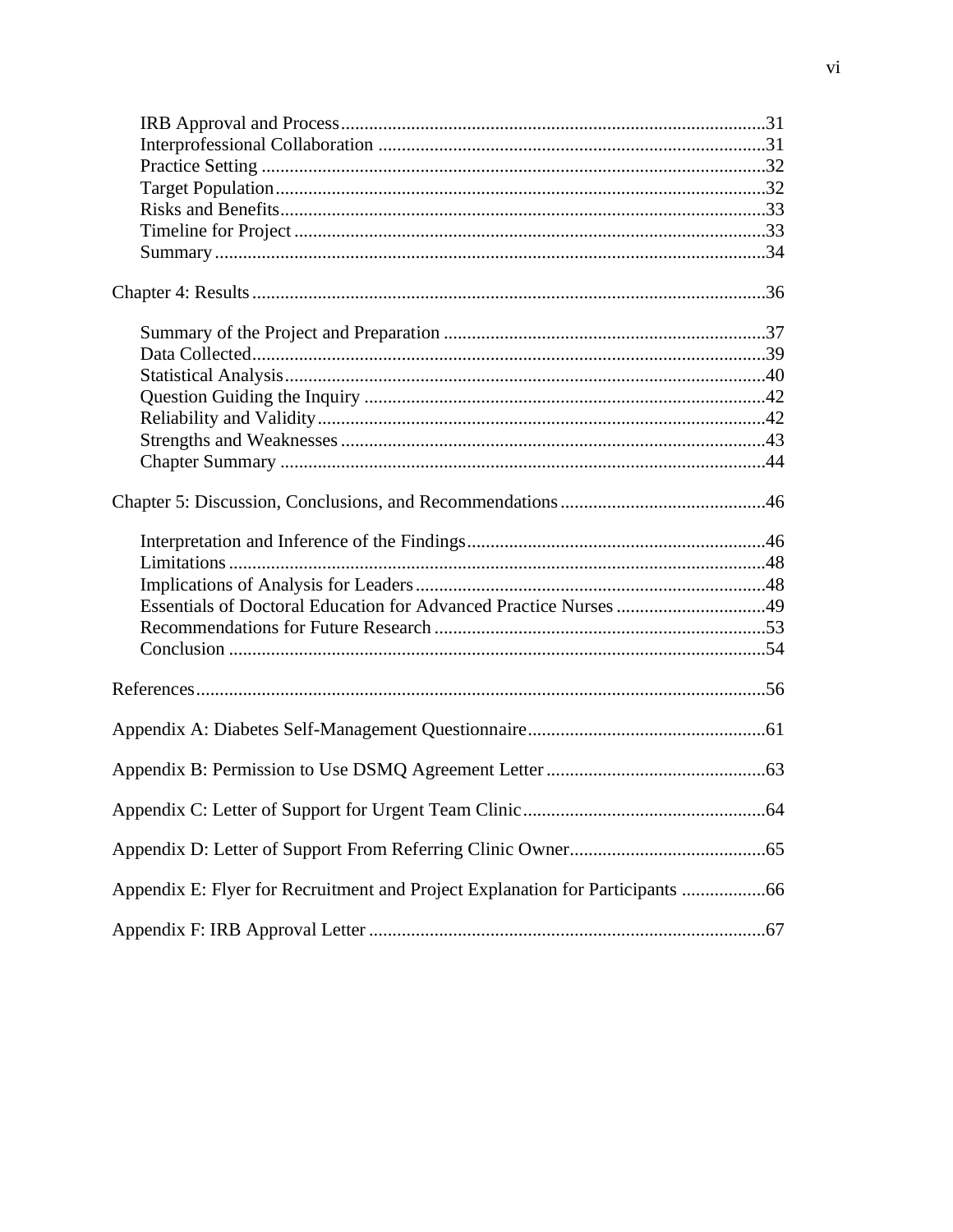|--|--|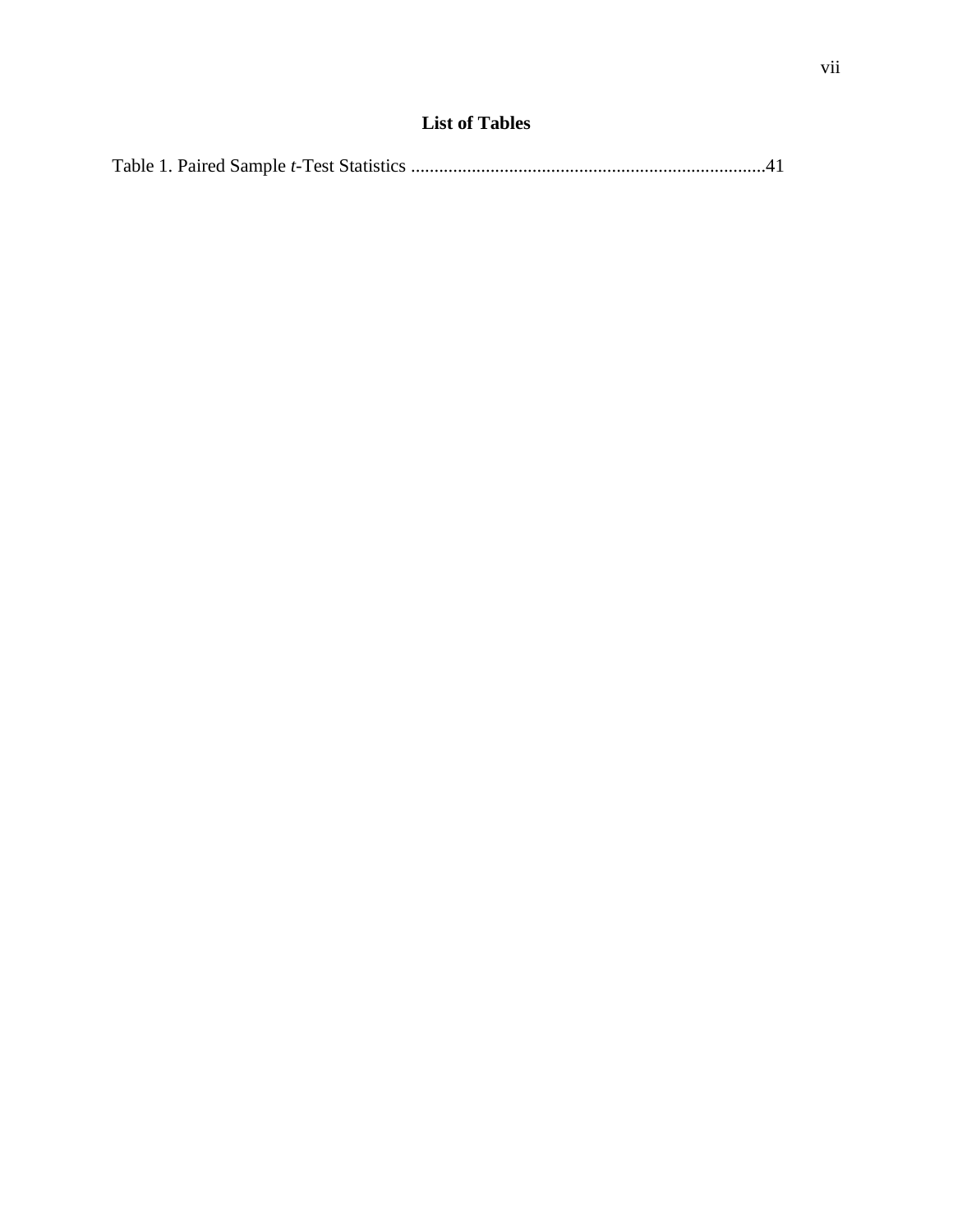# **List of Figures**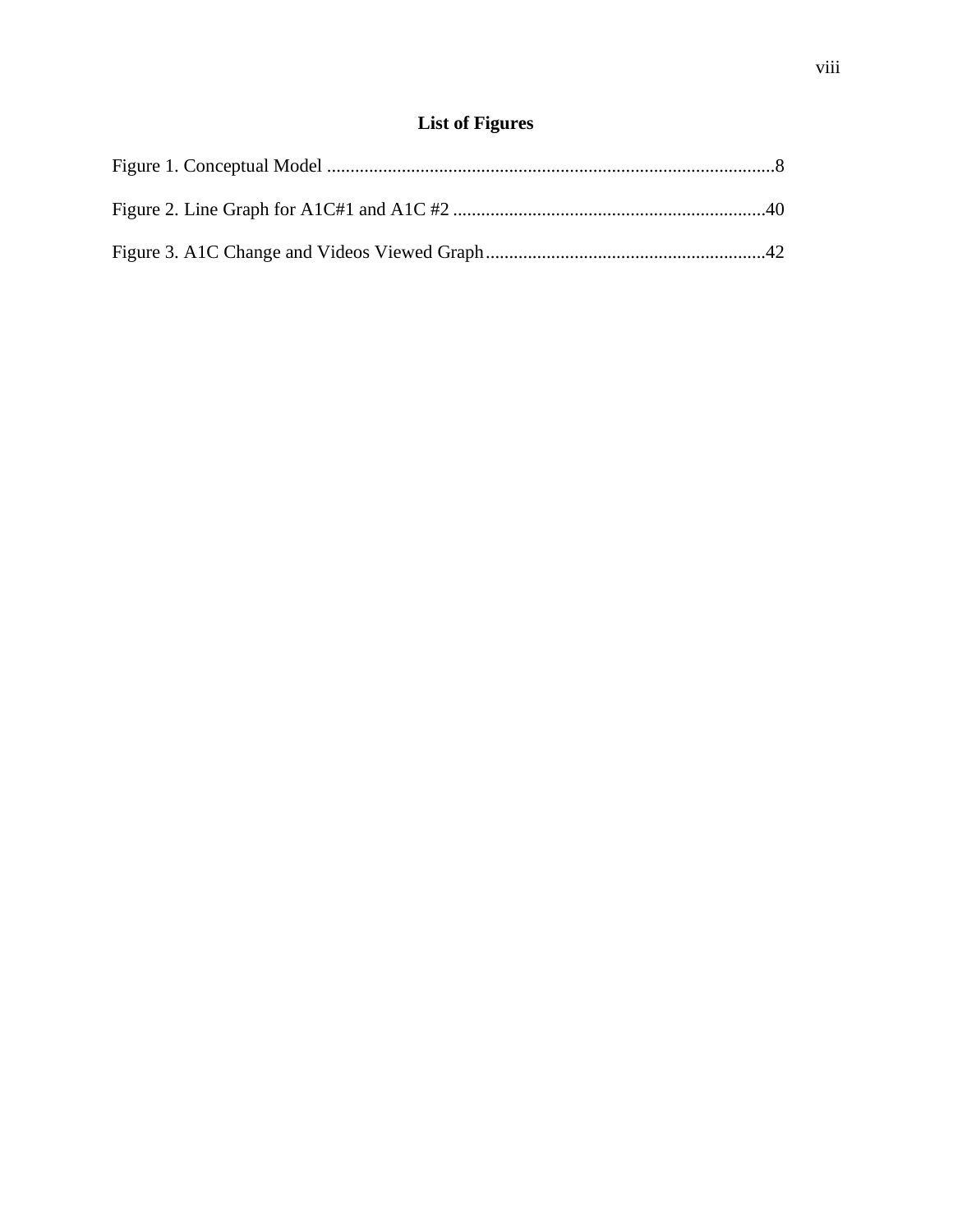#### **Chapter 1: Introduction**

#### **Case for Diabetic Education and Outpatient Management**

Diabetes mellitus (DM) is a result of the body's failure to use or produce insulin. Insulin is produced in the pancreas and helps to regulate blood glucose (sugar) levels that provide an energy source to body cells and tissues. In the absence of insulin, the cells in the body starve due to dehydration and result in body tissue death (CDC, 2020). The American Diabetes Association states that in persons with Type 2 DM, insulin is produced, but it cannot be absorbed into cells. Type 2 DM can be controlled with adequate diet, exercise, weight loss, and medications. In contrast, Type 1 diabetes occurs in the absence of adequate insulin production and requires daily insulin replacement by injection (CDC, 2020).

Diabetic self-management education (DSME) is an effective method for reducing both the morbidity and mortality of the disease. According to Powers et al. (2015), there is a financial benefit of DSME due to the reduction of hospital inpatient stays and readmissions for diabetesrelated relapses or complications. Organizational risk also exists if patients with diabetes are not given proper education on self-management of the disease. Non-compliance issues may increase clinic visits and hospitalizations that can affect the outpatient clinic funding and reimbursement. DSME is a valuable tool to aid the newly diagnosed diabetic, non-compliant diabetic, and the prediabetic patient in the process of managing and maintaining self-care, problem-solving, lifestyle interventions, and understanding the disease process. Diabetic self-management education can also help patients better understand the methods used to treat the disease and possibly reverse the illness.

In the rural setting, there is inadequate education for patients with diabetes. DSME is not widely practiced, and disparities exist that call for improved DSME and follow-up for the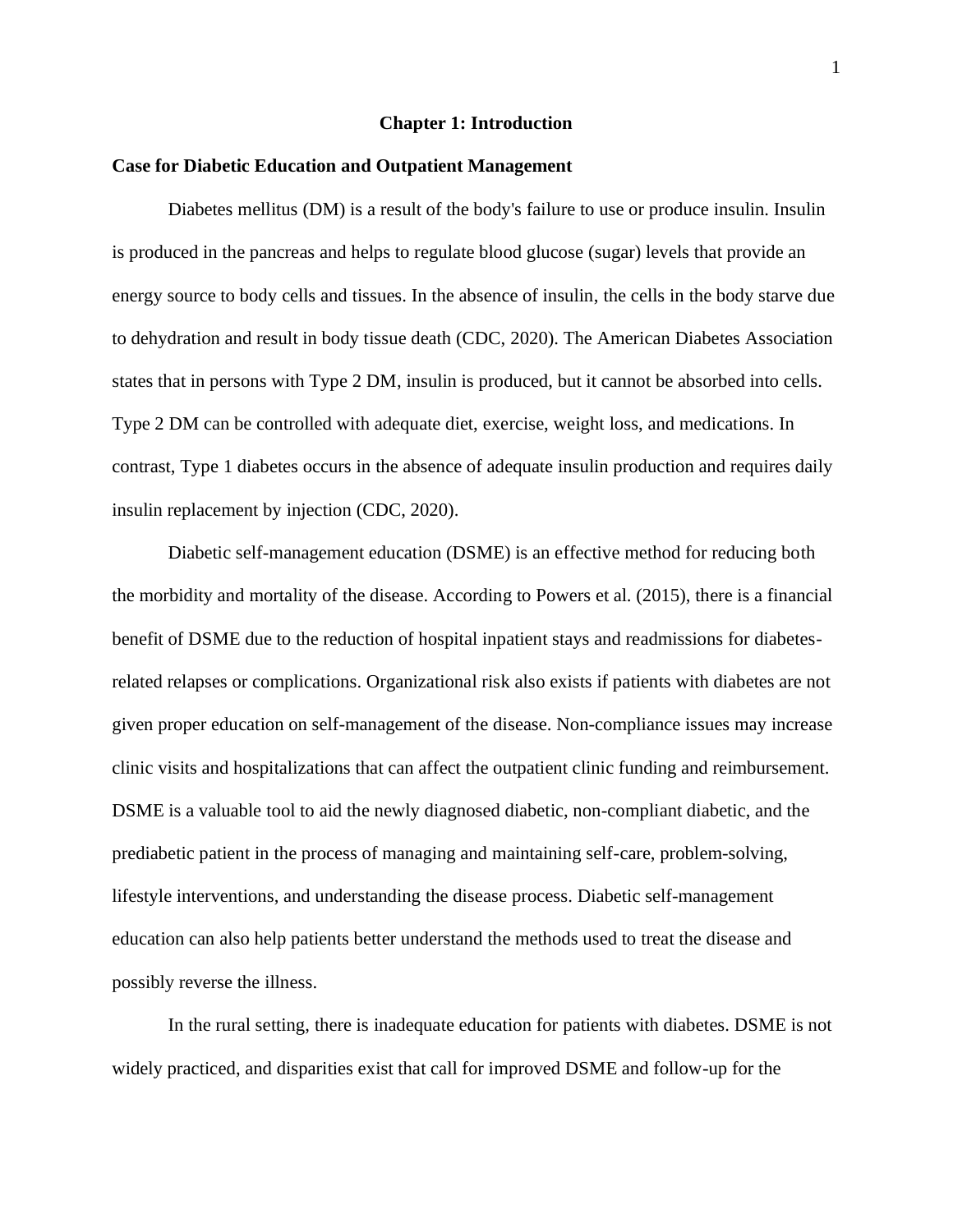diabetic patient. Outpatient or field management is more effective than usual care to improve DM control and is superior to hospital admission and inpatient education.

## **Prevalence of Diabetes**

According to the 2020 Center for Disease Control Diabetes Fact Sheet (CDC, 2020), there were an estimated 34.2 million people who made up 10.5% of the United States population with diabetes. The CDC (2020) reported that 26.8 million have the diagnosis already, and another 7.3 million have the disease but are undiagnosed. An estimate by Golden et al. (2015) showed an additional 9% of the population has undiagnosed DM, and another 38% are prediabetic. It is estimated that approximately 88 million adults have prediabetes (American Diabetic Association), which means one in three Americans without education could progress to a Type 2 DM diagnosis, especially if obesity is also present. Rural communities have a higher population of Type 2 DM as the obesity rates are higher in these areas (CDC, 2020).

The CDC (2020) estimated that in 2018 there were an estimated 1.5 million new diagnoses in those over 18 years old. The increase in cases worldwide from 1980 (108 million) to 2014 (422 million) is a 400% increase (World Health Organization [WHO], 2021). The disease impacts all ethnic, racial, and socioeconomic groups. Only 5.2% (1.6 million) of cases are from Type 1 DM, while Type 2, also called adult-onset, makes up 94.8% (25.2 million) of cases. In 2018 alone, there were an estimated 1.5 million diagnosed in the United States. Uncontrolled DM increases health risk, has more complications, and the risk of death.

The risk for stroke patients due to DM and hypertension (HTN; is increased when carrying the DM diagnosis) is 2–4 times greater than the average population with HTN alone. DM is also the leading cause of end-stage renal disease, as well as the loss of sight in patients ages 20–74. Chronic kidney disease in those adults with DM has a prevalence of 37% (CDC,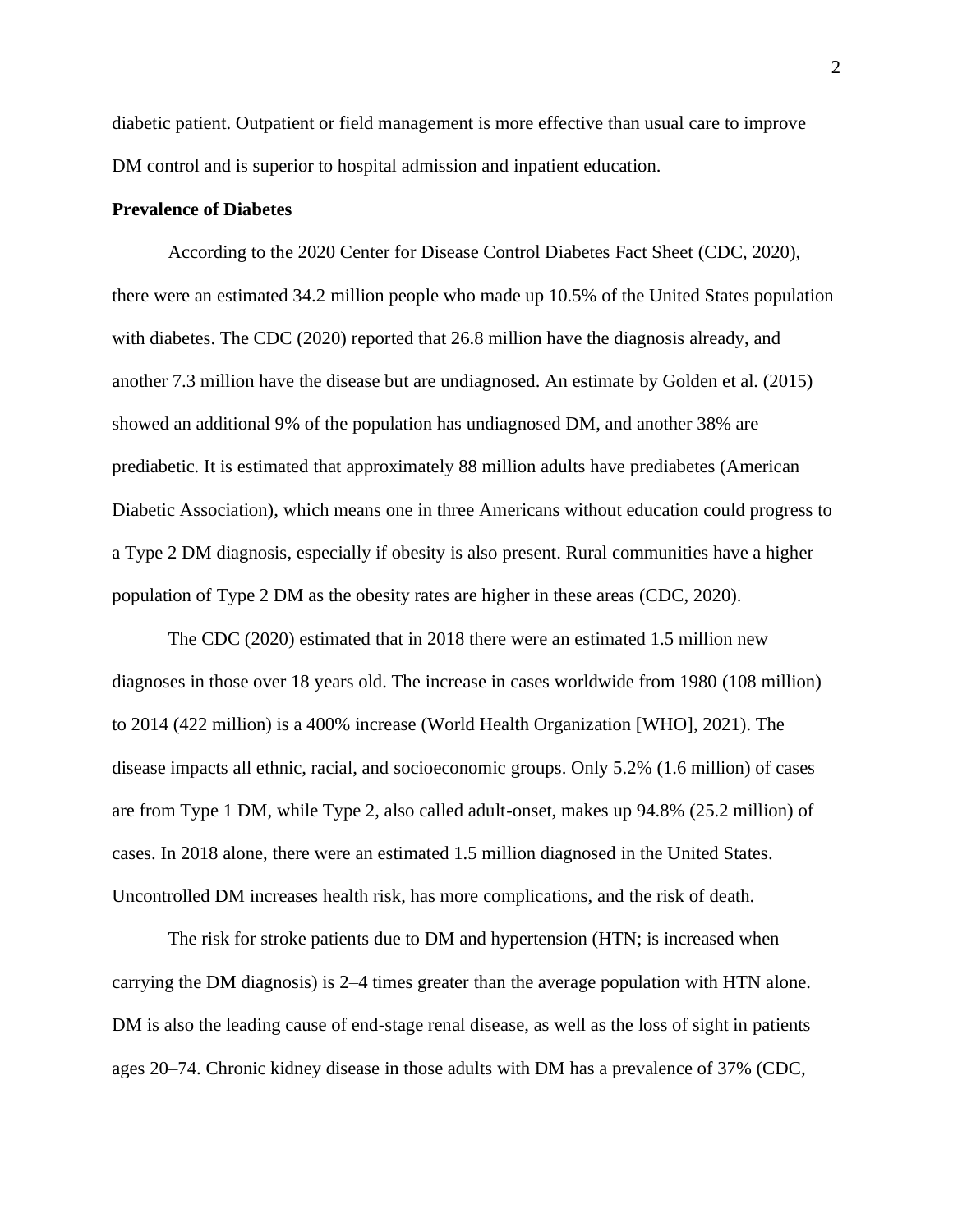2020). The 2020 fact sheet shows in 2017 alone, there were 58,372 new cases of end-stage renal disease related to diabetes. Diabetes is the seventh leading cause of death worldwide (WHO, 2021), with a recorded 1.6 million deaths in 2016 with the DM diagnosis and 2.2 million with hyperglycemia. Golden et al. (2015) reported an age-adjusted mortality rate of 24.9/100,000 per CDC report. The group found the crude death rate to be approximately 78.7 per 100,000 across all ethnic backgrounds. This increased health risk in DM presents an even larger financial burden to the patient, insurance carriers, and the government.

#### **Cost of Diabetes**

The cost of DM as a diagnosis has grown historically and continuously to correspond with the annual increase of affected individuals. Historically in 2000, the annual cost was \$100 billion. This increased to \$174 billion in 2007 (White et al., 2009). The American Diabetic Association (ADA, 2013) reported that the cost for diabetes-related diagnosis was up to \$245 billion in 2012, with an annual financial burden per person of \$13,700, with \$7,900 attributed to DM alone. The cost increased to \$327 billion in 2017 by direct and indirect measures (CDC, 2020).

Hospital stays and emergency room (ED) visits are usually significant reasons for cost increases in DM (CDC, 2020). In 2016, there were an estimated 16 million ED visits in the presence of DM. According to the CDC Fact Sheet (2020), other DM-related diagnoses included hypoglycemia (235,000) and hyperglycemia crisis (224,000). Inpatient stays related to DM in 2016 were 7.8 million, with additional stays related to DM complications, cardiovascular disease (1.7 million), lower limb amputations (130,000), stroke (313,000), and hyperglycemic crisis (219,000).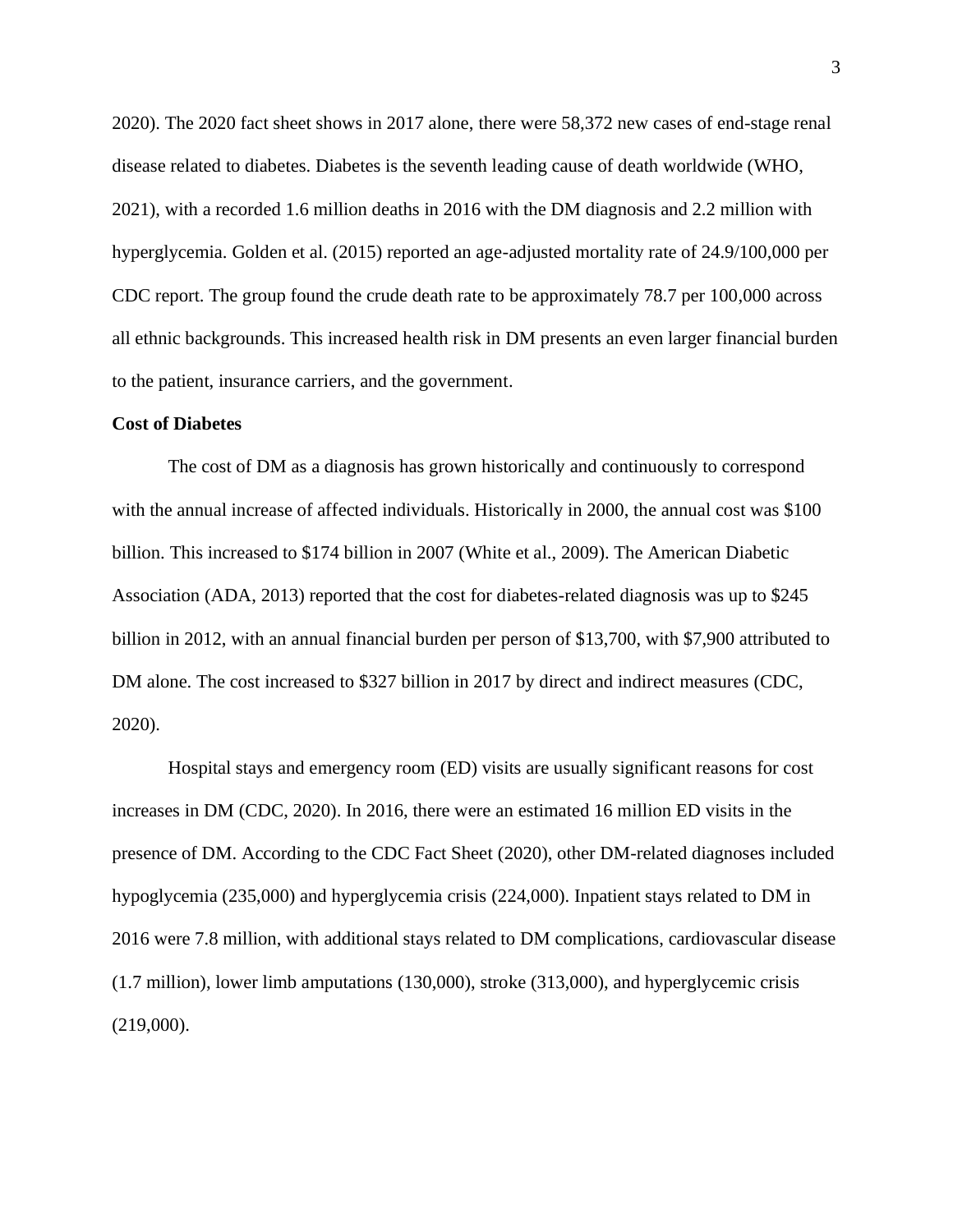#### **Purpose and Value of Diabetic Self-Management Education**

Early support and education soon after diagnosis of diabetes or prediabetes lead to improved understanding of the disease process. Self-care is improved when the disease process is better understood, and this leads to better outcomes. The value of self-care is that it puts the control for disease management in the patient's control rather than the healthcare provider's control and aids in helping the patient with diabetes in owning it as well as goal setting.

Research has shown that taking responsibility leads to success and improved outcomes in the long term. European studies show much benefit from diabetes self-management education and the benefit of organized outpatient clinic-based education (Xu et al., 2008). However, in the Western part of the world, the United States is lacking in both literature review and in practices of organizing outpatient clinic-based education (Gagliardino et al., 2018). The American Diabetes Association (ADA) takes the position that all individuals, regardless of the type of DM, receive DSME and support at diagnosis and as needed after that. DSME has been shown to be cost-effective by reducing hospital admissions and readmissions (Powers et al., 2015). In the United States, where DM numbers are the highest, it was noted to be inadequate education programs that have evolved into studies regarding effectiveness. This represents both a study and practice gap.

## **PICOT Question**

A PICOT question is a tool used to formulate a clinical question. Its formation is an acronym that helps to form the question and guides research to find the evidence best suited in an efficient way. P = patient population and answers who. I = intervention and answers what.  $C = A$ comparison to present practice compared to suggested.  $O =$  outcomes used as measurements of the effects of the intervention.  $T =$  time over which the study monitored, and evidence gathered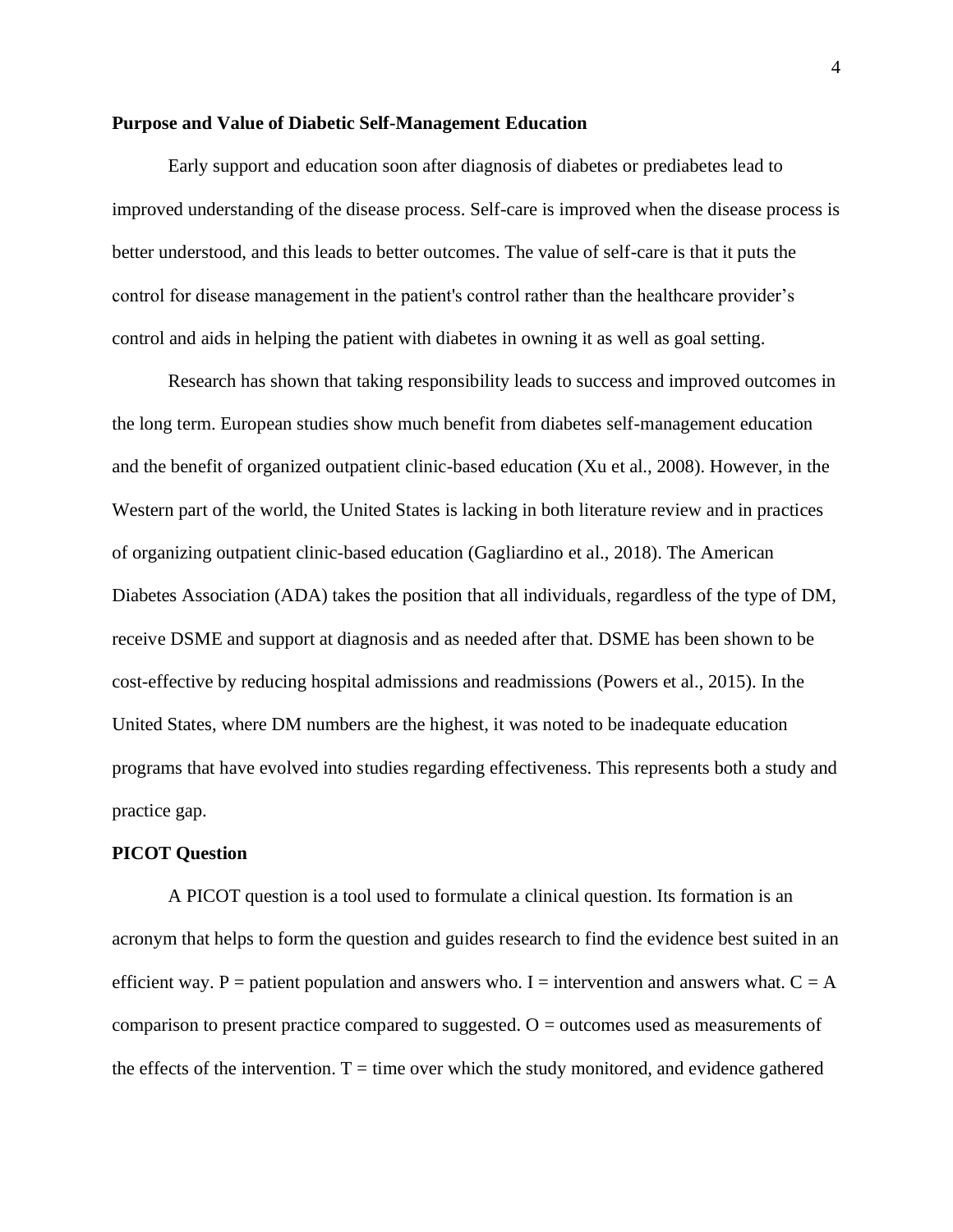answers how long (Bonsall, 2011). The PICOT question for measuring the effectiveness of an outpatient diabetic education program:

In adults with diabetes (Type 2 and prediabetes) ages 20–65, what is the effect of an outpatient, clinic-based, educational program on Hemoglobin A1C and fasting glucose levels compared to adults with diabetes that only receive an inpatient educational program? **P:** Adult patient ages 20–65 with diabetes (Type 2 and prediabetes).

**I:** Outpatient clinic-based education focusing on disease process, nutrition, exercise, and medication.

**C:** The education a patient with diabetes receives in inpatient hospital care.

**O:** Based on the reduction of Hemoglobin A1C or improved fasting glucose.

**T:** This change would be measured over 3 months.

# **Hypothesis Statement**

In patients ages 20 to 65 years with Type 2 diabetes and prediabetes, involvement in outpatient clinic-based education will improve diabetic control, as evidenced by decreased HbA1C, and will improve diabetes self-care knowledge evidenced by improved DSMQ results, in comparison to the education that the person with diabetes receives in a hospital setting.

#### **Theoretical Framework**

The Grand theory of self-care versus self-care deficit by Dorothea Orem titled, *Self-Care, Self-Deficit, and the Nursing Process* was developed with care in mind and is often called, the theory of caring, which is fundamental to medicine and nursing (Orem, 2001). A significant strength of the theory is that it applies to the beginning nurse and the advanced practice nurse. Orem's theory has been utilized in professional nursing, including nursing practice, education,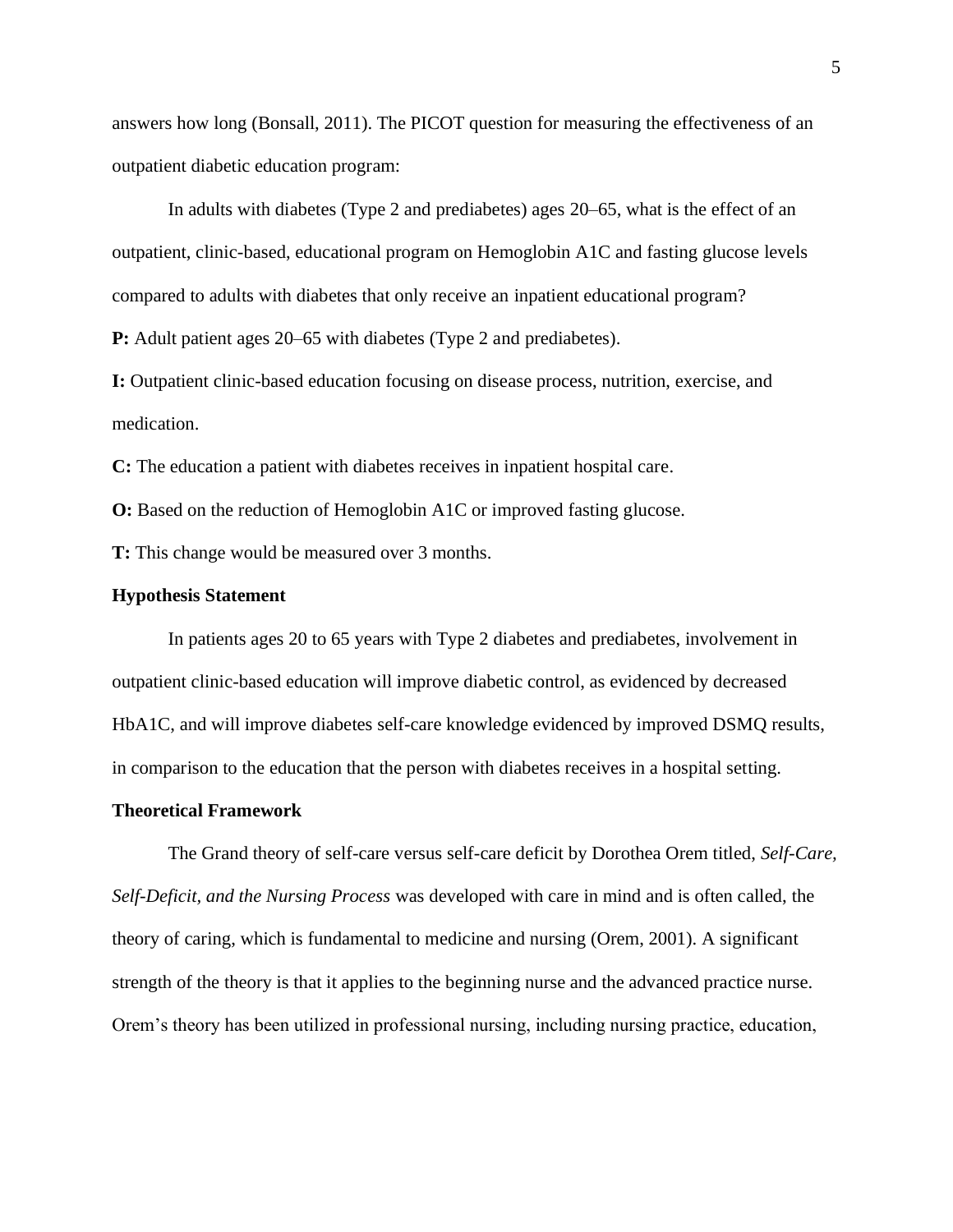and administration (Orem, 2001). The theory has a broad scope, yet the concepts are basic and straightforward.

Healthcare providers are in a constant search to discover a patient's ability to care for themself. Practitioners begin assessing this in the patient history obtained when they present as a new patient, and the information is updated with each visit. The purpose is to investigate what happened to cause the illness they present with, was it: obesity, tobacco abuse, improper diet, or only family-related? We are investigating the level of self-care agency they have. The focus is on the patient's ability to manage both wellness as well as illness.

### **Self-Care**

The ability to care for one's self is essential to maintain health and wellness and to recover from illness. There is no uniform word meaning self-care, but this term is used with other terms such as "self-management," "compliance," and "adherence" (Lu et al., 2016). In chronic illness, education is the key to keep a patient well. Diabetes education is often only taught as an inpatient when complications have occurred in the absence of wellness. Diabetes education at the outpatient clinic level allows the patient to maintain self-care goals and to manage disease processes to prevent complications that occur in uncontrolled diabetes. The provider's goal is to determine the patient's self-care ability and increase patient autonomy with concepts of illness prevention, health promotion, and maintenance (Orem, 2001). Orem explained that certain factors that affect self-care ability include: 1) age, 2) gender, 3) developmental state, 4) socio-cultural factors, and 5) environmental factors. The advanced practice nurse (APN) primary goal is to aid the patient in returning to pre-illness stability, and in turn, their self-care agency improved.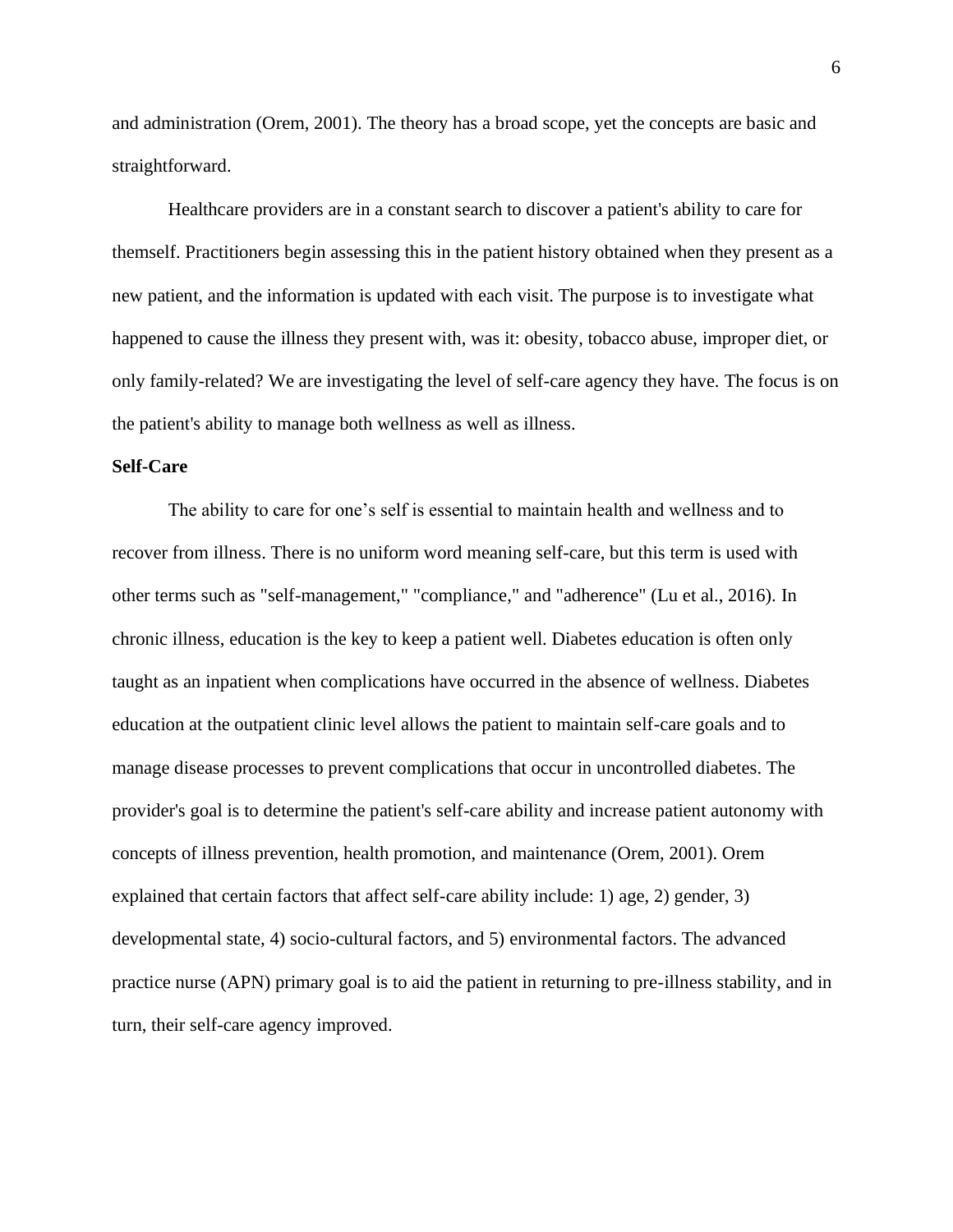#### **Self-Care Deficit and Nursing Systems of Care**

A self-care deficit is defined as the extent to which a patient is unable to care for himself. Systems of care are related to the levels of self-care deficit. These levels are wholly compensatory - unable to provide any self-care. If this level occurs in the outpatient area, these patients require a caregiver or agent to act in their place. Partially compensatory, these individuals can meet some but not all needs. The APN role is to teach skills such as selfmonitoring of glucose and to teach skills needed, such as foot examination. This instruction often is accomplished through demonstration and return demonstration. The patient that is said to be supportive-educative can meet all self-care needs, and this patient is the easiest to educate on disease management as well as health promotion, resource referrals, and illness prevention. They have full self-care agency, according to Orem (2001). These are the patients that benefit the most from outpatient diabetic education.

#### **Conceptual Model**

The conceptual model in Figure 1, developed by Orem and published by Gonzalo (2021), includes four large squares: self-care, self-care agency, self-care demands, and nursing agency. The "R" on the lines between indicates a relationship between the components. The "<" shows current or potential self-care deficits where intervention would be needed (Gonzalo, 2021). In diabetes education, the circle is unending, meaning self-care and nursing intervention (education) is ceaseless for as long as learning, growth, and mental abilities continue. Conditioning factors present as the actions of the provider triggers growth and learning in the patient. Conditioning triggers in DM relate to exercise, nutrition, and disease management. In persons with Type 2 DM, self-care involves certain behaviors that include diet, exercise, medication-taking (insulin or oral hypoglycemic agents), glucose self-monitoring, and foot care (Xu et al., 2008). The essential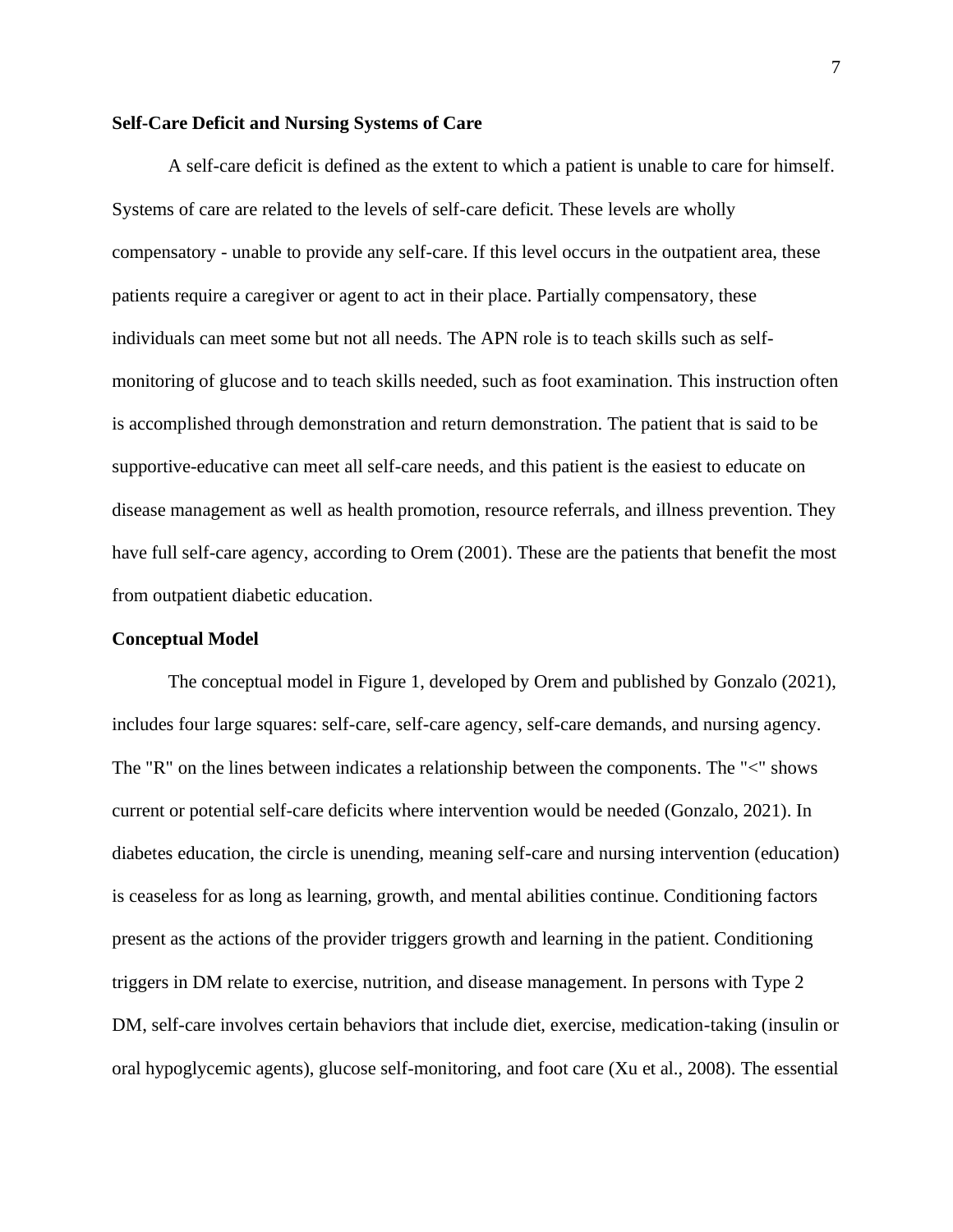educational activities that the advanced practitioner teaches during outpatient sessions can lead to reversal or remission in the prediabetic.

# **Figure 1**

*Conceptual Model*



*Note*. Adapted from *Dorothea Orem: Self-Care Deficit Theory*, by A. Gonazalo, Nurses Labs [\(https://nurseslabs.com/dorothea-orems-self-care-theory/\)](https://nurseslabs.com/dorothea-orems-self-care-theory/). In the public domain.

# **Why the Grand Theory?**

In developing the self-care theory, [Dorothea Orem](https://nurseslabs.com/dorothea-orem/) defined nursing as "the act of assisting others in the provision and management of self-care to maintain or improve human functioning at home level of effectiveness" (Orem, 1991, p. 161). In person with Type 2 DM, self-care involves certain behaviors that include diet, exercise, medication-taking (insulin or oral hypoglycemic agents), glucose self-monitoring, and foot care (Xu [et al., 2008\)](https://www.ncbi.nlm.nih.gov/pmc/articles/PMC4792777/#R92). These are the essential educational activities that the advanced practitioner can teach during outpatient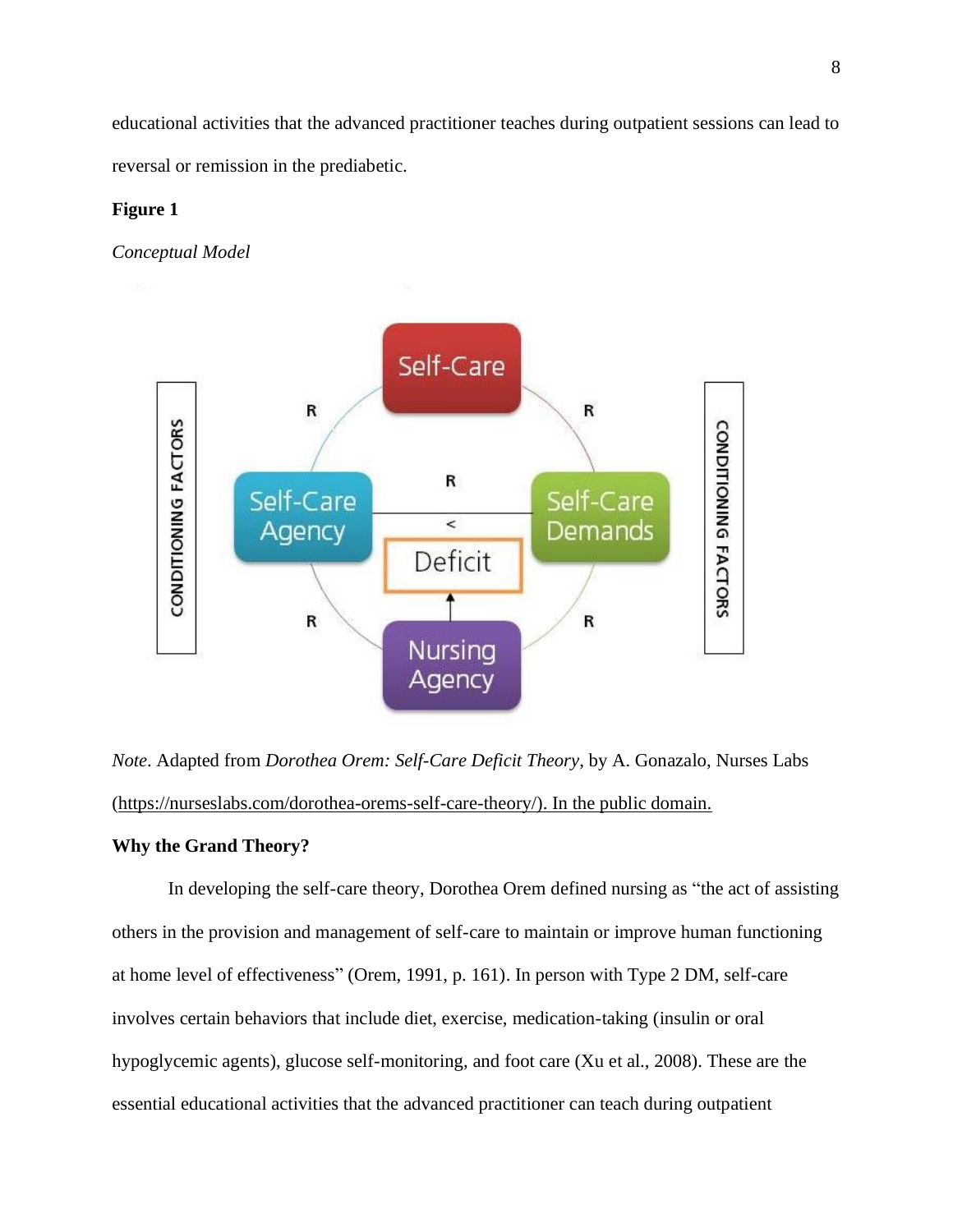sessions. The practitioner has a unique ability as well as a calling to improve a patient's disease management. By educating and collaborating with other disciplines, the patient is empowered and becomes and remains his own healthcare agent to be healthier and avoid the micro vascular and the macro vascular complications of diabetes. In the prediabetic, the condition can be reversed if the lifestyle is changed. These nursing and healthcare systems allow the patient to control what can become uncontrollable and add stability to what can become unstable if untreated. The theory and the tools available allow the information to be provided in a convenient and learner-friendly manner.

# **Operational Definitions**

The following terms are referred to in the research and the project and are defined below for a better understanding of terms in relation to this.

**Diabetes mellitus.** A disease in which the body's own pancreas' ability to make insulin is impaired or ceased, resulting in abnormal metabolism of carbohydrates and elevated glucose levels in the blood and urine (ADA, 2019).

**Diabetes self-management education (DSME)**. The ongoing process of facilitating knowledge, skill, and ability is needed for diabetes self-care. Incorporates needs, goals, and needed ability of the individual with DM and is guided by evidence-based practice.

**Diabetes self-management questionnaire (DSMQ)**. An instrument for screening and assessing a patient's diabetes self-care activities that lead to glycemic control.

**Diabetes Type I (DM1)**. Previously referred to as insulin-dependent diabetes mellitus (IDDM) is a childhood-onset of diabetes that requires insulin injections for regulation (ADA, 2014).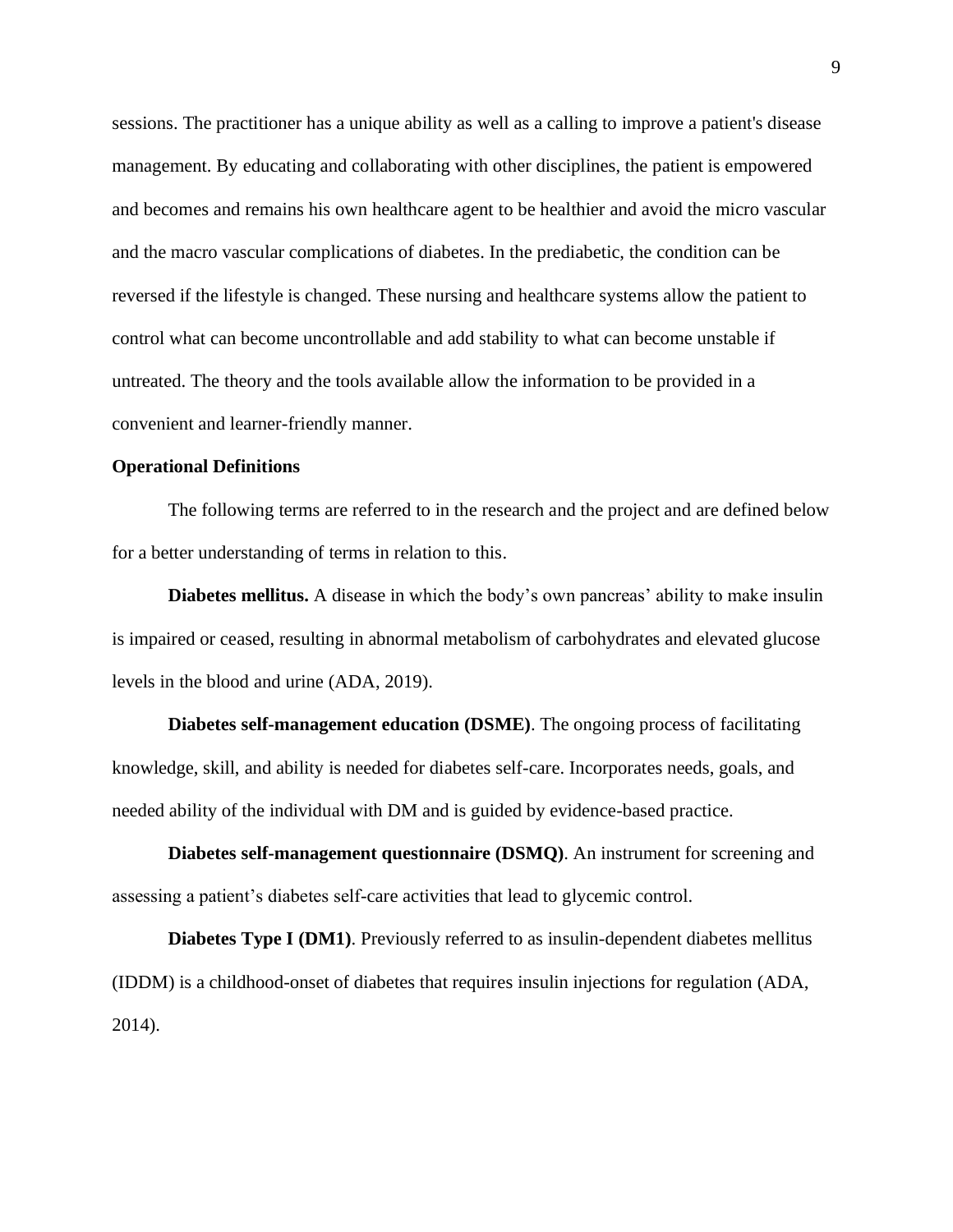**Diabetes Type II (DM2)**. Previously called non-insulin dependent diabetes mellitus (NIDDM) considered adult-onset and usually starts after the age of 40 and becomes more common with increased age and in the presence of obesity (ADA, 2014).

**Fasting glucose**. The blood sugar level of an individual when they have had nothing to eat or drink for 6–8 hours or overnight is sometimes used to diagnose DM. The normal range is 70-100 mg/dl (ADA, 2020).

**Hemoglobin A1C.** A minor component of hemoglobin that glucose is bound, also known as glycosylated or glycated hemoglobin. Said to be an average glucose reading over a 3-month period (ADA, 2020).

**Postprandial glucose (PPG).** The glucose level in the blood after a meal is typically collected 2 hours after a meal (ADA, 2020).

**Prediabetes**. A condition that is characterized by slightly elevated blood glucose and considered a risk for progressing to DM2 (ADA, 2014).

**Problem areas in diabetes (PAID)**. A tool used to screen or monitor distress (emotional, physical) related to diabetes (Arzaghi et al., 2011).

**Self-care deficit**. The inability of the patient to perform self-care activities. Such as feeding, dressing, hygiene, taking medicine, and caring for own needs (Orem, 2001).

**Self-monitored blood glucose (SMBG)**. Refers to home blood glucose testing for the diabetic patient to understand one's own control and need for management changes in the diabetic regime (ADA, 2020).

**Summary of diabetes self-care activities (SDSCA)**. A brief self-report questionnaire of DM self-care that assesses diet, exercise, blood-glucose testing, foot care, and smoking.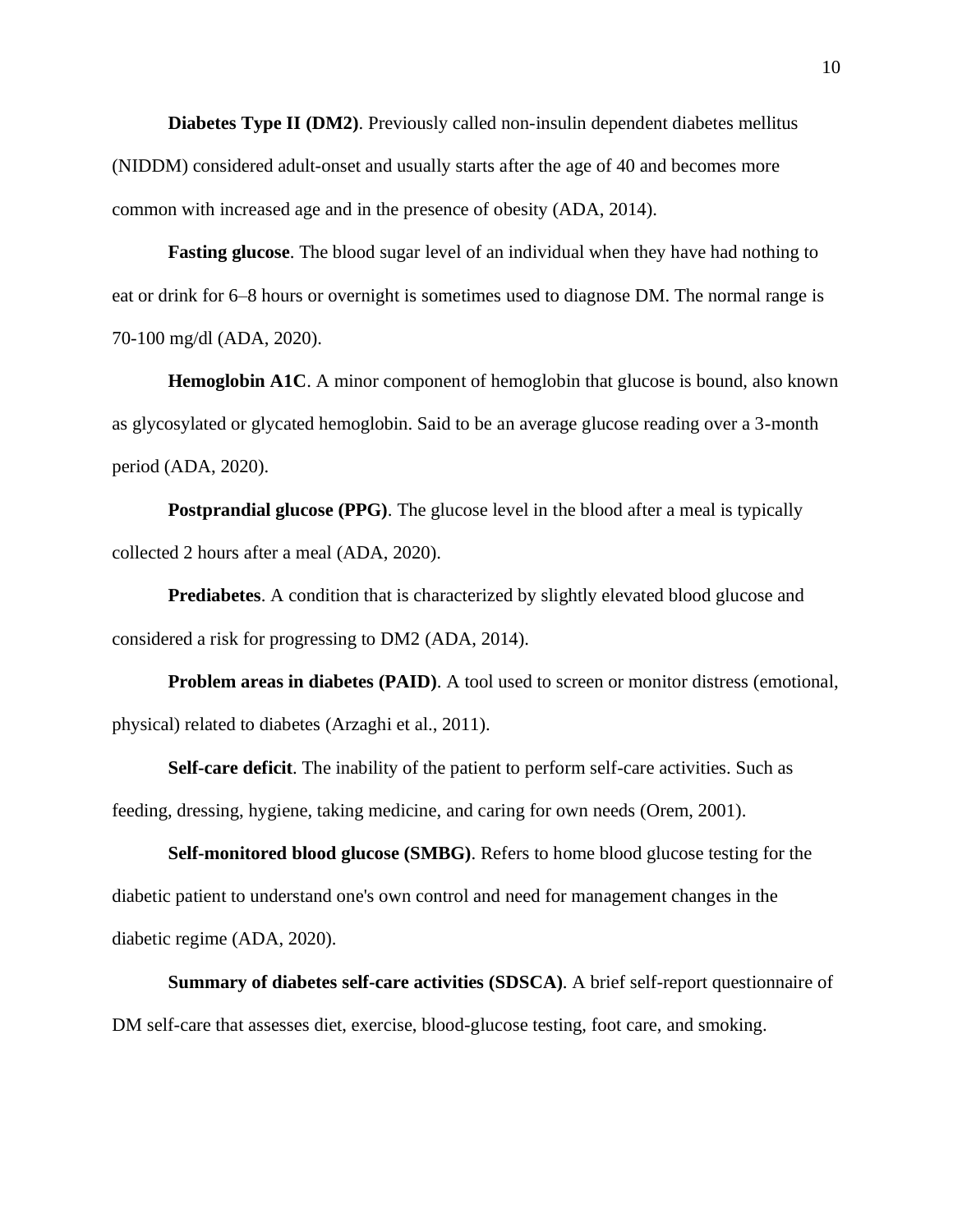#### **Scope of the Scholarly Project**

Scope and limitations, as well as inclusion criteria for this inquiry, involves adult patients, ages 20–65, who have been diagnosed as Type 2 diabetics meeting the requirements of the diagnosis of a fasting blood glucose  $> 140$  mg/dl and an HbA1C equal to or  $>$  than 6% as well as those diagnosed as prediabetic based on an A1C of 5.5%–6.0%. There was no gender or cultural divide in the admission of participants. The program, at the start, excluded those who were considered "brittle." Brittle refers to the person with diabetes whose blood glucose rapidly spikes and dips. However, this patient could participate in the program without research consideration reported. The participants must be fluent in English speaking, writing, and comprehension as well.

A flier was designed to invite the prospective participants and was distributed and displayed at area rural clinics with the permission of the owners or those with authority to allow the distribution (Appendix E). The tool utilized for this study was the Diabetes Self-Management Questionnaire (DSMQ). Participants completed the questionnaire prior to the start of the program and then repeated it within 1–2 weeks of the conclusion of the educational program.

The preprogram A1Cs of all participants were recorded as well as the fasting glucose levels. The education sessions were held weekly over a 6-week period with licensed speakers educating on exercise, diet and nutrition, infection control, complication, and stress reduction as related to diabetes. Other subjects were education and demonstration of self-glucose monitoring and when to perform as well as medication management discussions. Lab values, including fasting glucose and A1C, were performed immediately after the sessions and again three months after program completion. Preventative issues (e.g., foot care and eye care in the diabetic and warning signs of diabetes complications) were also an integral part of the education.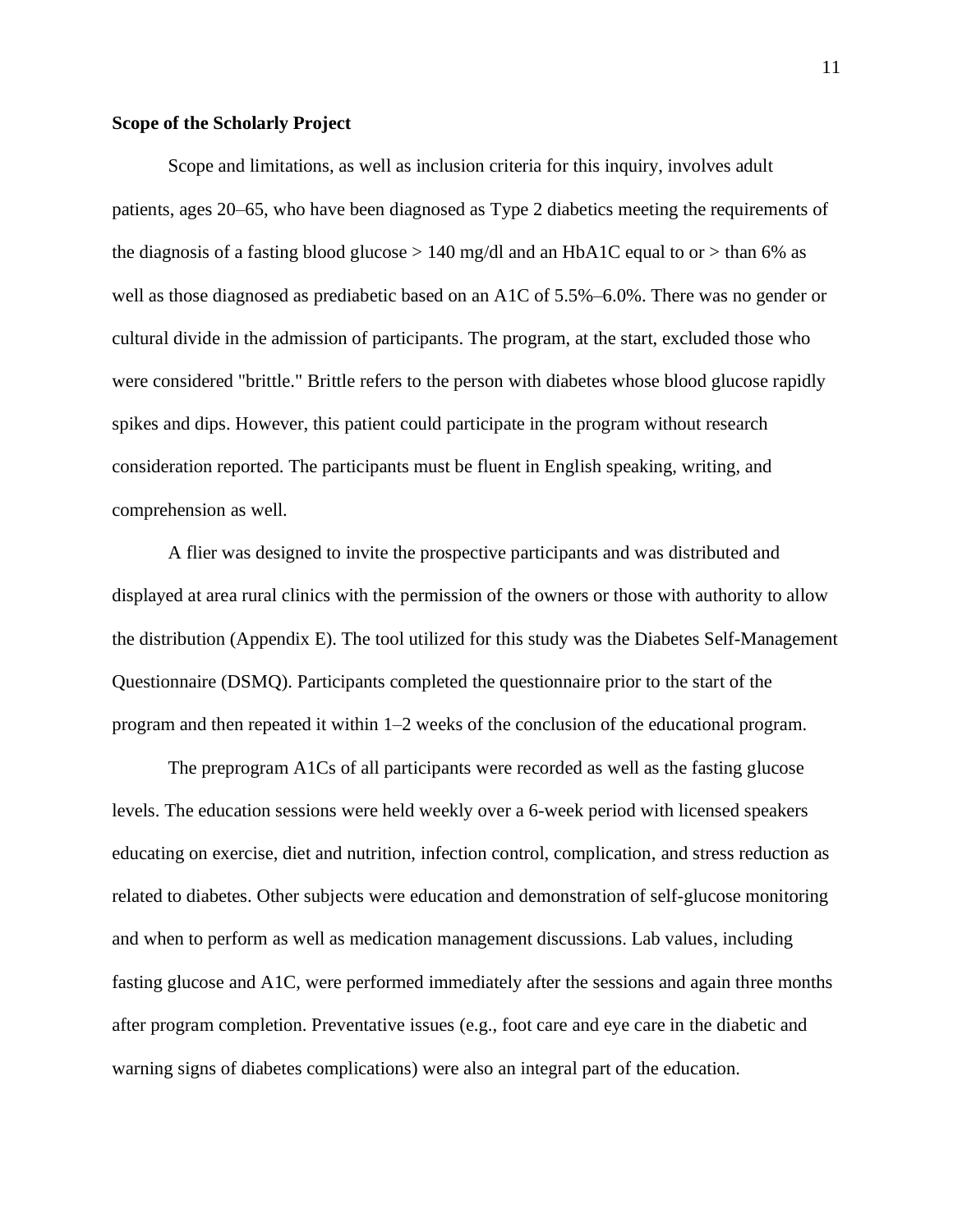# **Chapter Summary**

Diabetes is a prevalent and costly disease, and self-care is very important to reduce complications that can be devastating to an individual with diabetes. Type 2 DM and prediabetes require education and monitoring. This education can be provided in an outpatient non-formal environment and effectively allow the patient to project and participate in self-care measures essential to diabetes control or reversal. The theory of Dorothea Orem: Self-Care and Self-Care Deficit (2001) can adequately support the outpatient education program that promotes and teaches the person with diabetes to take care of self. Early after diagnosis is the best time to begin education and self-monitoring. Rural areas especially lack these programs, and the benefits provided are secondary prevention methods to reduce the overall risk of complications and improve overall health.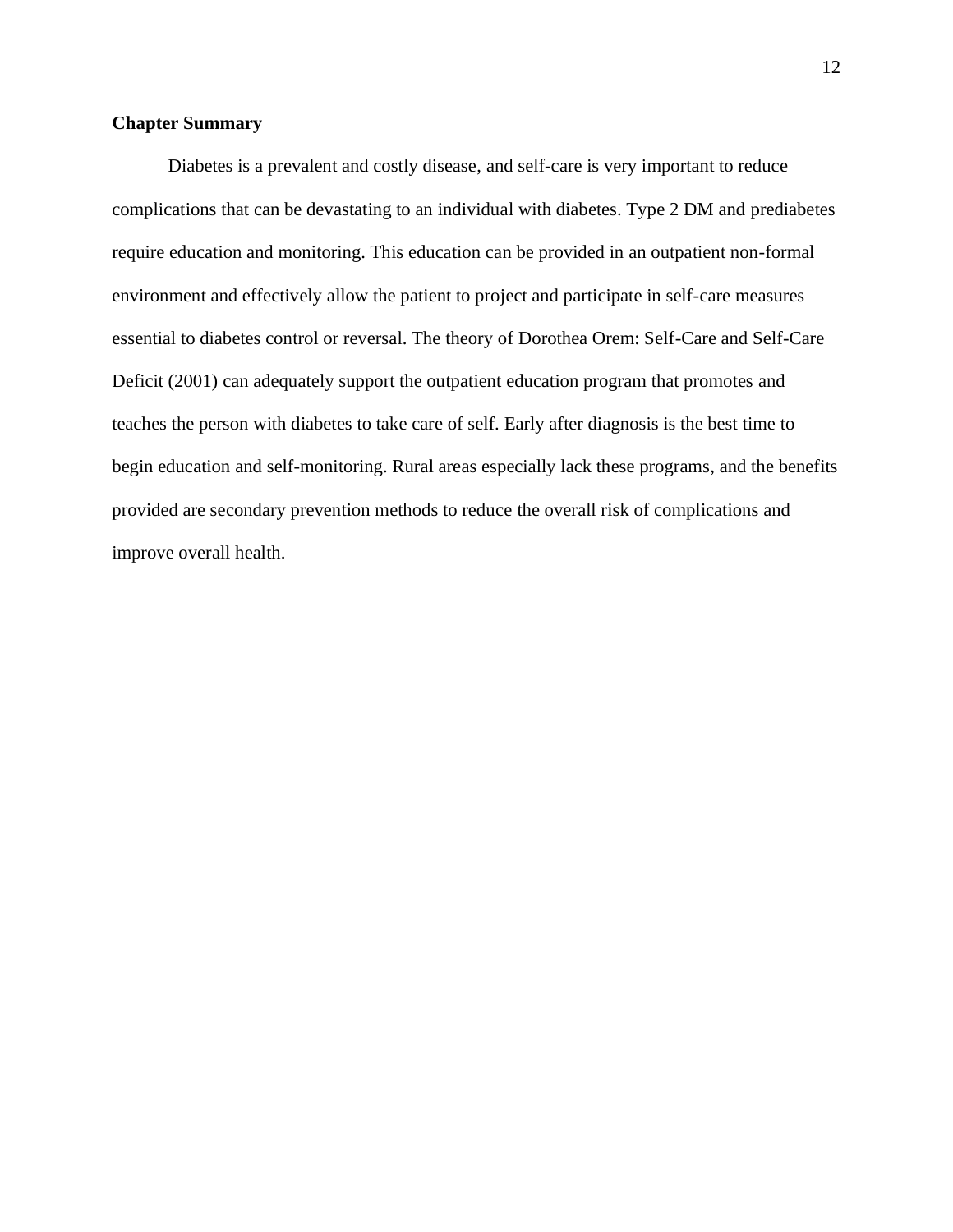#### **Chapter 2: Literature Review**

#### **Search of Literature for Diabetes Self-Management Education**

In the review of literature that pertained to the outpatient education of diabetics and prediabetics and possible benefits of the intervention or gaps in care related to a clinic-based education program, the following sites searched for scholarly information: MEDLINE/Pub Med, CINAHL, The Center for Disease Control-Diabetes Reports, American Medical Journal, American Journal of Nursing, and the Diabetes Research Institute.

The main topics and other terms searched included diabetic education, hospital diabetes (DM) education, effective diabetes Type II (DM2) interventions, HbA1C reduction methods, prediabetes education, nutrition in diabetes, and exercises in diabetes. The search included the following study types: a meta-analysis, cohort studies, systematic review, case-control study, randomized controlled study, and exercise in diabetes. To further narrow down the amount of material to a reasonable number, the inclusion and exclusion criteria were considered. The inclusion criteria of the subjects include male or female, English or Spanish, and ages 20–65 years. The publication included were those no older than 10 years and those free to use. Excluded literature was any that studies diabetes hospitalization rates and those reporting diabetes death rates. After consideration of the excluded and included criteria, the articles were narrowed to 4319 scholarly articles that were open access and Medline Journals. The current literature related to outpatient and diabetic education was mostly quantitative in nature and focused on the improvement of HbA1C levels as well as decreased hospital stays in the patient with diabetes. There was limited research found on diabetes education in the outpatient arena, especially in rural America.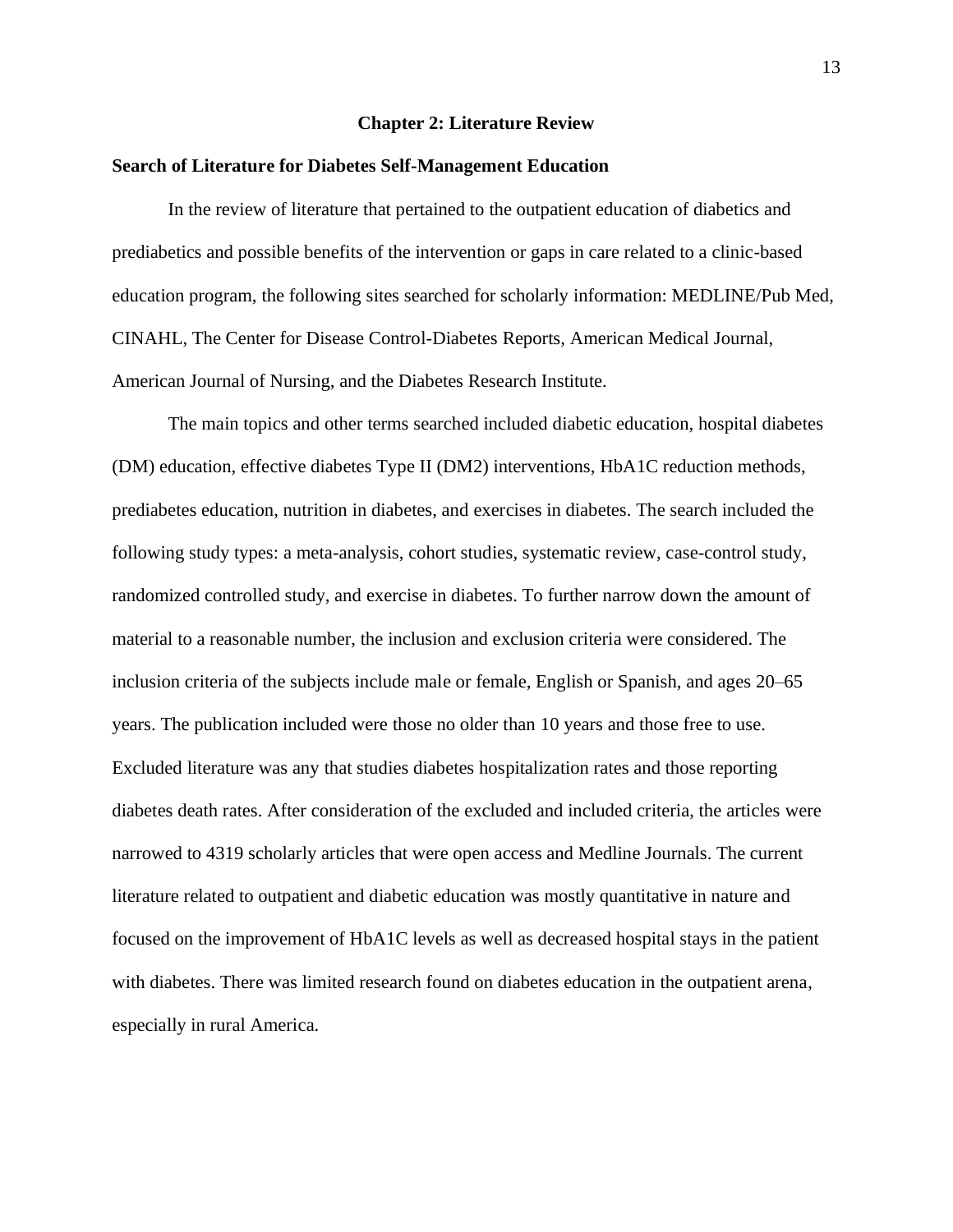# **Prevalence of Diabetes**

According to the 2017 Center for Disease Control and Prevention Statistics Report (2017), the estimated burden of diabetes includes 30.3 million people with diabetes mellitus (DM), which was 9.4% of the United States population at that time. The report noted that 23.1 million people have been diagnosed with DM and estimated that another 7.2 million are undiagnosed (National Health and Nutrition Examination Survey [NHANES], 2015). The NHANES survey indicated the number represented 23.8% of people with DM as undiagnosed. The estimated numbers were not differentiated as Type I or Type II and included all DM. The undiagnosed numbers are most likely Type II, as DM2 made up 90–95% of all DM. Worldwide figures are staggering as well, and the World Health Organization (2016) reported an increase from 1980 at 4.7% (108 million) to 2014 at 8.5% (422 million).

The undiagnosed DM and prediabetes numbers were based on hemoglobin A1C, and fasting glucose levels held significant statistical differences between the groups (CDC, 2015). Golden et al. (2015) reported an additional 9% of the population was undiagnosed, and another 38% are prediabetic, with an average HbA1C of 5.7%–6.4%. The group reported that without intervention, most would progress to diabetes, especially if obesity was an issue as well.

In 2015 the CDC reported 1.5 million new cases of DM. This represents 6.7 people per 1,000. More than half of these were adults aged 45 to 64 years. The incidence of prediabetes was estimated at 33.9% of United States adults aged 18 or older (84.1 million people) in 2015. However, only 11.6% of these patients were aware they had the disease (CDC, 2017). Education level was found to be an essential environmental factor in the development of diabetes. Incidence doubled in those with less than high school education versus those with greater than 12th-grade education level (CDC, 2015).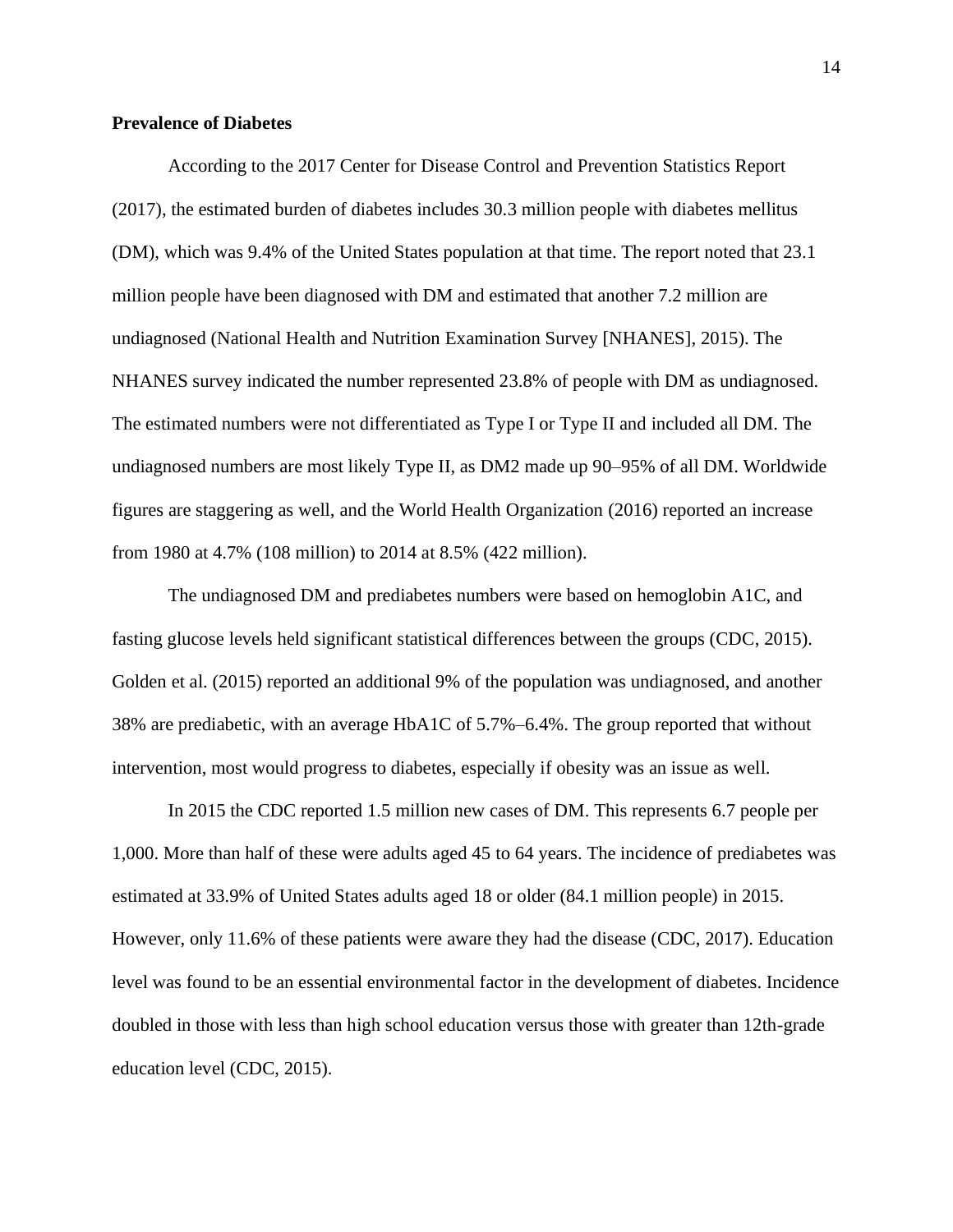#### **Risk Factors and Complications of Diabetes Mellitus**

Several risk factors are known to predispose an individual to DM (CDC, 2015). The risk factors found to be pertinent in those 18 years or older included smoking, obesity or overweight, physically inactive, hypertension, hyperlipidemia, and hyperglycemia. The following percentages were reported:

- 1. Smoking 13.9% -18.1% of adults were current smokers, and 34.5% previously smoked at least 100 cigarettes per lifetime (confidence interval [CI] 95%).
- 2. Obesity or overweight 87.5 were obese or overweight with a body mass index (BMI) of at least 25 kg/m<sup> $\gamma$ </sup>2. Reported severe obesity in 17.8 of diagnosed adults, obesity in 4.5%, and 26.1% were overweight (95% CI). The BMI levels were severe obesity (BMI 40.0 kg/m<sup> $\text{A}$ 2 or greater), obesity (BMI 30.0 kg/m $\text{A}$ 2-40.0 kg/m $\text{A}$ 2), and overweight (BMI 25.0-</sup>  $30.0 \text{ kg/m}^2$ , respectively).
- 3. Physical inactivity of adults diagnosed 40.8% defined as getting less than 10 minutes weekly of moderate or vigorous activity in each of the categories of physical activity based on work, leisure, and transportation (95% CI).
- 4. Hypertension (HTN) Defined as a very significant risk factor at 73.6% indicates a systolic greater or equal to 140 mm Hg or diastolic of 90 mm Hg or higher and prescribed medications for HTN (95% CI).
- 5. Hyperlipidemia 58.2% aged 21 or older with no cardiovascular disease (CD) and were eligible for statins and prescribed lipid-lowering agents. Large percentages (66.9%) had CD and were eligible and prescribed lipid-lowering agents.
- 6. Hyperglycemia 15.6% had an  $A1C > 9%$  (CI 95%).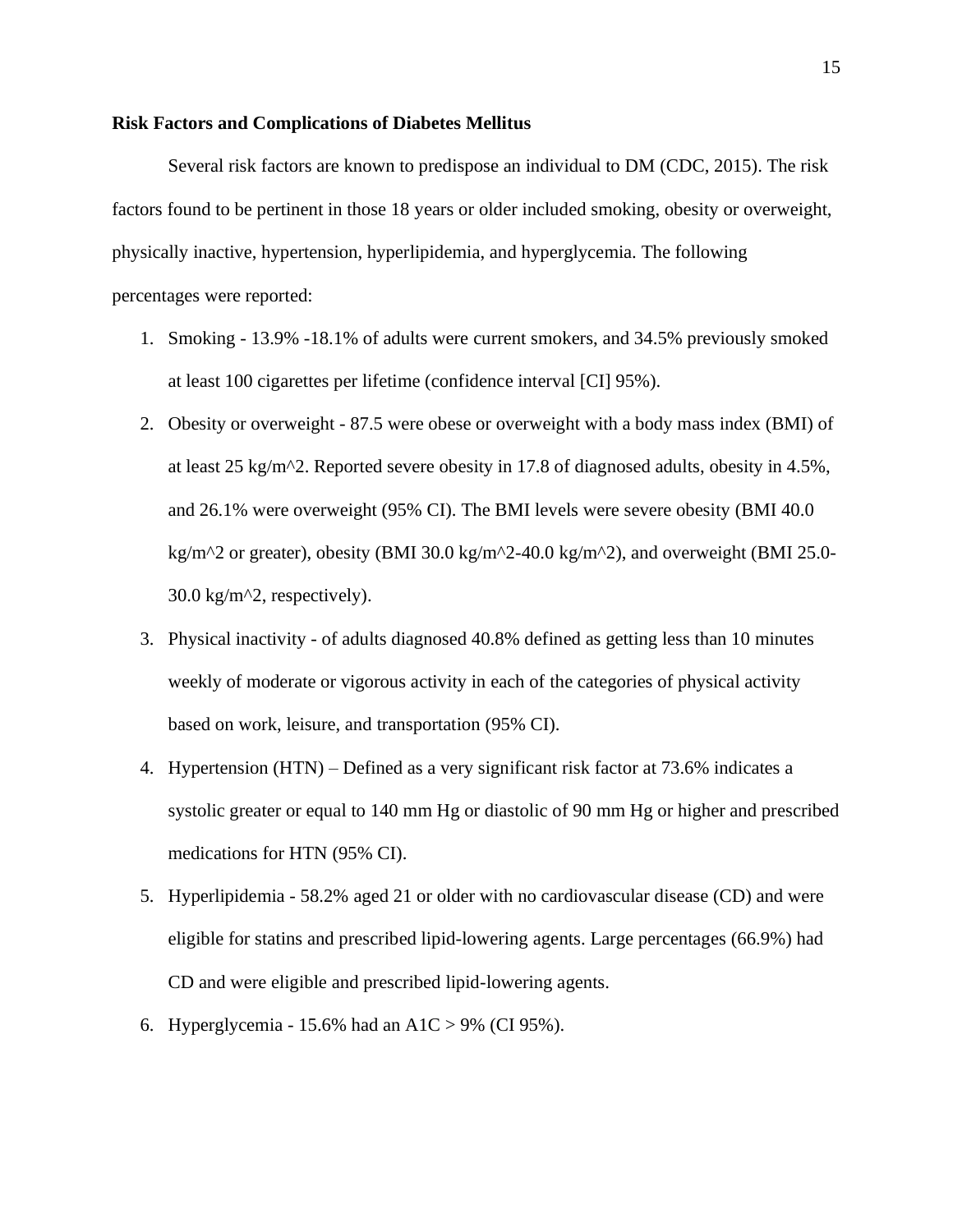Diabetes risk factor prevention, education, and proper control results with a healthier diet and exercise are essential. Medical compliance improves diabetes outcomes and decreases DMrelated complication rates (Asif, 2014).

The risk for stroke individuals due to DM and hypertension (HTN) increased by 2–4 times than that of the average population with only HTN. DM is the leading cause of end-stage renal disease, as well as the loss of sight in patients aged 20–74 years (Murphy et al., 2016). A vast majority of individuals with DM also report having peripheral neuropathic pain (60%–70%). Lower limb amputations are up to 45 times more common in people with diabetes than nondiabetics. Early intervention is necessary for any foot issues (Diabetes Monitor, 2019). Swerdlow et al. (2005) reported increased risks of liver, pancreatic, endometrial, renal, and colorectal cancers in patients with DM2.

Golden et al. (2015) advised that diabetes mellitus is the seventh leading cause of death with an age-adjusted mortality rate of 24.9/10,000 per CDC report. The CDC reported the crude death rate was approximately 78.7 to 10,000 and that those with racial, ethnic minority, or low socioeconomic status are at higher risk for death. Additionally, White et al. (2009) reported DM as the sixth leading cause of death in 2008. An increase in fatalities noted from DM in one year from previously reported cause rankings. The worldwide death rate is said to be 1.5 million annually. However, hyperglycemia has been linked to an additional 2.2 million deaths annually through increased risk from related conditions such as cardiovascular disease (WHO, 2021). White et al. (2009) reported DM as the sixth leading cause of death in 2008. Risk factors, complications, and co-existing illnesses all lead to an increased financial burden to those with DM as well as insurance companies.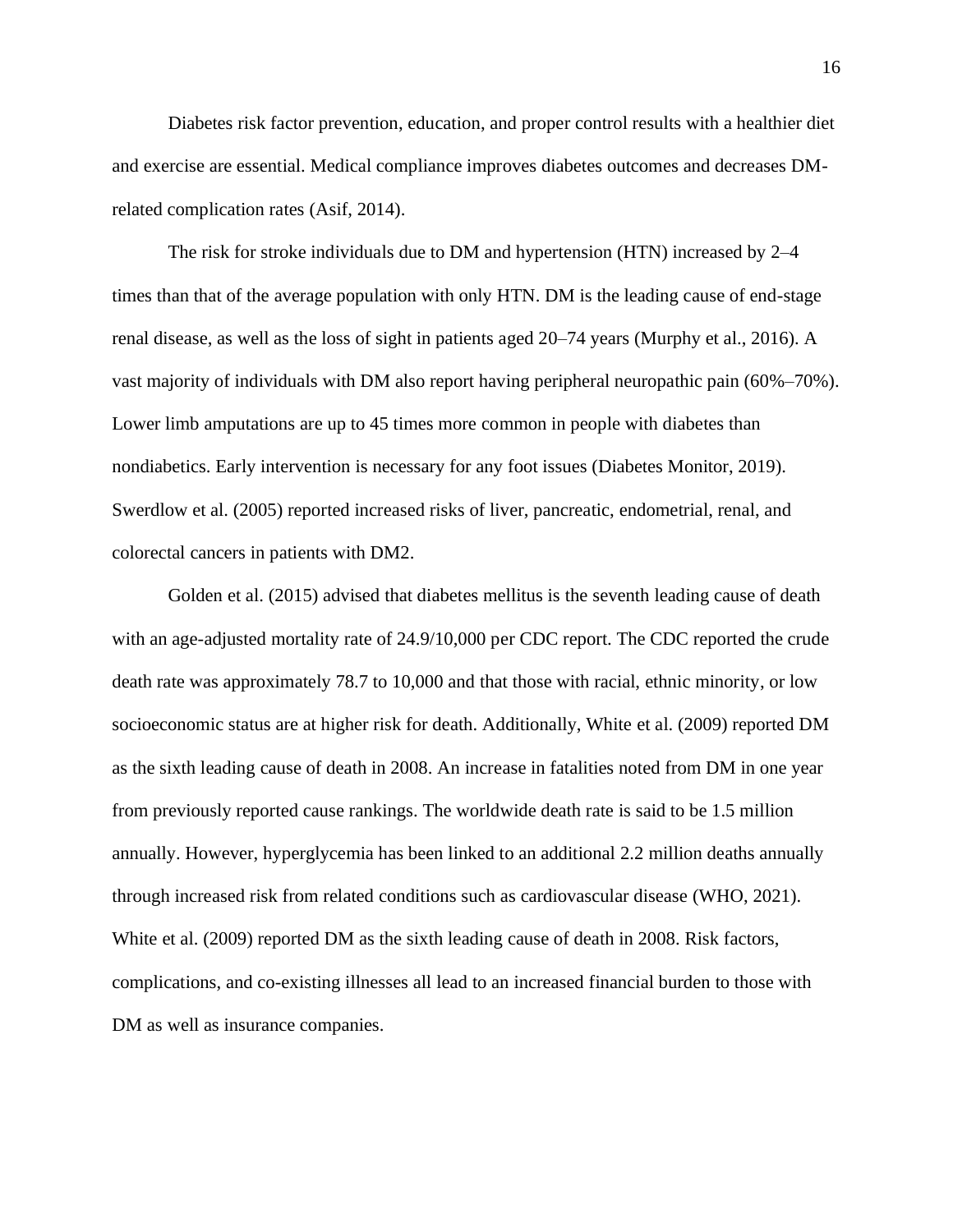## **Cost of Diabetes**

The costs of DM as a diagnosis have grown continuously to correspond with the annual increase of affected individuals. In 2000, the yearly financial burden was \$100 billion annually, which increased to \$174 billion in 2007 (White et al., 2009). The American Diabetes Association (ADA; 2013) reported that the cost of the diabetes-related diagnosis was up to \$245 billion in 2012. The most recent data collected reflects the cost is up to \$327 billion (CDC, 2020). The numbers represented a 40.85% increase in the cost of DM in five years. From 2012 to 2017, it increased by over 40% (CDC, 2020).

The cost of diabetes considers hospitalizations, admissions and readmissions, medication, and other treatment costs of healthcare organizations. The individual with DM faces a significant expense for the increased cost of medication, monitoring materials, and diagnosis-related illnesses and injuries that cause loss of employment and workdays lost. The estimated annual financial burden per person with DM was \$13,700, with \$7,900 attributed to DM alone (ADA, 2013). Structured education practices are essential to aid in minimizing the financial burden of the patient.

#### **Value of Outpatient Diabetes Education and Questionnaires to Evaluate**

Early support and education soon after diagnosis of diabetes or prediabetes lead to improved understanding of the disease process, according to the literature reviewed. Self-care is improved when the disease is better understood, leading to better outcomes. The value of selfcare puts control for disease management in the patient's hands, rather than the health provider, and aids in owning it and better goal setting. Taking responsibility leads to success and improved long-term outcomes.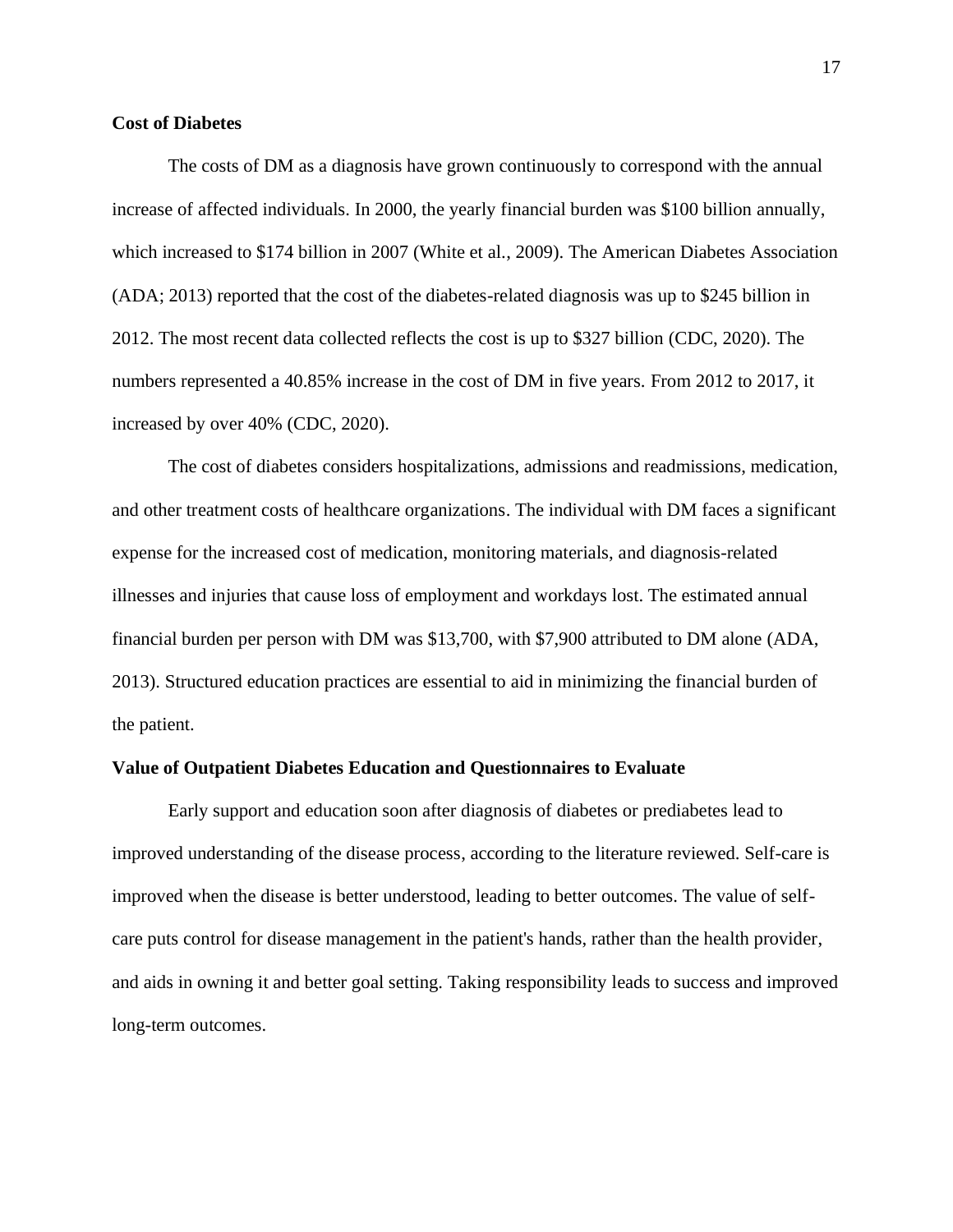The review of the literature found a definite gap in the literature related to DM and outpatient education in the United States. Several countries, such as The United Kingdom, China, Canada, and Australia, have organized programs. In the United States, there appears to be a lack of educational programs to support the patient in skills instruction, such as self-glucose monitoring procedures. Patients with Type 2 DM often are lacking in knowledge and skills needed to control the condition. Less than half of the patients achieve adequate control, which increases complications and drives healthcare cost increases (Dulal et al., 2014).

The need for program start-up increases in rural areas where many individuals remain undiagnosed, undertreated, or unaware of the disease process and the risks presented by the diabetes diagnosis. The promotion of self-care is lacking and could save lives as well as resources. A study by Zheng et al. (2019) compared and analyzed the effects of a selfmanagement program with a typical one-day education program for individuals with diabetes. Sixty patients with Type 2 DM were divided evenly, 30 randomly placed in the control group (n=30) receiving the typical one-day education, which included general DM knowledge on disease process, treatment options, monitoring by checking blood glucose, and healthy lifestyle. They also were educated about preventing, detecting, and treating potential complications of the disease and the development of a personal treatment plan.

The intervention group of 30 received a 2-session diabetes self-management program in addition to regular education. The instruction included both theory and practical manners. The first session completed the same as the control group at the first clinic visit, the second at the next visit set up two days later. Each first class was 45 minutes in length. The second class consisted of a group education with videos and entertaining PowerPoint presentations presenting comprehensive education such as diet and exercise guidance and knowledge information related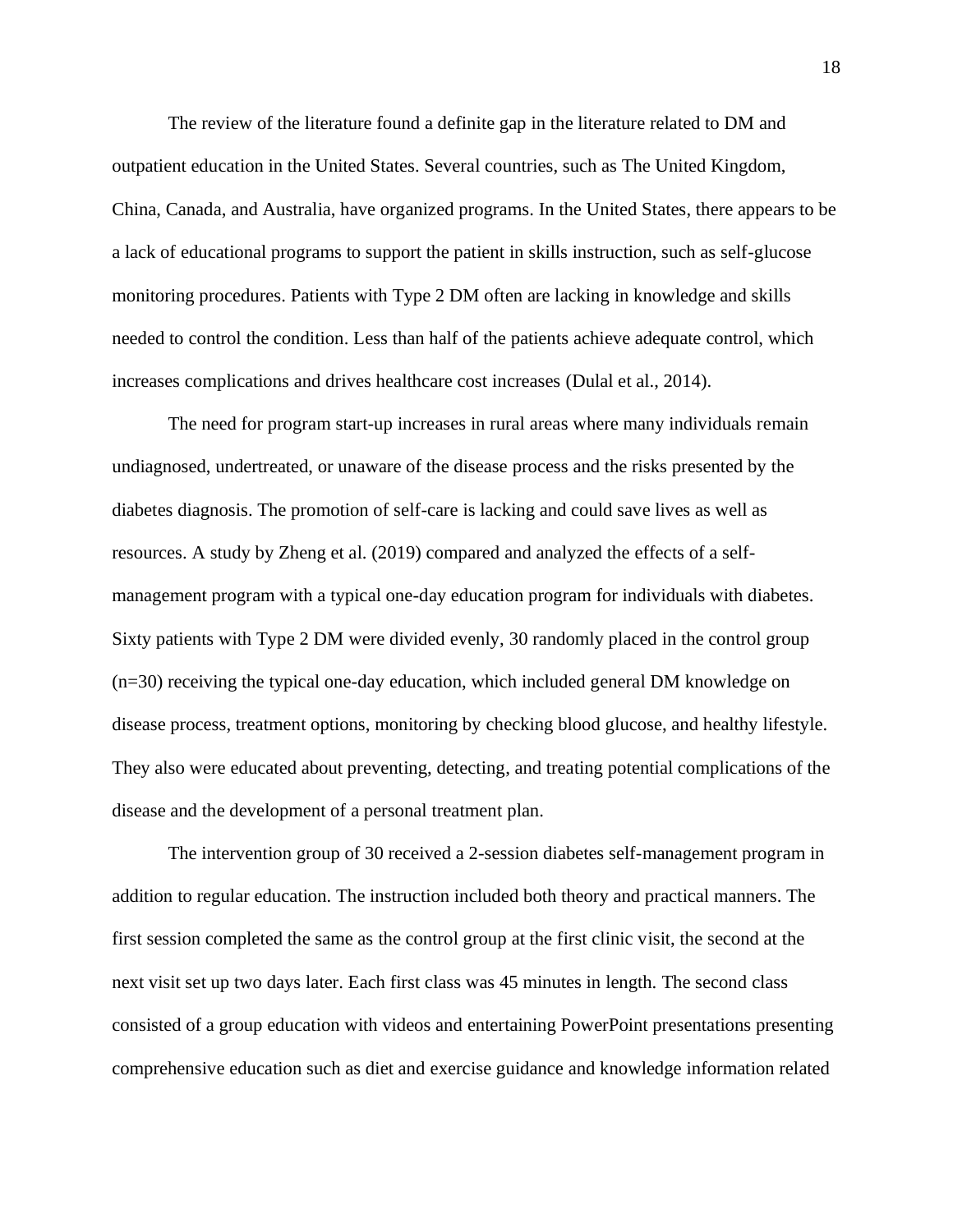to hypoglycemia treatment, foot care, medication, and blood glucose monitoring. The second class also consisted of 5–10 minutes of one-on-one nutrition guidance developed for Chinese based on American Diabetes Association guidelines regarding food exchange lists. It provided visuals for portion control and calorie counts as well as individualized exercise guidance lasting 60 minutes and the development of a personalized exercise prescription.

The groups completed two questionnaires both before and after the three months of the trial. They were the Problem Areas in Diabetes (PAID), which addresses the patient's distress related to DM2 and feelings, and the Summary of Diabetes Self-Care Activities (SDSCA), which addresses the general knowledge about diabetes and control. Fasting blood glucose (FBG) levels, two-hour postprandial glucose levels (PPG), and HbA1C before and after levels were assessed and indicated a statistically significant difference pre versus poststudy (Zheng et al., 2019).

The effects of the outpatient diabetes self-management education program were favorable when the SDSCA and the PAID and glucose levels of the two groups when compared before and three months after. The scores of SDSCA and PAID, FBG, PPG, and the HbA1C in the intervention group were improved in a significant ( $p < 0.01$ ) manner after the intervention as compared with the control group. In China, Zheng et al. (2019) mentioned that most diabetic education studies and programs are aimed at the inpatient. Although only two sessions were initiated with the control group, there was still a significant improvement in the DM patient's overall health and wellness (Zheng et al., 2019). The group discusses some barriers in the study in that the most effective education programs involve more than two sessions and over a longer time period. However, due to increased time demands, cost, and the patient's inability to attend long-term due to transportation and inability to pay for attendance (Zheng et al., 2019). The SDSCA is much like the tool I will utilize in the proposed project (Appendix A).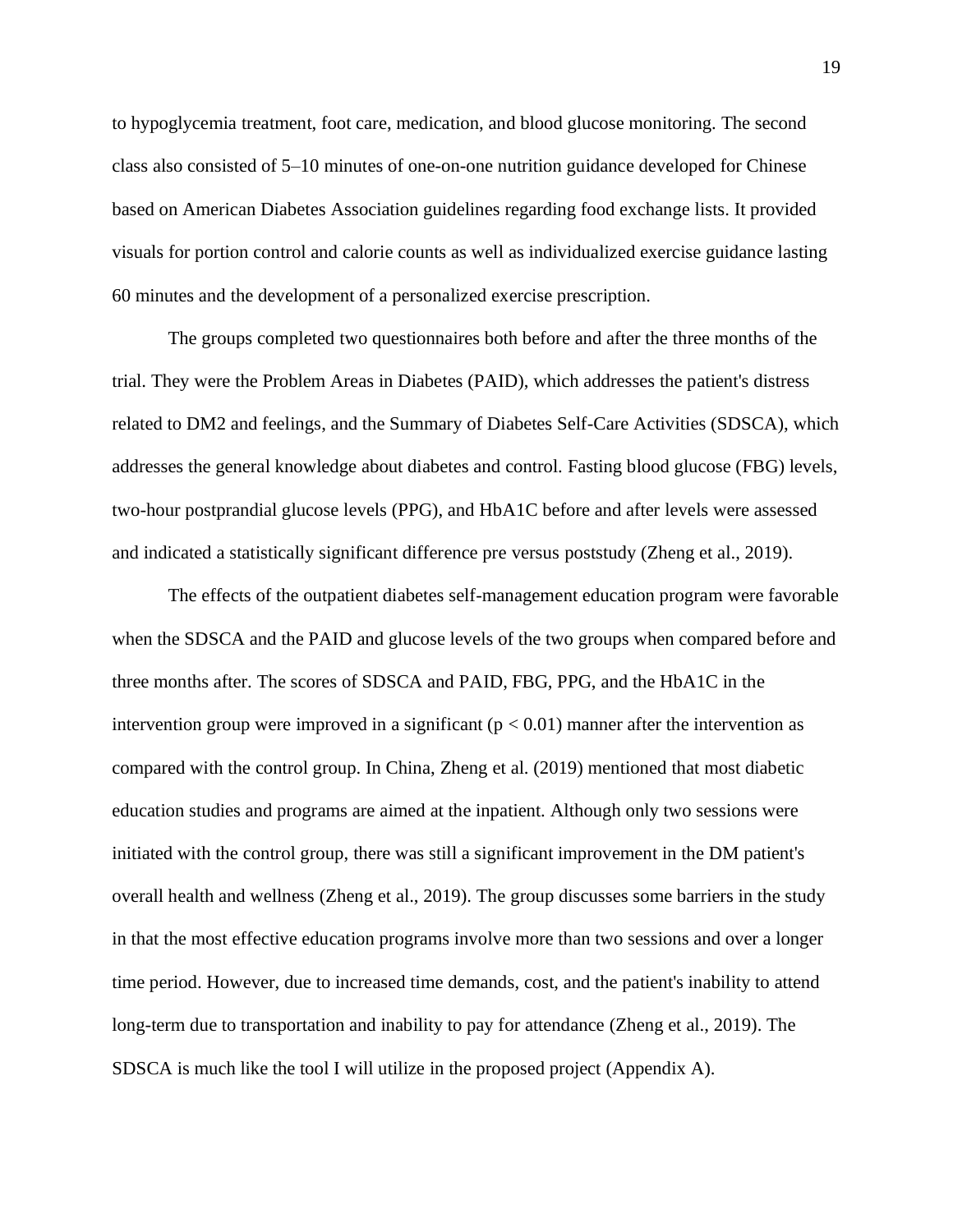A similar study by Speight et al. (2015) looked at the benefits of a structured form of diabetes education delivered as routine care in the Type I Diabetic (TIDM). The program is OzDAFNE, a five-day program that educates the person with diabetes on insulin adjustment related to the food eaten. The acronym stands for Dose Adjustment for Normal Eating. The study took place from April 2007 to February 2012.

The 506 participants from baseline to follow-up resulted in a decreased occurrence of severe hypoglycemia, with participants reporting at least one episode (24.7% of participants preintervention versus postintervention, only 12.1% ( $p < 0.001$ ). Severe DM distress per PAID scores was also reduced from 29.3% to 12.6% ( $p < 0.001$ ). Hospital admissions for diabetic ketoacidosis (DKA) were decreased significantly from 41% before education to 1.2%. The Hemoglobin A1C (HbA1C, A1C) pre-intervention was 8.4% to 8.2%. Those with an A1C pre 9.7 to post of 9.0% ( $p < 0.001$ ). The improvement due to educating the individual with diabetes in a structured manner with more direct contact demonstrated improved findings in every area studied by reduced PAID scores, reduction of hospitalizations for DKA, reduced hypoglycemic events, and reduced HbA1C. This study was conducted in Australia (OzDAFNE) and continues as routine DM practice today.

A practice gap was identified as America lacks organized programs such as this. Structured education in DM1 patients was found efficient in decreasing all five areas explored. Severe hypoglycemia and DKA requiring a hospital stay were reduced by half as a result of the interventions. HbA1C reduced by 0.7%, which is a low percent and does not include the fact that many had significant decreases that averaged with some with a slight reduction. Outpatient education is proven to benefit the diabetic patient's overall health in the area of fasting glucose reduction as well as HbA1C improvement. The null hypothesis is found false. The significance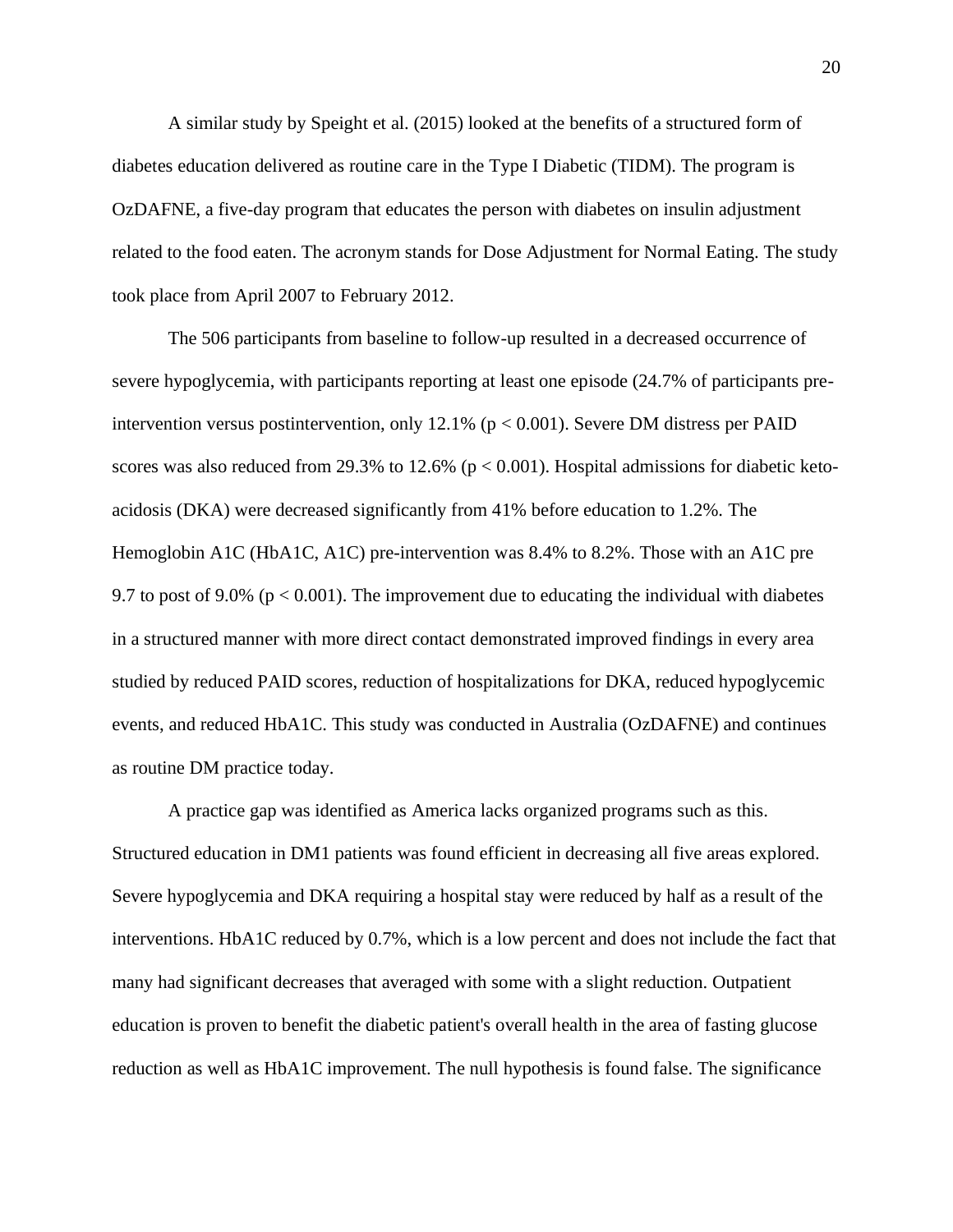of the proposed project and the usefulness of this study to prove or disprove that a clinic-based education program assists the Type 2 diabetic could be marginal as this study included Type 1 diabetics on insulin pen injections. The assumption could be made in this example that if the intervention helps the Type I diabetic, it is also valuable to the Type II diabetic, and this could be proven as DM1 patients have significant compliance issues when compared to Type II diabetics in practice.

A randomized clinical study on the use of education and self-monitored blood glucose (SMBG) in the DM2 not on insulin was conducted at St. Carlos Hospital in an endocrinology outpatient clinic and reported by Duran et al. (2010). The study used a prospective randomized control testing model with an intervention group of 62 Type II diabetics. The study total was 99 patients (45 men and 54 women). Patients had to meet the inclusion and exclusion criteria that included: 1) newly diagnosed after two fasting blood glucose levels >125 mg/dl; 2) ages 18–80 years old; and 3) less than six months since the first fasting glucose of >126 mg/dl and were excluded if severe (HbA1C was  $> 8\%$  at diagnosis) as well as if they had a life-threatening disease or were unable to perform SMBG. The control group received standard treatment based on HbA1C levels, and both were treated pharmacologically with 850 mg of Metformin taken on the same schedule. The intervention group received intensive education teaching SMGB to adhere to lifestyle changes and the simultaneous dose of Metformin.

Those that received intensive outpatient education proved significant to the proposed project as the HbA1C and BMI were both decreased in the intervention group. Several involved in the group experienced remissions. The findings support structured education based on SMBG, and lifestyle changes may lead to empowerment and develop a self-care lifestyle needed for lifetime control in Type II DM. Intensive treatment from the moment of diagnosis is best and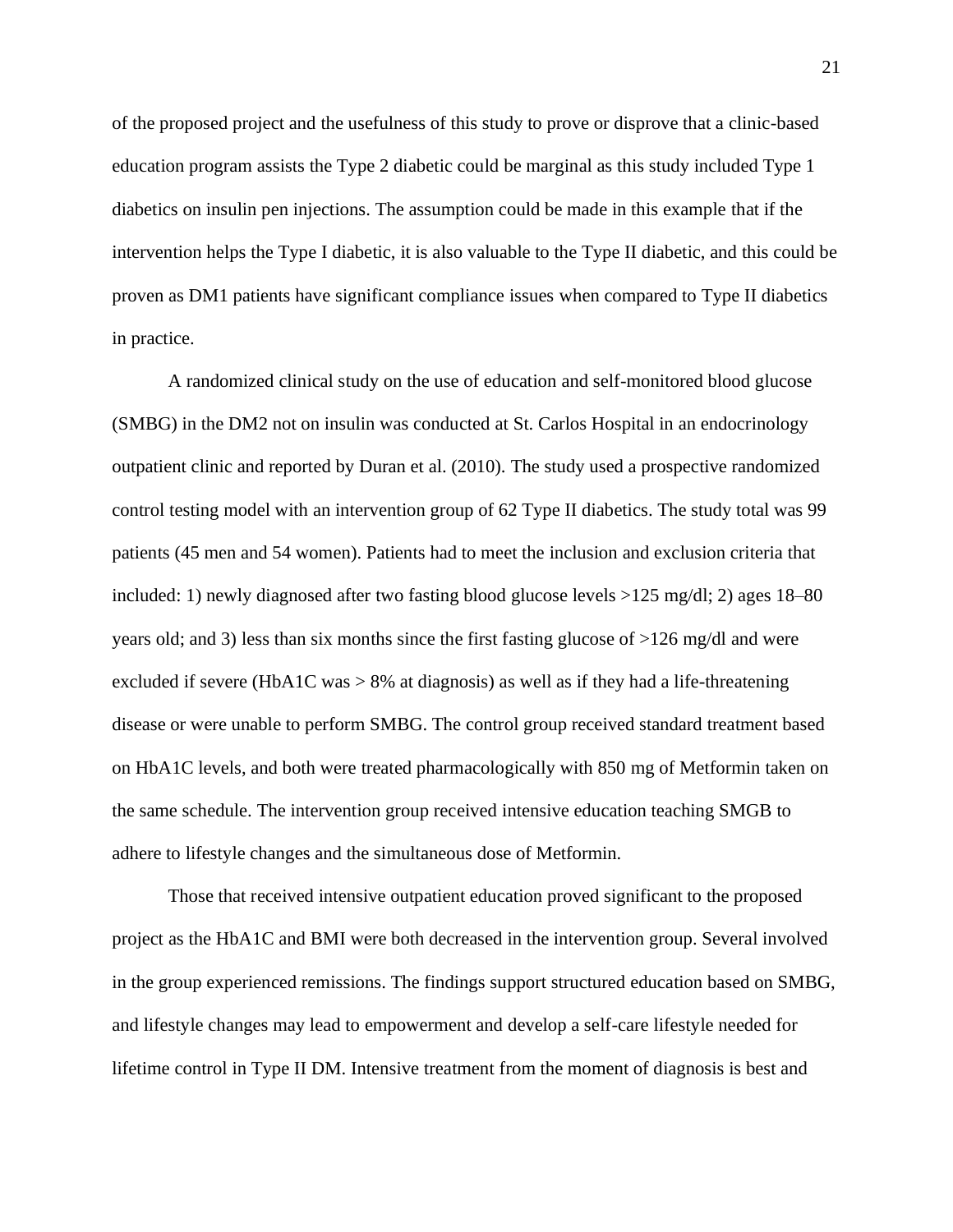facilitates beta-cell recovery. SMBG based education and pharmacological intervention are better than conventional HbA1C algorithms in new Type II diabetics.

A unique and rare study located by Contreras et al. (2017) discussed management and education of the diabetic as a stepping stone to self-care, self-efficacy, and empowerment, aimed at improving outcomes related to lifestyle changes and choices. The only way to decrease complications is through glycemic control, which is managed by the patient, not the provider. Education described as therapeutic meaning included in the curriculum is a set of activities needed for management such as proper nutrition, exercise, foot care, self-monitoring, and is presented in a structured environment responsible for the empowerment and self- care needed for achieving metabolic control goals. They reported and advised that the patient must incorporate the term "care" into daily routine and lifestyle to promote well-being and self-preservation.

#### **Barriers to Outpatient Education in Diabetes**

Cauch-Dudek et al. (2013) stated that barriers to education include lack of participation in diabetes self-management education (DSME) of such a program in Canada, where only 20.6% attended out of 9,568 patients. The authors found that those diagnosed with DM as inpatients were less likely to participate in DSME. Powers et al. (2015) surmised that inpatient follow-up was less than adequate after discharge and affected the attendance of the patient. Younger patients were more likely to attend, as well as those of higher economic status and those free from mental illness. Those in rural areas were found by Powers et al. (2015) to be more likely to attend. The programs had better attendance when individualized for access and convenience.

The review of the literature uncovered a gap in the literature related to DM and outpatient education in the United States. Several countries in literature, such as the United Kingdom, China, Canada, and Australia, have organized programs. In the United States, there also appears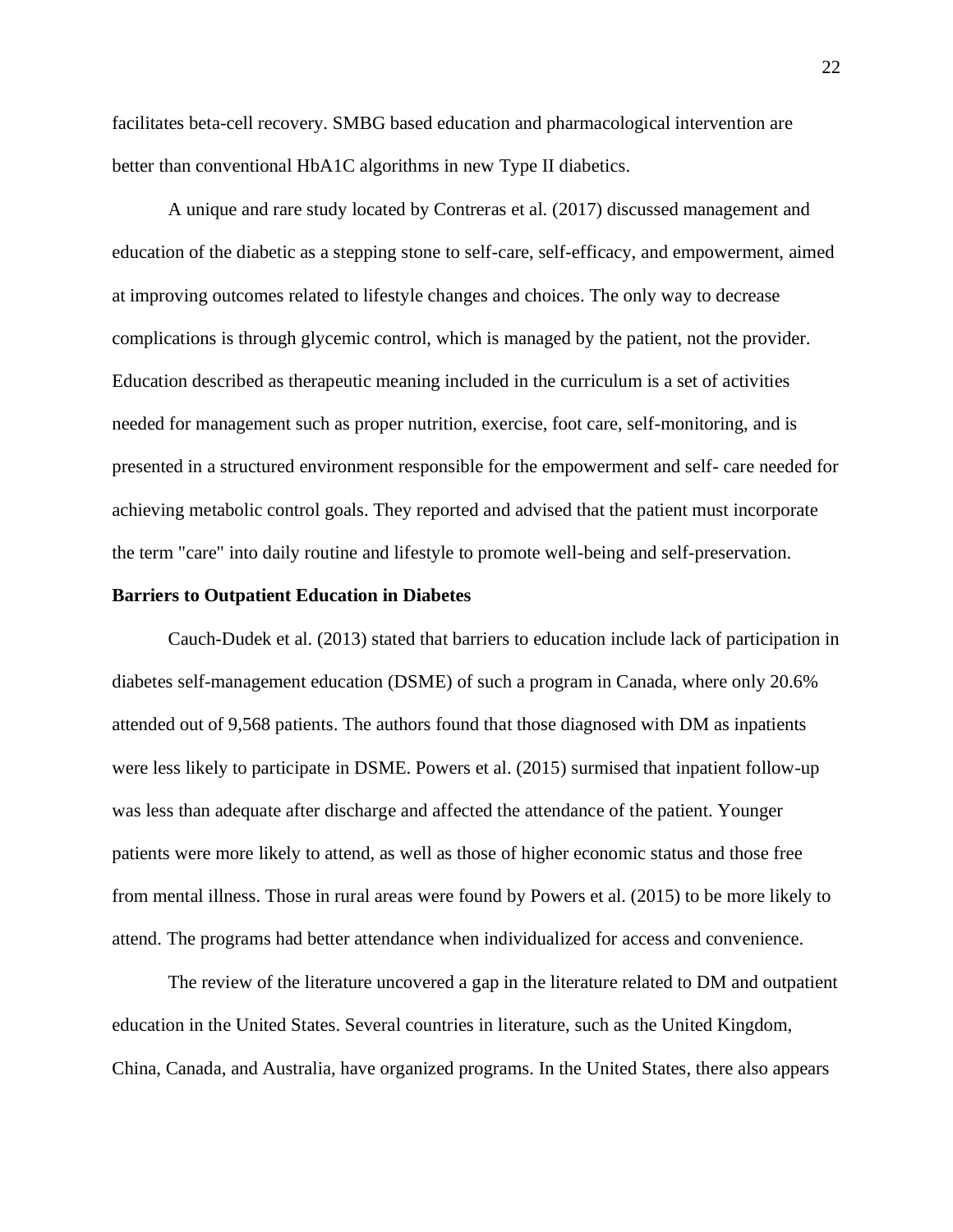to be a lack of educational programs to support the patient in skills instruction related to selfmonitoring in a personalized manner. The need for program start-up increases in rural areas where many individuals remain undiagnosed, undertreated, or unaware of the disease process and the risks presented by the diabetes diagnosis. The promotion of self-care is lacking and could save lives as well as resources.

## **Self-Care Theory and Outpatient Diabetes Education**

The ability to care for oneself is essential to maintain health and wellness and recover from illness. There is no uniform word meaning self-care, often expressed as "self-management," "compliance," and "adherence" (Lu et al., 2016). In chronic illness, education is the key to assisting a patient to better health. Diabetes education is often only taught as an inpatient when complications have occurred or wellness is absent. Teaching diabetes education at the outpatient clinic level allows the patient to maintain self-care goals, manage disease processes, and prevent complications related to uncontrolled diabetes. The provider's purpose in education is to determine the patient's ability to care for self, thus increasing patient autonomy with concepts of illness prevention, health promotion, and maintenance (Orem, 2001). The advanced practice nurse (APN) primary goal is to aid the patient in returning to pre-illness stability. By providing diabetic education, the nurse assists the patient in maintaining control and independence, thus improving their level of self-care agency.

## **Self-Care Deficit and Nursing Systems of Care**

Self-care deficit is defined as the extent to which a patient is unable to care for themself. Systems of care are related to the levels of self-care deficit. These levels include wholly compensatory, partially compensatory, and supportive-educative. The APN role is to teach skills such as self-monitoring of glucose and skills needed, such as foot examination, which are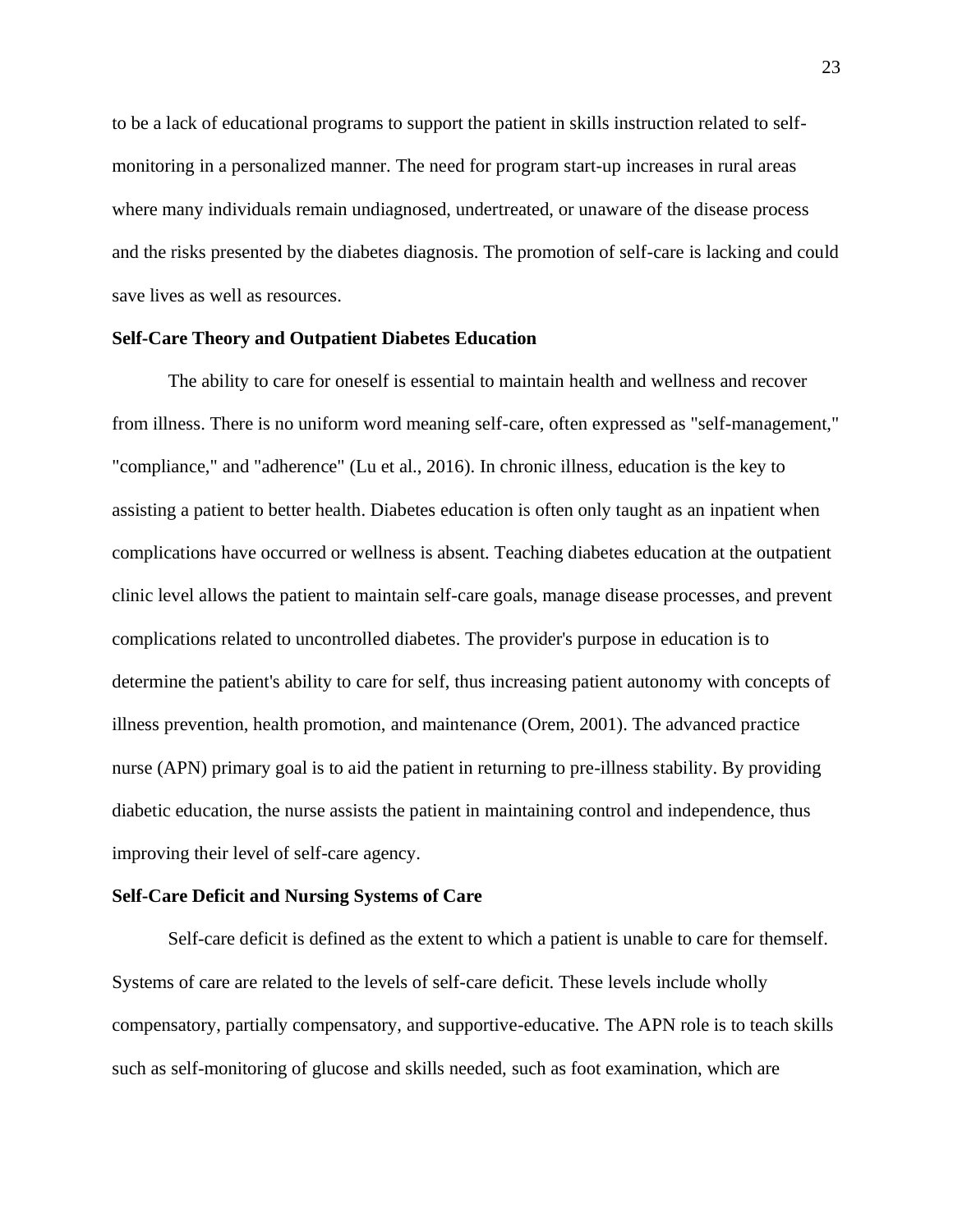accomplished through demonstration and return demonstration. The supportive-educative patient is said to have a full self-care agency (Orem, 2001) and will most effectively learn when educated on diabetes management, health promotion, resource referrals, and illness prevention.

# **Chapter Summary**

The need for and benefit of outpatient education for individuals with prediabetes and diabetes is apparent in a review of the literature. Outpatient clinic-based education presents a viable alternative to reduce complications and decrease hospitalization as well as allow some prediabetics to have complete remission from the disease due to appropriate diet, exercise, and monitoring of the blood glucose levels as well as A1C levels. Diabetic education can decrease the total amount spent on the disease in our country, considering the reviewed studies and positive outcomes noted. Reimbursement on the organizational level can be increased with better compliance due to visits that decrease hospital stays and less costly complications. The education must be provided in an engaging, personal, and convenient manner to empower the diabetic patient towards self-care, as this is the key to success in managing diabetes.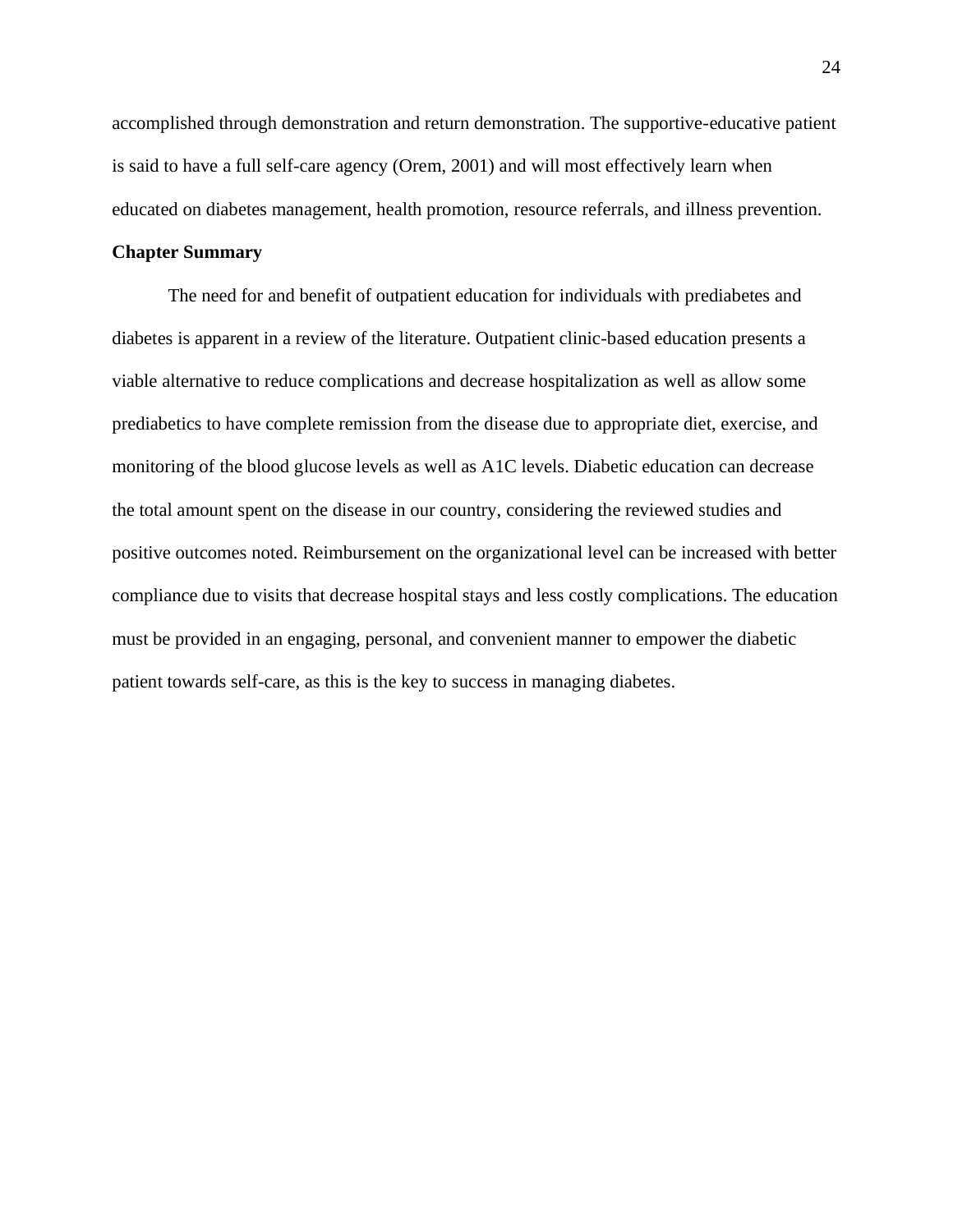#### **Chapter 3: Methodology**

In the study of outpatient clinic-based diabetes self-management education (DSME), there are several essential interventions and methods utilized to obtain and analyze data. Institutional Review Board (IRB) approval, which ensures the protection of the human subjects (patients), was obtained before the start of the educational events. The training was completed related to IRB as well as verified by university officials. Fliers and handouts that explained the purpose of the project proved useful to recruit subjects and publicize the project. The educational sessions were convenient, inviting, and engaging. Attendance was encouraged and was vital to a successful project. The use of a tool or questionnaire to discover a patient's knowledge about DSME was measured before and after the intervention. It was important to consider the time since diabetes diagnosis. The goal for successful education is that education presented early in the disease provides the best outcome to master self-care interventions.

#### **Project Design and Purpose**

The proposed project utilized a pre/posttest design that measures Hgb A1C levels before and after the diabetic self-management educational programs. The study utilized several statistical formulas to analyze the data and reports changes from preeducation to the posteducation period. Independent variables studied include the Hemoglobin A1C measurement and fasting glucose: before the study and again at three months postevent. The dependent variable numeric represented how many clinic education classes the prediabetic or diabetic patient attended.

A power analysis computed to analyze an appropriate sample size was needed for the study to be an accurate and fair assessment of results. Tentatively, this analysis revealed a sample size of at least 24 participants. Attendance was scored as no classes attended  $= 0, 1-2;$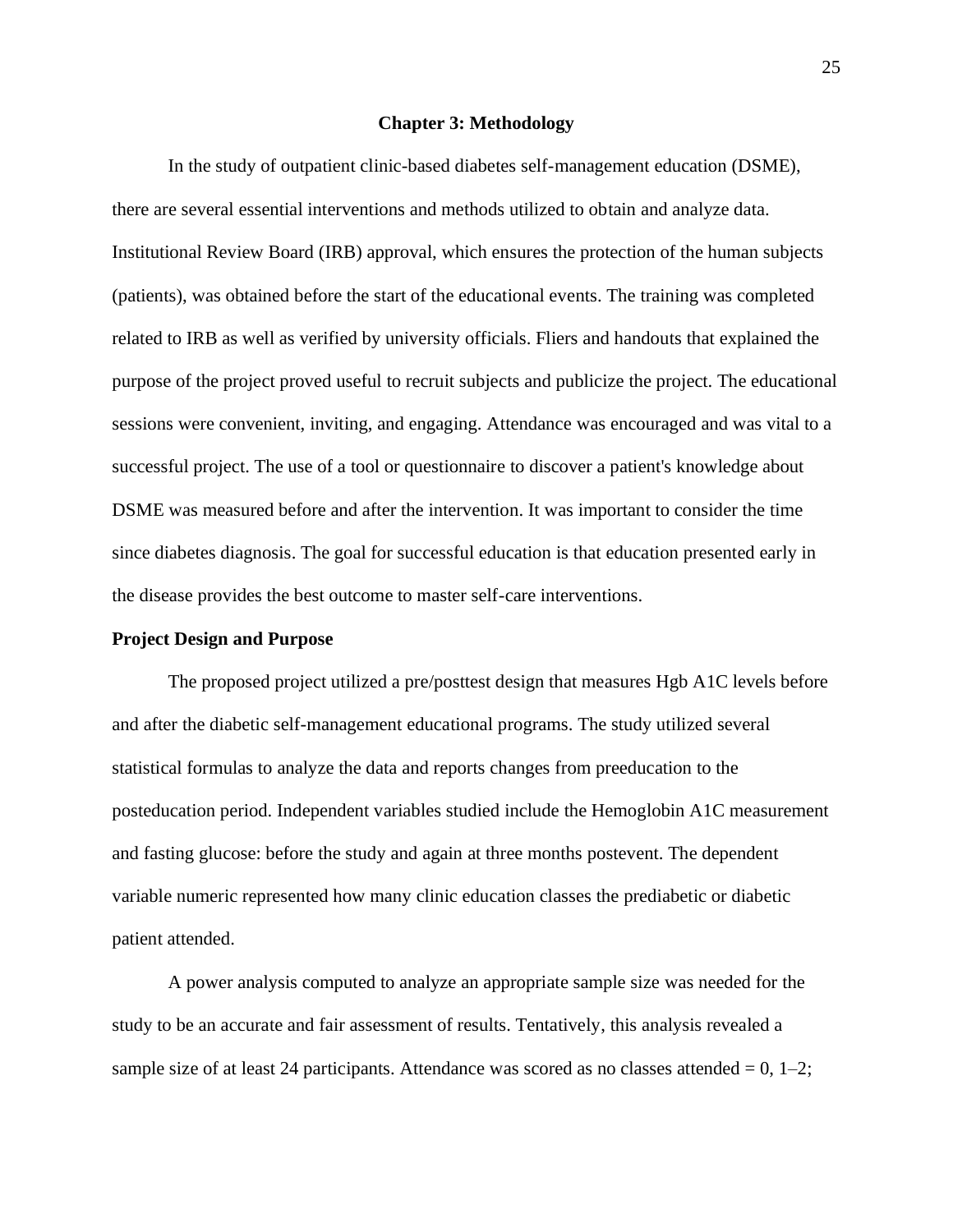classes attended  $= 1, 3-4$ ; classes attended  $= 2, 5-6$ ; classes  $= 3$ ; and  $7-8$  classes  $= 4$ . The statistical test used to evaluate the results was the ANOVA/Chi^2 for repeated measures and specifically the McNemars for nominal data. To study the relationships between changes and correlations in the number of classes attended and changes in A1C/Fasting/ glucose, Pearson's Rho if Pearson's and assumptions met along with two variables and scale data. The other measuring tool was the pre and posttest DSMQ evaluation. The DSMQ was statistically analyzed by the paired *t* test to analyze for changes. I stored data collected in the project securely in a password-protected computer used only for personal use. The data will be kept for the minimum required time according to IRB guidelines.

The purpose of this project was to provide and evaluate the effectiveness of outpatient diabetic education. The program will teach (through demonstration and expert speakers) the patient with diabetes Type 2 and prediabetes to better care for themselves with thorough instruction of DSME. The goal is to show improvement in knowledge of diabetes care as well as reduction of glucose averages with improved A1C levels.

# **Measurement Tools**

The Diabetes Self-Management Questionnaire (DSMQ) developed by Schmitt et al. (2013) is a tool that would be best utilized in diabetic outpatient instruction as it includes the monitoring of HbA1C, which is the standard of care to monitor in outpatient diabetes management (see Appendix A). The 16-item questionnaire was developed based on self-care principles with four subscales: 1) glucose management, 2) dietary control, 3) health-care use, and 4) sum scale (a global measure of self-care ability). The tool was useful for both Type 1 and Type 2 Diabetics and can be used with prediabetes to gauge understanding. In literature reviews, it was found effective in comparison to all previous tools as it was the first to include HbA1C.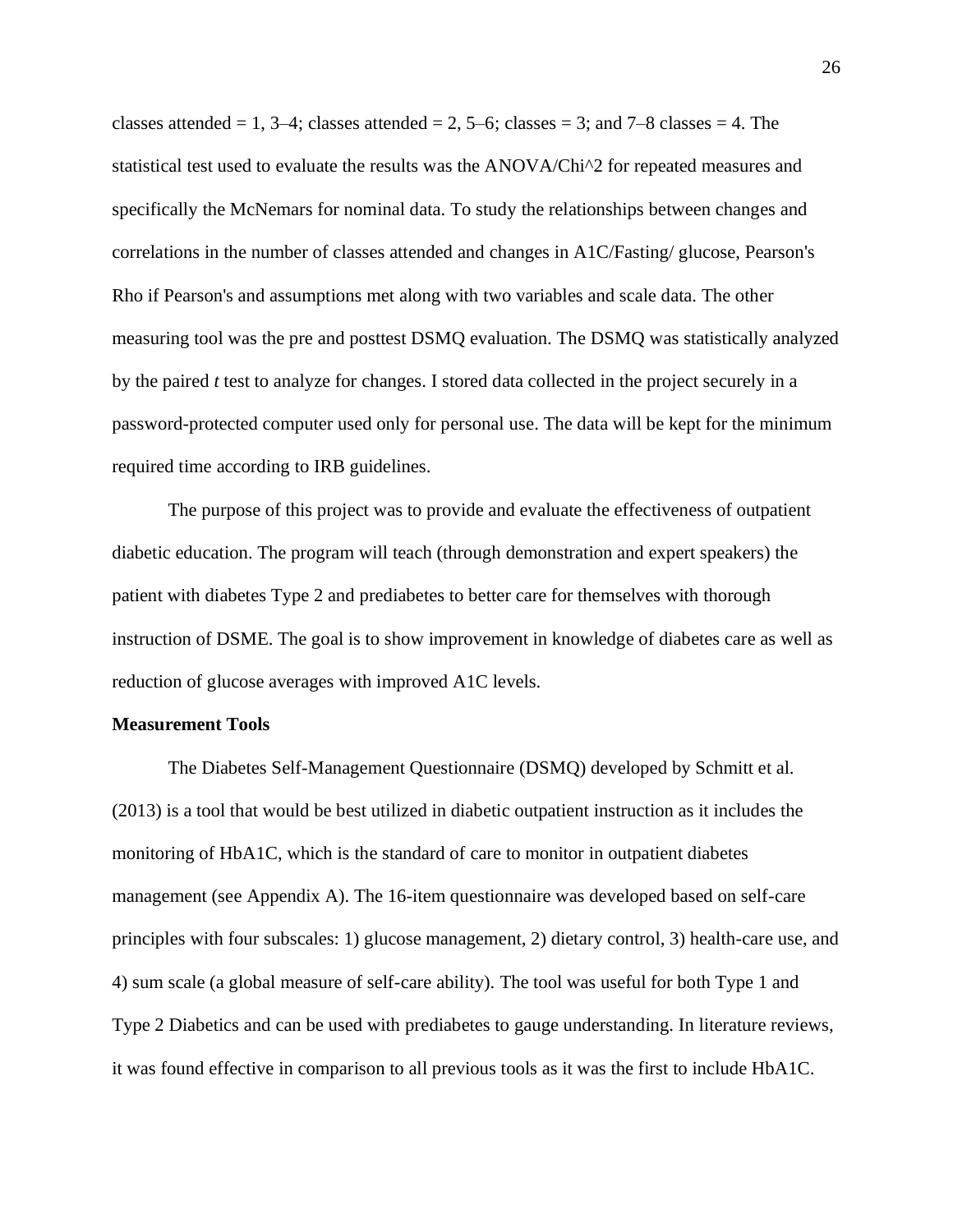Studies have verified an overall internal consistency with consistent sub-scales and confirmed designed scale structure with appropriate fit in confirmatory factor analysis with parallel Summary of Diabetes Self-Care Activities Measure (SDSCA). It was verified to be a reliable and valid instrument to gauge self-care abilities and behaviors associated with control of diabetes and stronger than the SDSCA when HbA1C levels were standard of follow-up care and DM control (Schmitt et al., 2013). The SDSCA (Toobert et al., 2013) is brief as well, but the scoring is not as specific to HbA1C as the DSMQ. The tool is all-inclusive in evaluating selfcare and self-deficit in diabetic clinic patients. The ability to assess the patient's self-care and knowledge is necessary to succeed in an outpatient diabetic education program. The tool used should be easily understood by the patient. The focus can be patient-centered and include those items where deficits present to aid in better glycemic control.

The author of the DSMQ, Andrea Schmitt, developed the tool in Germany and noteworthy that few found were written by U.S. authors. Written permission was obtained via email from the author, and a permission letter was signed (see Appendix B). The tool was useful and applicable to meet the overall goal of the project, evaluate participant learning needs before and after the program. The data collected from the DSMQ were combined with pretest and posttest measurements of Hemoglobin A1C (HbA1C) and fasting glucose levels.

## **Data Collection**

Data collection and the use of an adequate system to separate and evaluate the data were completed with the Excel spreadsheet. Data of interest included demographics, age, sex, preintervention DSMQ, HbA1C, and fasting glucose, all gathered before and during the initial meeting. The data were obtained by contacting the referring health care provider for the results. Each participant was assigned a research number, and all identifying information was removed to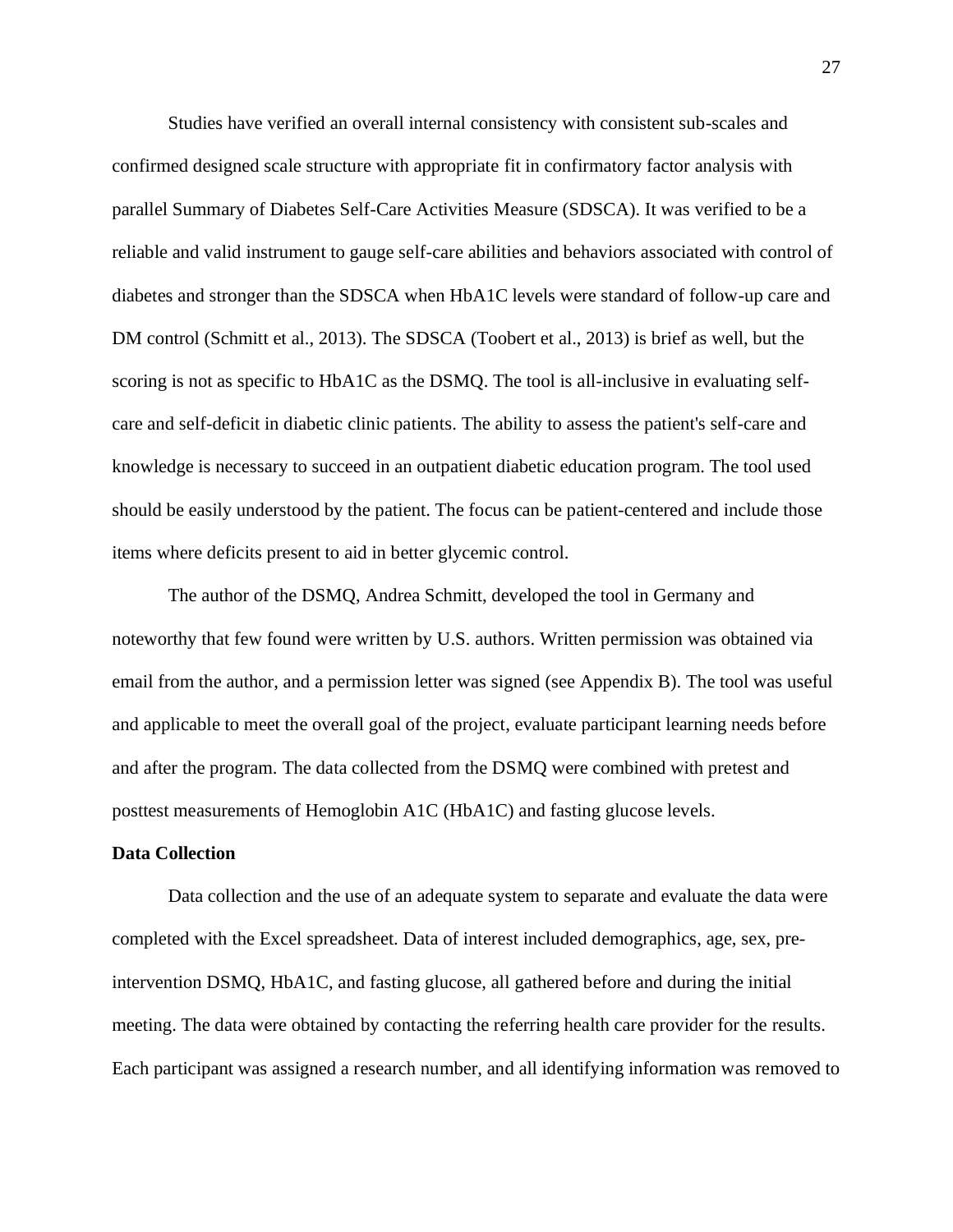protect privacy. Data collected outside of my facility utilized the assigned number to obtain the needed data as well. At the conclusion of the six-week program, a second DSMQ was given immediately for comparison. Three months after return visits to the patient's provider and after intervention fasting glucose and A1C were obtained and logged, along with a second repeated DSMQ that measured the patient's ability to retain the education and apply lifestyle changes. Data and results were then logged on the spreadsheet and were computed.

Data collected in the project were stored securely in a university drive identifying me as the researcher and owned by the university for future use if needed. The storage system provided and maintained by the online graduate school for doctoral student research data and supported by the university's IT department for security purposes and kept for the minimum required time according to IRB guidelines. The analysis of data compared preeducation with posteducation and concluded the actual benefit of outpatient education in this setting.

## **Timing of DSME and Secondary Considerations**

Diabetic Self-Management Education (DSME) has added benefits when completed in the first six months of diagnosis, according to a joint position statement by the American Diabetes Association of Diabetes Educators and the Academy of Nutrition and Dietetics by Powers et al. (2015). They advised the Diabetes Education Algorithm, which defines four points in timecritical to self-management. The algorithm outlines a time frame in the DM continuum when the introduction of crucial points is vital and include: 1) at diagnosis, 2) annually, 3) when factors complicating present, and 4) when changes or transitions occur (insurance coverage change, agerelated changes, or living situational changes). There are guiding principles utilized to assist with a plan for the DSME. DSME provided by the health professional along with an ancillary team and community-based assistance and resources included is appropriate in the proposed project.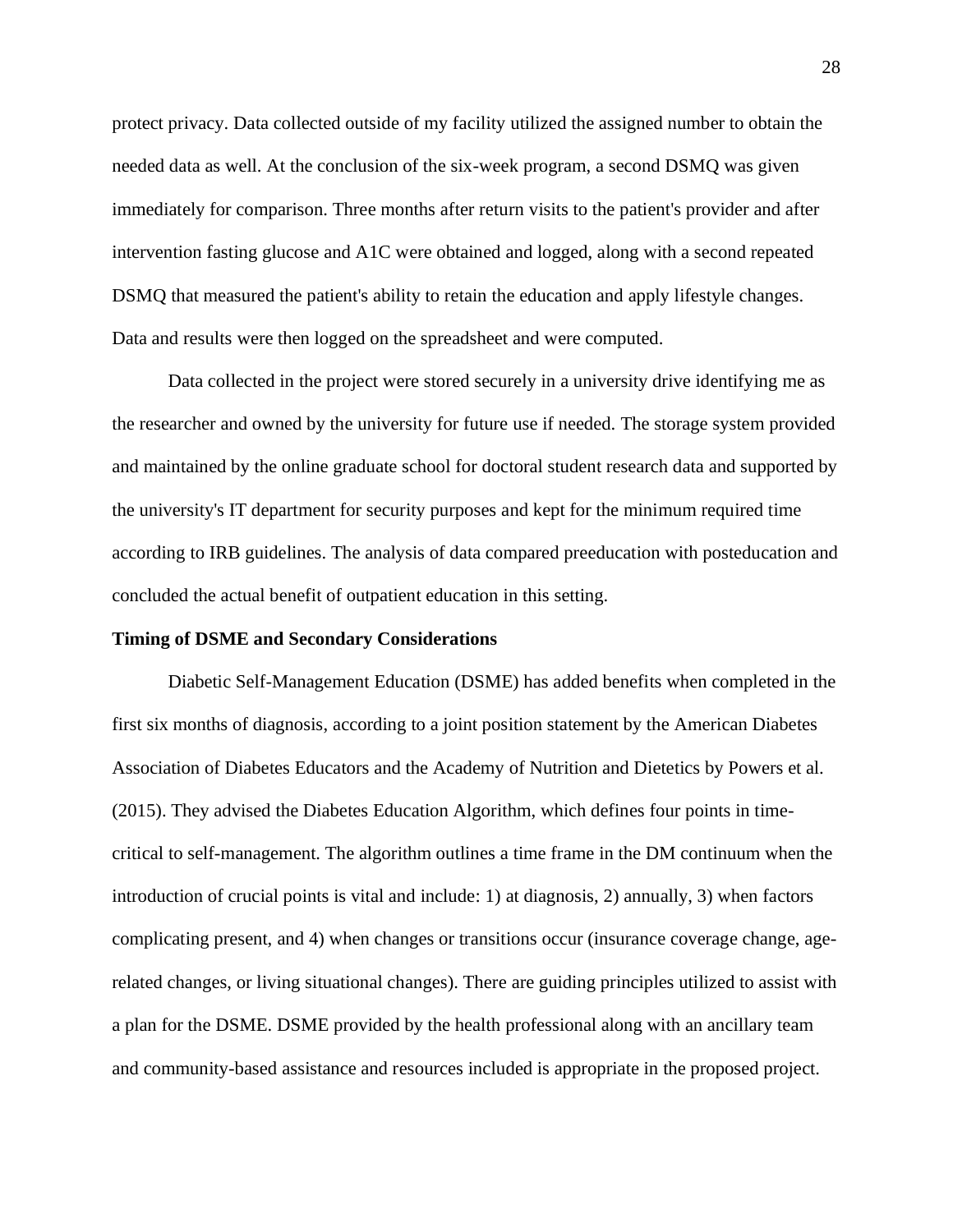## **Methodological Appropriateness**

Powers et al. (2015) reported that formal programs used in the past with the type I diabetic patient incorporated into the rural office setting should be casual and comfortable but just as informative. Project Diabetes, a state-funded initiative administered by the Tennessee Department of Health active until 2015, provided guidance and strategy for clearly stated goals such as 1) make physical activity routine, 2) support community programs that increase physical activity, 3) increase access or opportunities for exercise, 4) increase access to healthy food choices, and 5) educate on options other than sugar-sweetened beverages.

Patient guidance is provided in verbal, written, and electronic means to promote the best communication. DSME instruction and guidance programs are recognized as reimbursable when specific standards are met, including details such as when provided by those credentialed, time constraints followed, and certain documents completed and coded (Powers et al., 2015). Cost containment during the project improvements included the use of volunteer speakers. The growth of the program could take place with referrals and possibly with future visits to other local clinics along with grant funding applications. Success would be verifiable through improvements in outcomes, stabilization of the disease through confident self-management observations. The potential for the study to yield successful as well as effective results was increased in pre- and posttest design as results are truly quantitative and measurable.

# **Feasibility and Appropriateness**

In order to be successful, the proposed project was required to be feasible and appropriate in several areas, including program time and length. The length of the program was the pilot that was approved for 10 hours at diagnosis plus two additional hours for reinforcement of instruction. The actual videos were approximately 20 minutes in length, with a total of four. The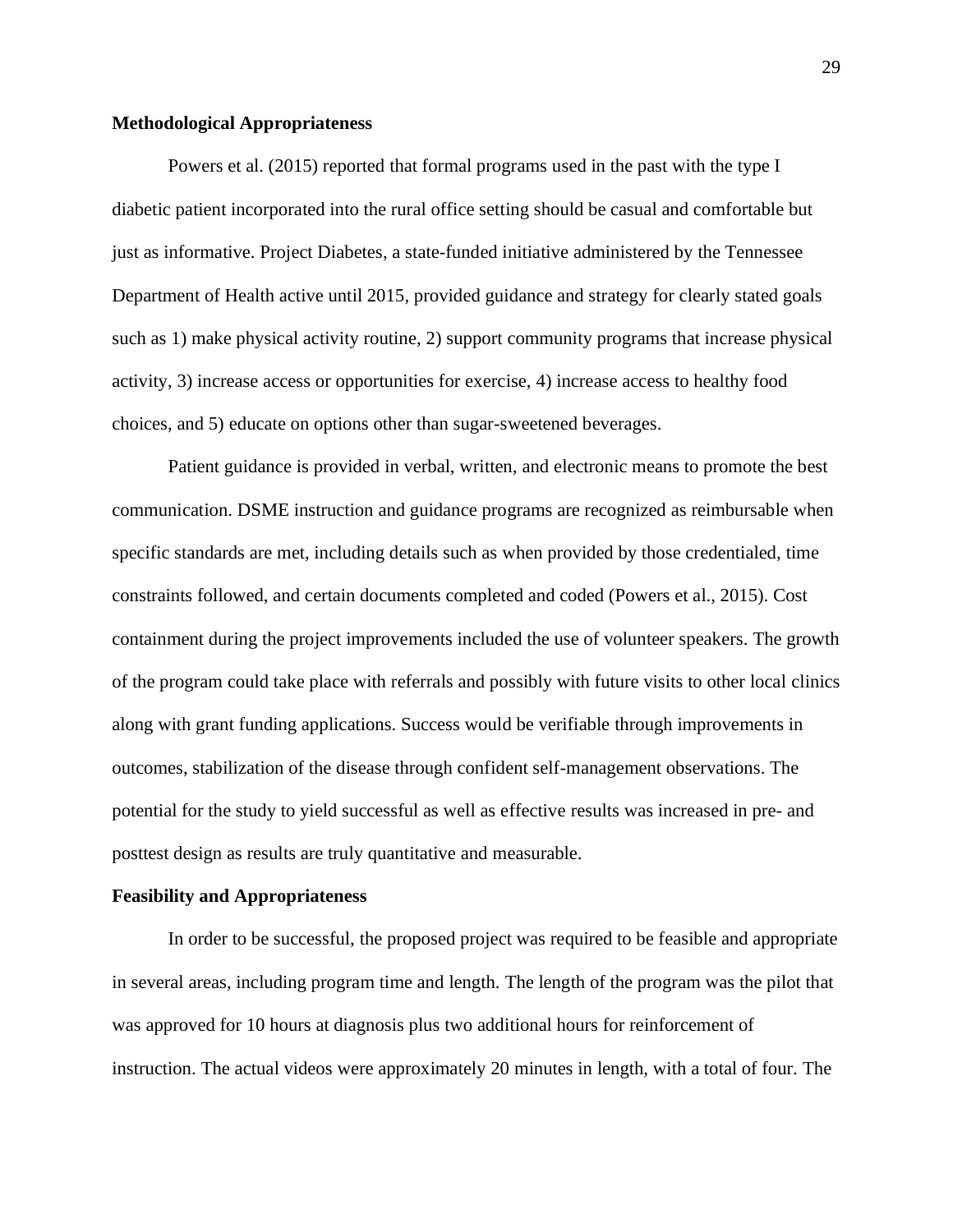video sessions were sent weekly or bi-weekly based on confirmation that the last video was watched. The surveys (DSMQ) collected guided the topics to evaluate newly diagnosed strengths and weaknesses by gauging current understanding.

Patient incentives given for follow-up education and participation of more than 10 hours would further encourage the patient. When outpatient DM education is fully implemented, annual re-education and audits recommend updated education related to status changes or setbacks. Annual reassessment would include disease progression issues, evaluation of yearly screening needed for the diabetic such as eye or foot exam. Preventative care such as influenza or pneumonia vaccines would be an integral part of the education and annual reviews. The project is feasible and obtainable through adequate organization and presentation that meets outpatient DM education standards.

## **Limitations and Obstacles**

The challenges presented for the education program included implementation barriers and a possible lack of patient participation. Participation was encouraged with entertaining and informative speakers, door prizes provided by sponsors for meals, and other incentives for attending as many sessions as possible. To properly empower the patient with DM, the education was presented in a personal and convenient manner towards self-care as this was the key to success in managing diabetes. A hopeful sign for the project in rural communities like the setting for this project noted by Powers et al. (2015) was that patients in rural areas were more likely to attend. A possible obstacle or limitation of the results was that other treatments provided simultaneously could potentially skew results if they too improve levels such as medication addition or changes. Other obstacles were related to recent development in coronavirus infections and limited gathering numbers in public places that have been mandated. Coronavirus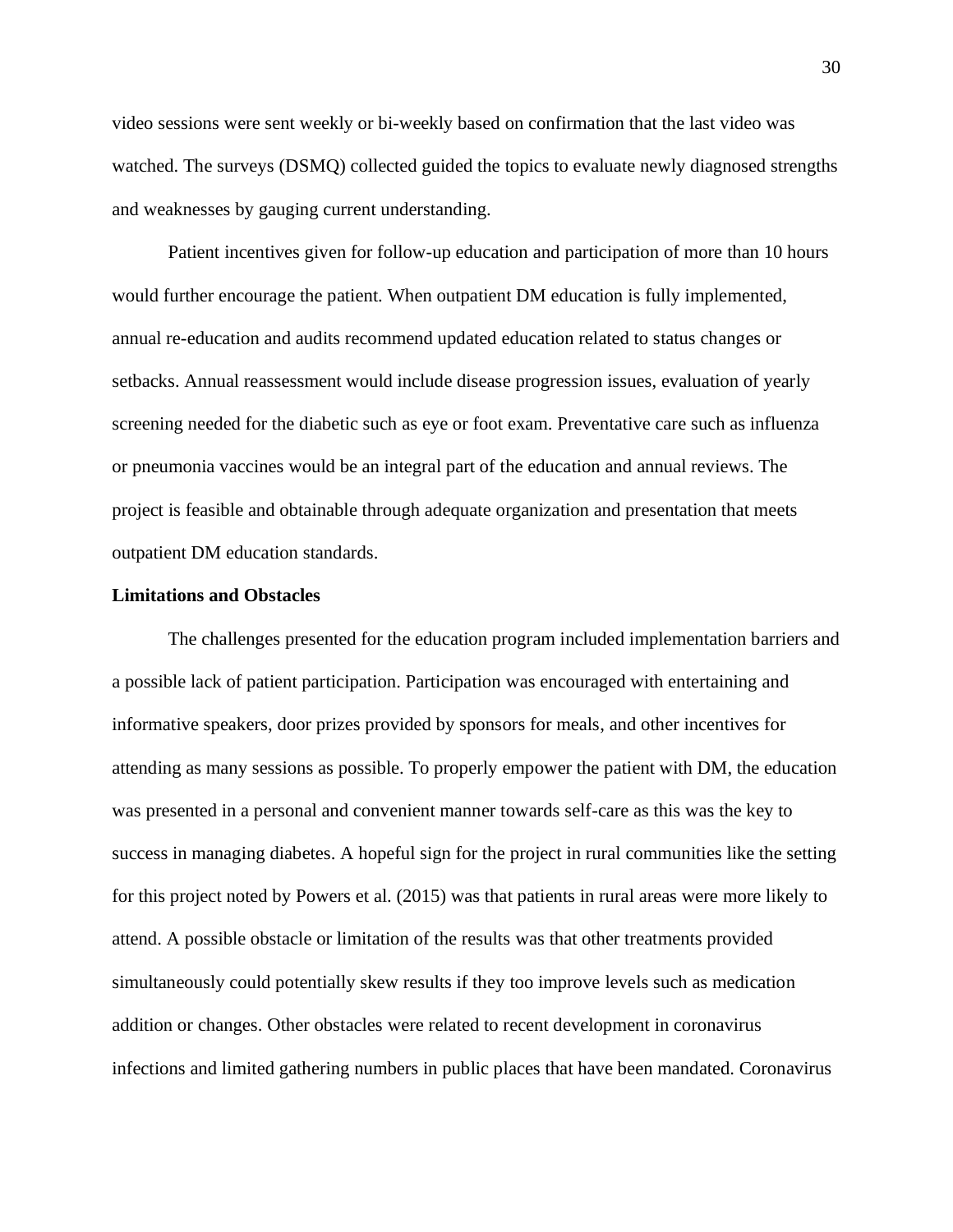guidelines prevented any face-to-face contact for the project and prerecorded video sessions were used for all educational events. The project was delayed due to the current pandemic, and IRB was delayed as well to adjust all research to a non-face-to-face platform.

# **IRB Approval and Process**

The organization in which the participants were recruited required no additional IRB approval. However, permission and blessing were obtained and granted in a written manner with a support letter provided by the clinic (Appendix C). A support letter from the clinic (Appendix D) was received, and this clinic owner has agreed to refer participants as well as distribute flyers and assist with data collection before and after the program. This provider welcomed me to use her conference room as well if a meeting place was needed. In the absence of a formal IRB, compliance to ethical standards for safety in research guided all procedures to ensure protection and risk reduction of participants.

The IRB process is necessary for the protection of human subjects and my transparency and accountability as the researcher. The proposed project could not ensue until IRB training was completed and after successful approval based on Abilene Christian University guidelines and standards. Confidentiality was maintained by all speakers and participants, and each participant signed a consent that explained their rights as a human research participant that clearly explained risks, benefits, and right to refuse or discontinue participation at any time. Although risks perceived were minimal to none, planning for this was still an important part of the IRB process. **Interprofessional Collaboration**

Collaboration between participant's care providers guided the referral and data collection process as well as provided a future communication base to discuss results and disseminate results to potentially improve current practices. Ancillary contracts were made to a registered and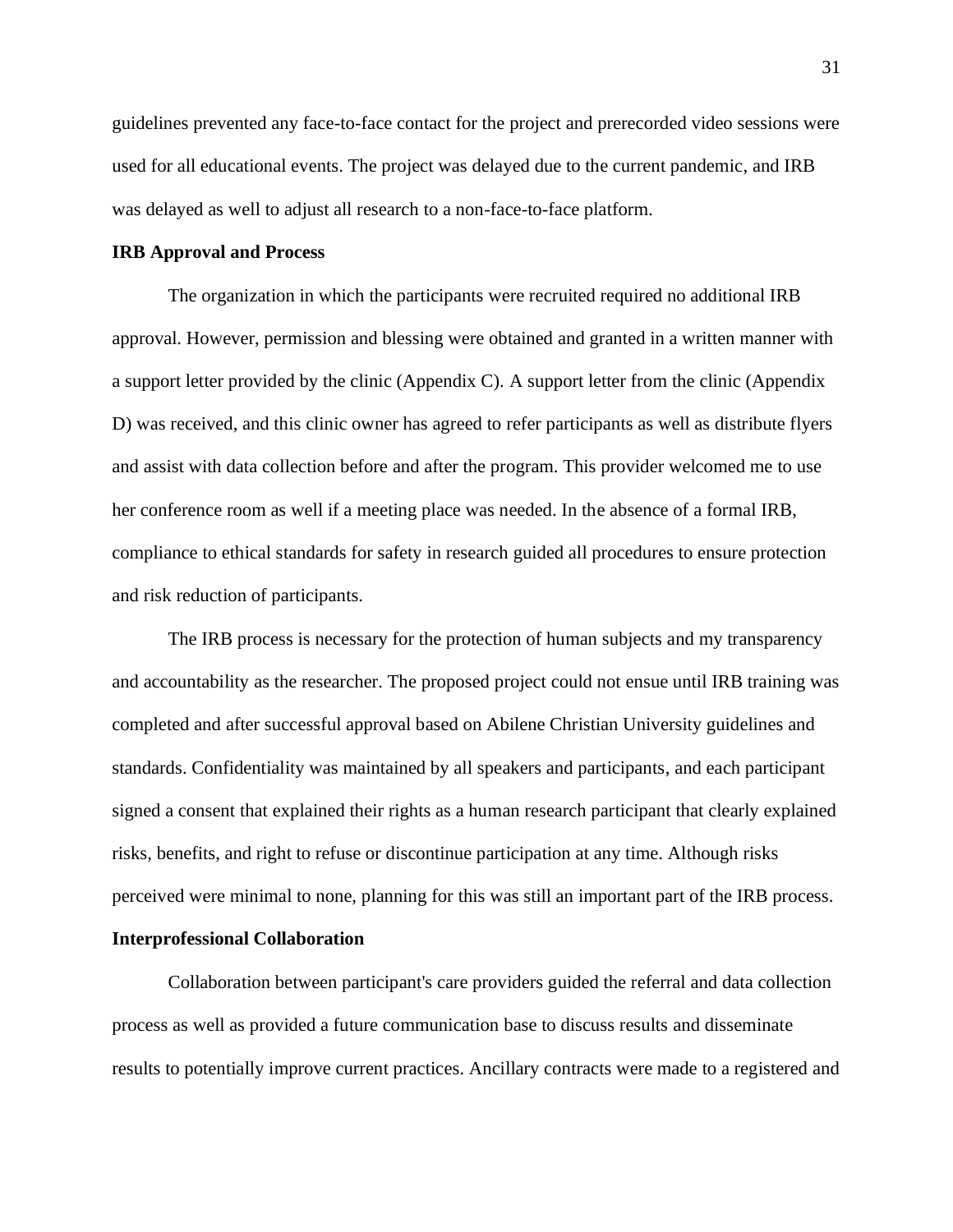licensed dietician certified in diabetic education from the Veteran's Administration, a final year pharmacy, physical therapy, and physician's assistant student. Speakers were volunteers recruited with their respective specialty focus in mind. Due to the non-face-to-face nature, there was no question and answer session held. No hands-on skills training could be provided, and all sessions were prerecorded videos. Each participant received a donated glucose meter for future use.

#### **Practice Setting**

The setting for face-to-face education was large enough to hold 20–40 participants comfortably. A public setting such as a church fellowship hall or a local community center is preferable and helped assure that participants were at ease. The presence of others with the same illness and public venue ensured the patient they were not just at another doctor's appointment. The goal was to make the setting attainable and centrally located to those in attendance for convenience as well as transportation. If gatherings were limited (due to pandemic guidelines), as they are not currently in my rural area, the presentations were changed to electronic means and non-face-to-face.

#### **Target Population**

There were no special populations involved in this project. All participant's cultures, religious beliefs, emotional state, and education levels were taken into consideration to individualize the education to the participant's equivalent grade level. The patients considered were those newly diagnosed with Type 2 diabetes as well as prediabetes between the ages of 20 years and 65 years of age. Type 2 diabetics are those with  $HbA1C \geq 6\%$ . The prediabetic A1C is 5.5–5.9%, with borderline elevated fasting glucose over 100 mg/dl. Recruiting took place utilizing flyers in several rural West Tennessee outpatient and urgent care clinics. The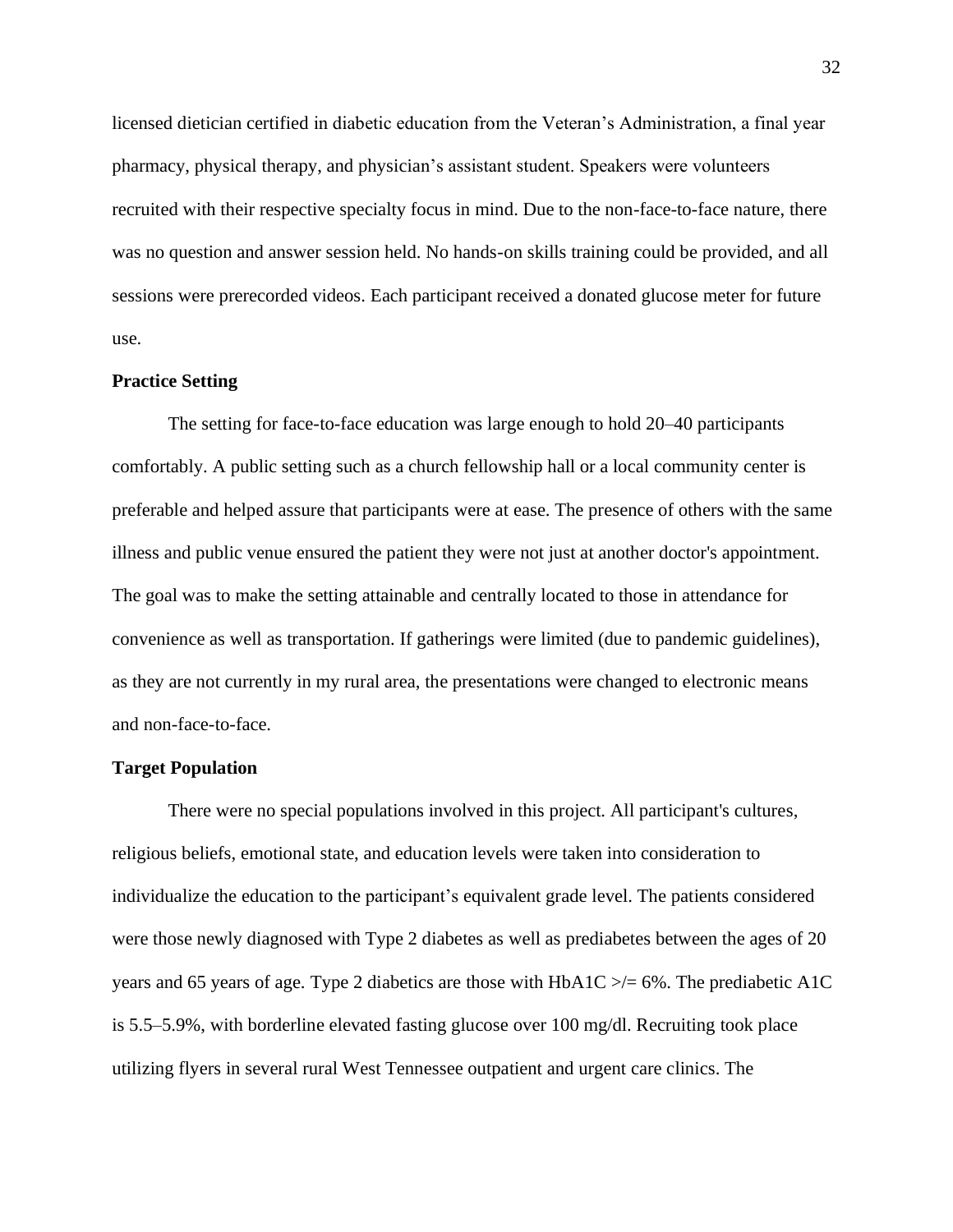participants were English speaking. However, in the presence of Hispanic patients, there was access to translation if needed.

# **Risks and Benefits**

Risks were perceived to be minimal, with no harm to the participants. The only foreseeable risk possible was the potential for anxiety related to the new diagnosis, along with feeling overwhelmed with new information. Anxiety due to the self-care responsibility needed for adequate control of the disease could exist. In cases of extreme anxiety or distress, access to counseling was readily available and attainable. Other risks involved follow-up as scheduled with the health care provider and the face-to-face visit and risk of being exposed to coronavirus.

Benefits were more likely in this project as the patient with diabetes was empowered and equipped to better deal with an otherwise difficult disease process. The program was planned to utilize a group format and the completion of Health Insurance Portability & Accountability Act (HIPAA) forms from each participant. This concept was canceled due to restrictions due to COVID-19 pandemic guidelines. The alliances with others that had the diagnosis were projected to be beneficial offer a higher level of accountability. A secondary benefit was the knowledge that their participation could help others through the research and subsequent improvement of standards of care.

## **Timeline for Project**

The timeline for the outpatient diabetes instruction program began with the statement of a problem with the current process for education diabetes in the United States and a thorough literature review of the problem and discovery of current practices. Preliminary planning included the development of a plan for measurement tools and obtaining permission to use the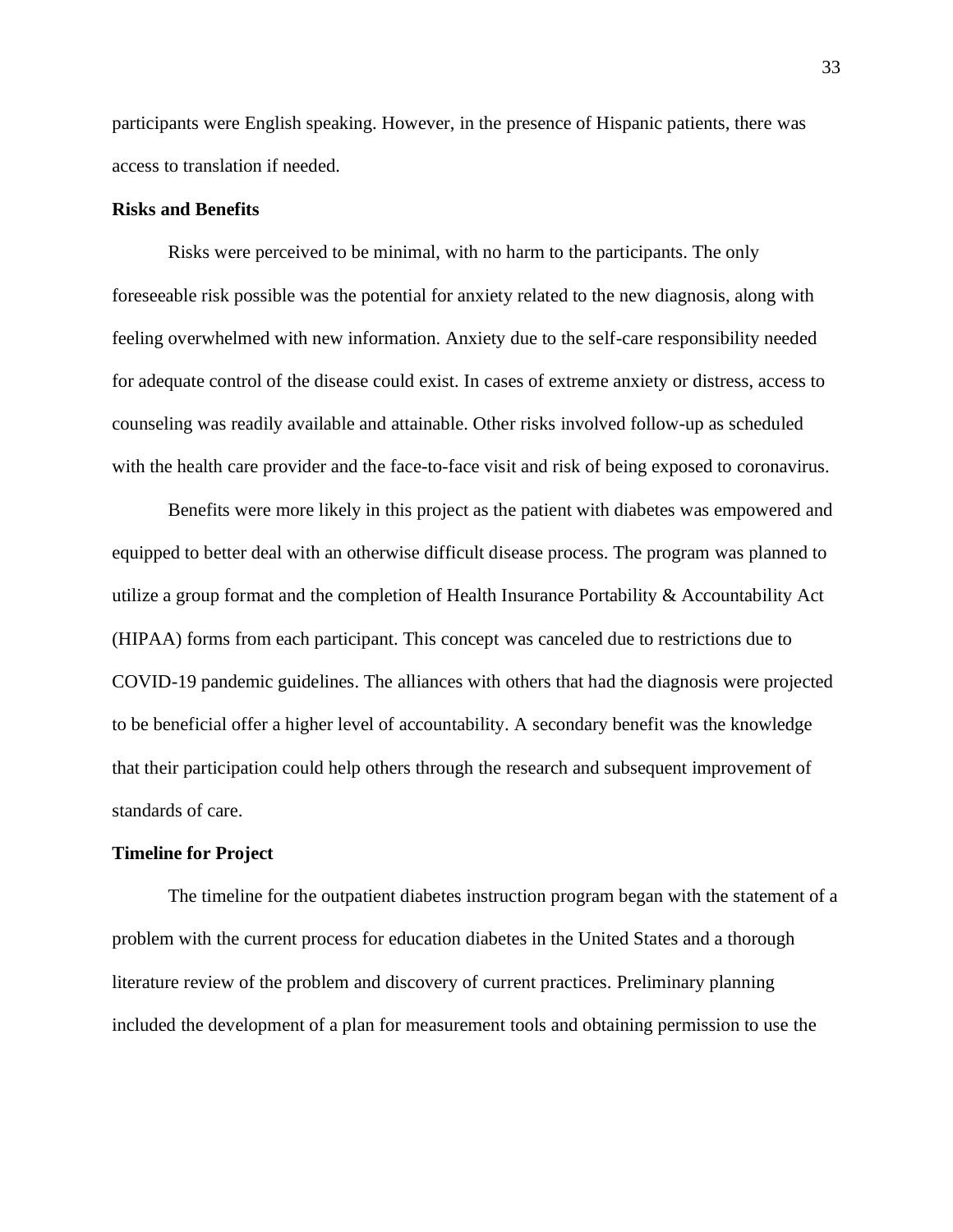tool. Support from the current clinic of practice was garnered. IRB training was completed and obtained from the university IRB approval process.

The IRB process was completed as required, and at this point, flyers for participant recruitment distribution began. When an adequate number of participants were committed and assigned an identifying research number, dates for the education program were provided to them. Data collection began with preproject A1C and fasting glucose obtainment from the current provider.

The lesson plan was prearranged, and a program was developed with collaborating experts who presented the material. The first session involved disclosure to participants as to the purpose of the program, HIPAA document signage, brief introduction as well as completion of initial DSMQ. The focus of each class was set up and prepared by each presenter. The videos were viewed over a 6-week period. The last meeting involved requesting a repeat DSMQ. Three months after the last event, HbA1C and fasting glucose were obtained and placed into a data bank. This process was repeated once again at the 3-month, postevent date. All data collection ceased after this point, and available data were entered into the Excel spreadsheet to conduct the appropriate statistical calculations. Evaluation and calculation of results took place and were documented accordingly. After this pilot program, long-term visits to other sister clinics would provide training for others to replicate this service. The ultimate future endeavor would be a freestanding DSME clinic.

#### **Summary**

The need for outpatient education and benefits provided for the patient with prediabetes and diabetes is apparent in a review of the literature. The benefits of early intervention in diabetes and prediabetes are well documented and lead to improved disease understanding as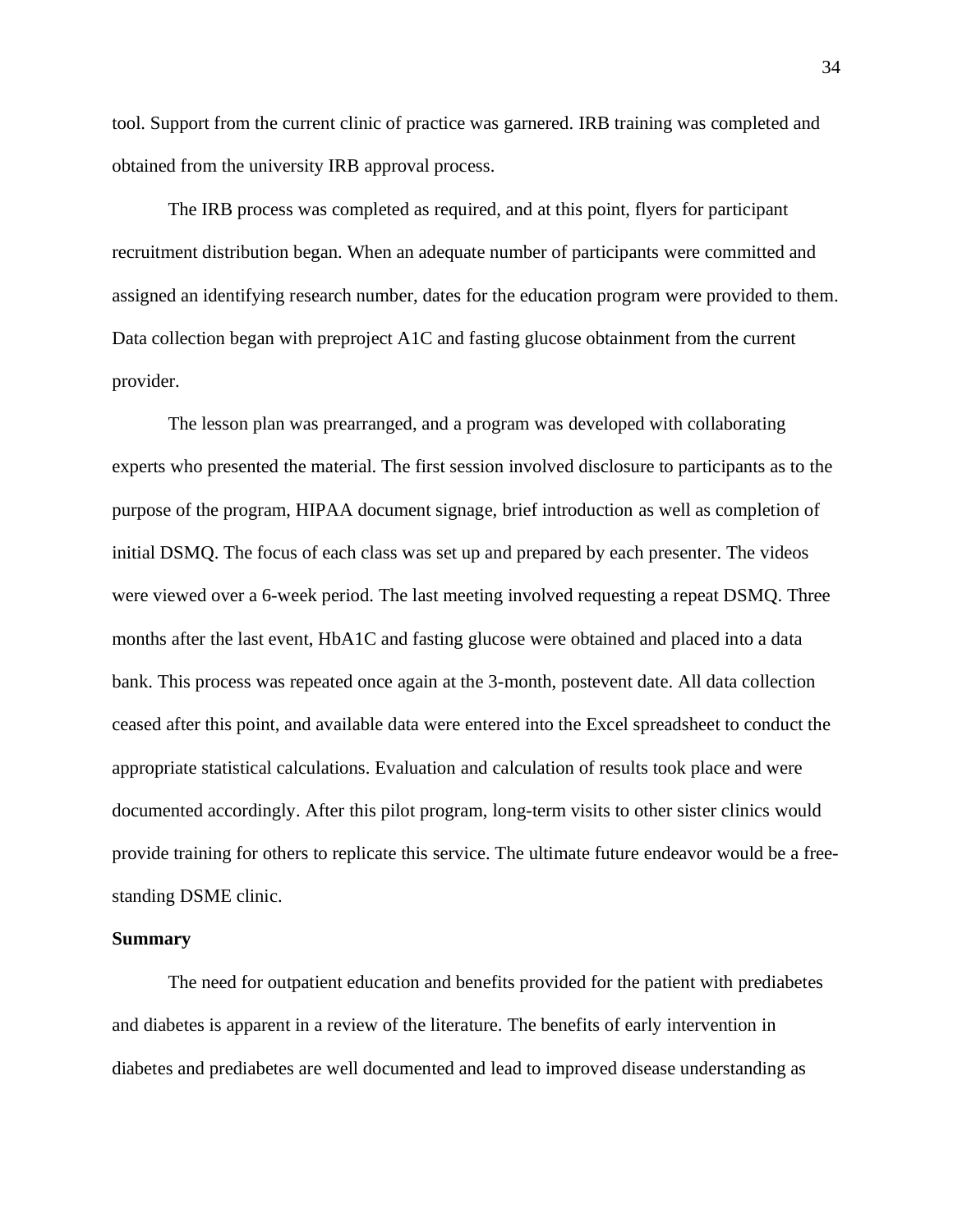well as improved self-care and, in turn, better management of the disease. Outpatient clinicbased education presents a viable alternative to reduce complications and decrease hospitalization as well as allow some prediabetics to have complete remission from the disease due to appropriate diet, exercise, and monitoring of the blood glucose levels as well as A1C levels. Diabetic education presented in outpatient clinics can decrease the financial burden of the disease nationally at the organization level and an individual patient level considering the reviewed studies and positive outcomes noted.

Assessment of morbidity and mortality in chronic illness is key to avoiding complications that can alter the quality of life and overall health. Prevention is vital to avoid this phenomenon. One fundamental way to avoid complications in diabetes is to maintain a normal or as normal as possible blood glucose (National Institute of Diabetes and Digestive and Kidney Disease [NIDDKD], 2019). Primary prevention is education in self-care measures that are needed daily to control blood glucose. With knowledge and tactics to maintain consistently normal glucose, the patient can manage this disease with the healthcare provider's support. One way to keep up with the glucose over time is the A1C level, which is currently the most utilized and reimbursable test (NIDDKD, 2019).

The pre and postintervention study is a comparative method of evaluating the success of the intervention, and the *t* test is the statistical computation to assess the changes. Correlation is also an accurate method of discovering whether most exposure is better than minimal in education. Pearson's Rho is the most precise method to figure this (Landry, personal communication, 2019). Approval to conduct the research study was obtained in conformity with the Abilene Christian University IRB (ACU Office of Research & Sponsored Programs, 2020).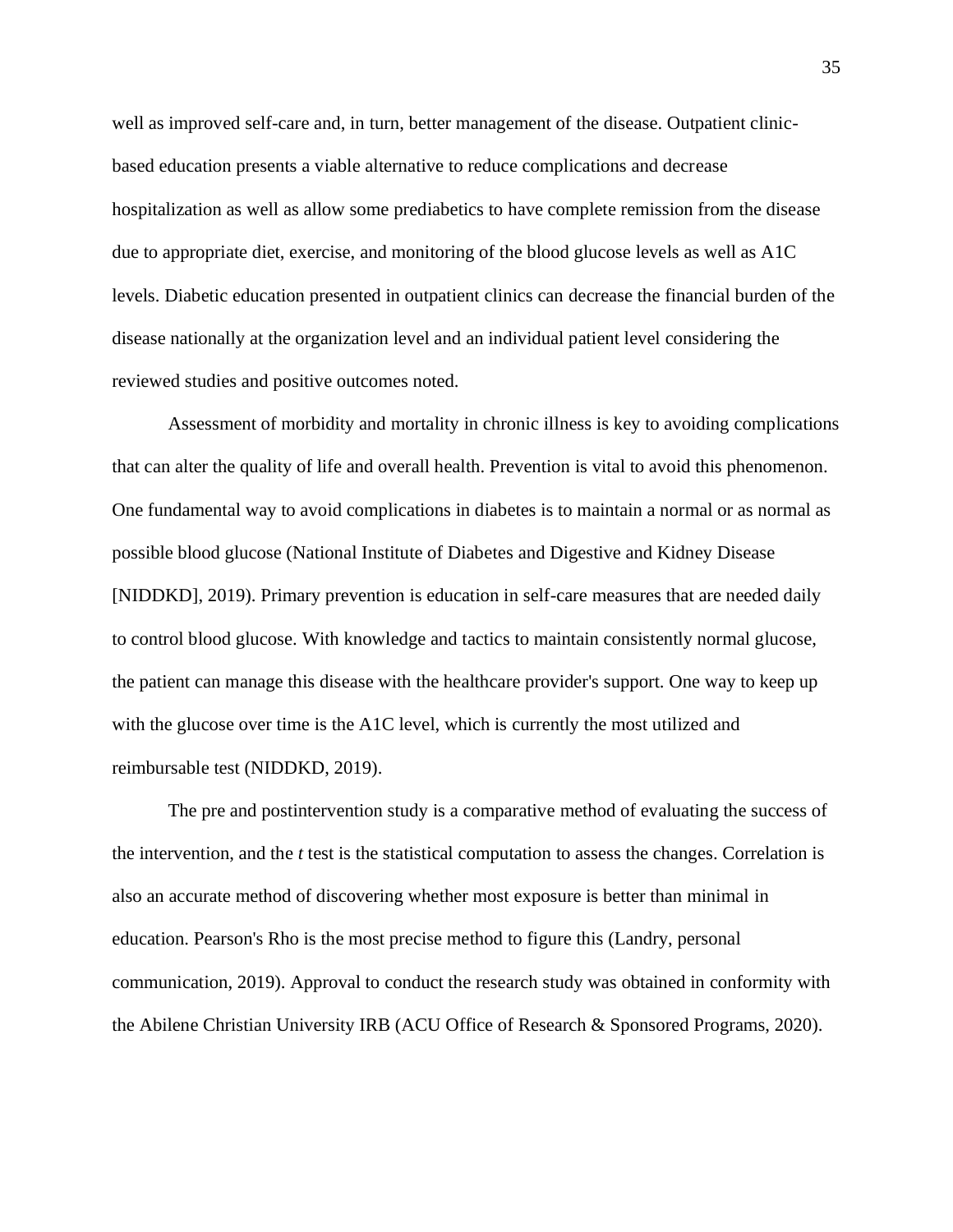#### **Chapter 4: Results**

This project was a pretest, posttest design and quantitative in nature to study the impact of outpatient education of the patient diagnosed with Type 2 DM. Diabetes education was limited to video sessions due to corona virus guidelines that prevented face-to-face teaching. The results compared pre and postintervention results of the A1C, a 3-month average of blood glucose level marker (ADA, 2021), and helped accept or reject the null hypothesis that there was no significant difference between pre- and posttest levels. The data analysis used for this project was the two-tailed *t* test for parametric analysis found a critical value of significance. I completed a second analysis utilizing the number of sessions attended and a comparison (correlation) on whether more education had a more significant effect on A1C reduction. The SPSS Version 25.0 was utilized for these calculations with data from the Excel spreadsheet, including differences in the A1C levels. The research study satisfied the requirements (assumptions) for the statistical 2-tailed *t* test. The dependent variable is continuous; the observations are independent of one another, the dependent variable has no outliers, and is normally distributed (Statistics Solutions, 2021). Statistical significance is looking at the *p*-value and ensuring the probability is as specific as possible 95%. Practical significance is also required due to the sample size and is unproven in this case. This is evidenced because more patients had a decreased A1C than those who did not. But the variance in improvements will cancel some changes out. Also computed was a correlation of the number of classes attended to changes in A1C. Utilizing Pearson's Rho, a correlation was found. The DSMQ screening was not used for comparison due to the inability to get a significant number returned. The DSMQ was instead utilized to discover weak areas in the patient's diabetic knowledge and plan the video sessions around these focuses. The correlation significance of the number of videos viewed versus A1C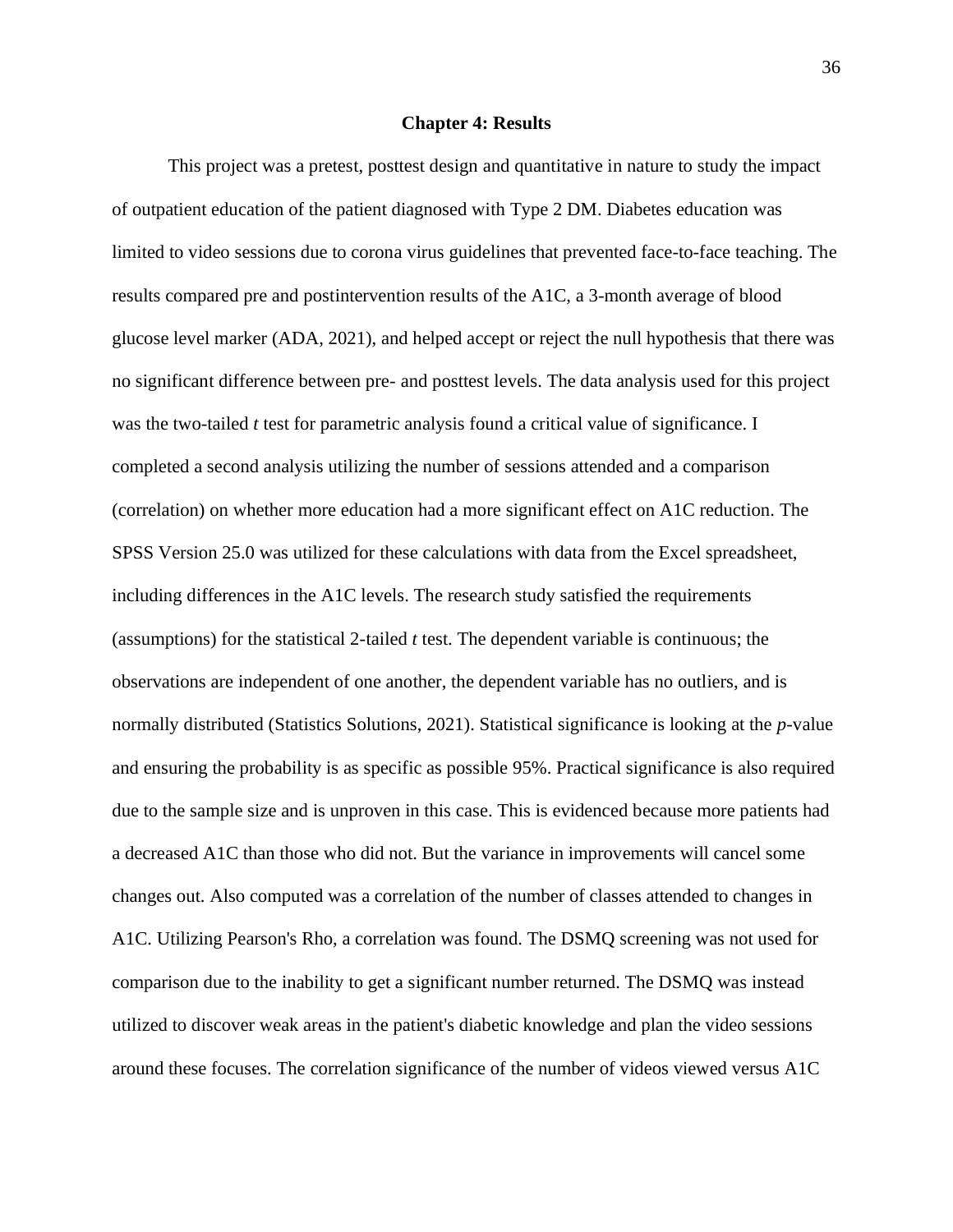change significantly stresses the importance of education presented in more than one session and improved health in the DM2 patient. Although the change was found statistically insignificant, various issues could have pushed it to a significant level. Based on the *t* test, the null could not be rejected. Perhaps a significant critical value could present in a control group study.

#### **Summary of the Project and Preparation**

The study involved recruiting and referring patients recently diagnosed with Type 2 DM to participate in outpatient diabetic education programs. Due to the current pandemic, recruiting participants was challenging. The guidelines prevented face-to-face encounters. Because of this, Type 2 diabetics were also accepted who were not recently diagnosed in order to meet the power analysis requirements for a compelling study. I emailed a total of 10 rural healthcare providers to recruit participants and initially only received two referrals that completed and met the inclusion criteria. After including previously diagnosed DM2 patients, I was able to include 41 participants in the study. Two of the participants were excluded due to non-compliance with completing all steps of the project. A total of 39 subjects were recruited and participated fully in the study. These participants were adults between the ages of 29- and 65-years-old.

Referrals came with A1Cs, but patient consents were delayed along with the initial return of Diabetic Self-Management Survey (DSMQ) for unknown reasons. The DSMQ (Appendix A) is a tool in which the patient with diabetes rates self-care activities as to whether they apply to them in a scale fashion. The tool is useful to gather pre-intervention knowledge versus postintervention knowledge on self-care measures in DM. The answers range from applies to me all the time to does not apply to me at all. The surveys included measures regarding diet and nutrition, activity level, self-glucose monitoring, and medication adherence in diabetes. The preeducation surveys were returned by all participants. However, the poststudy (18 returned) and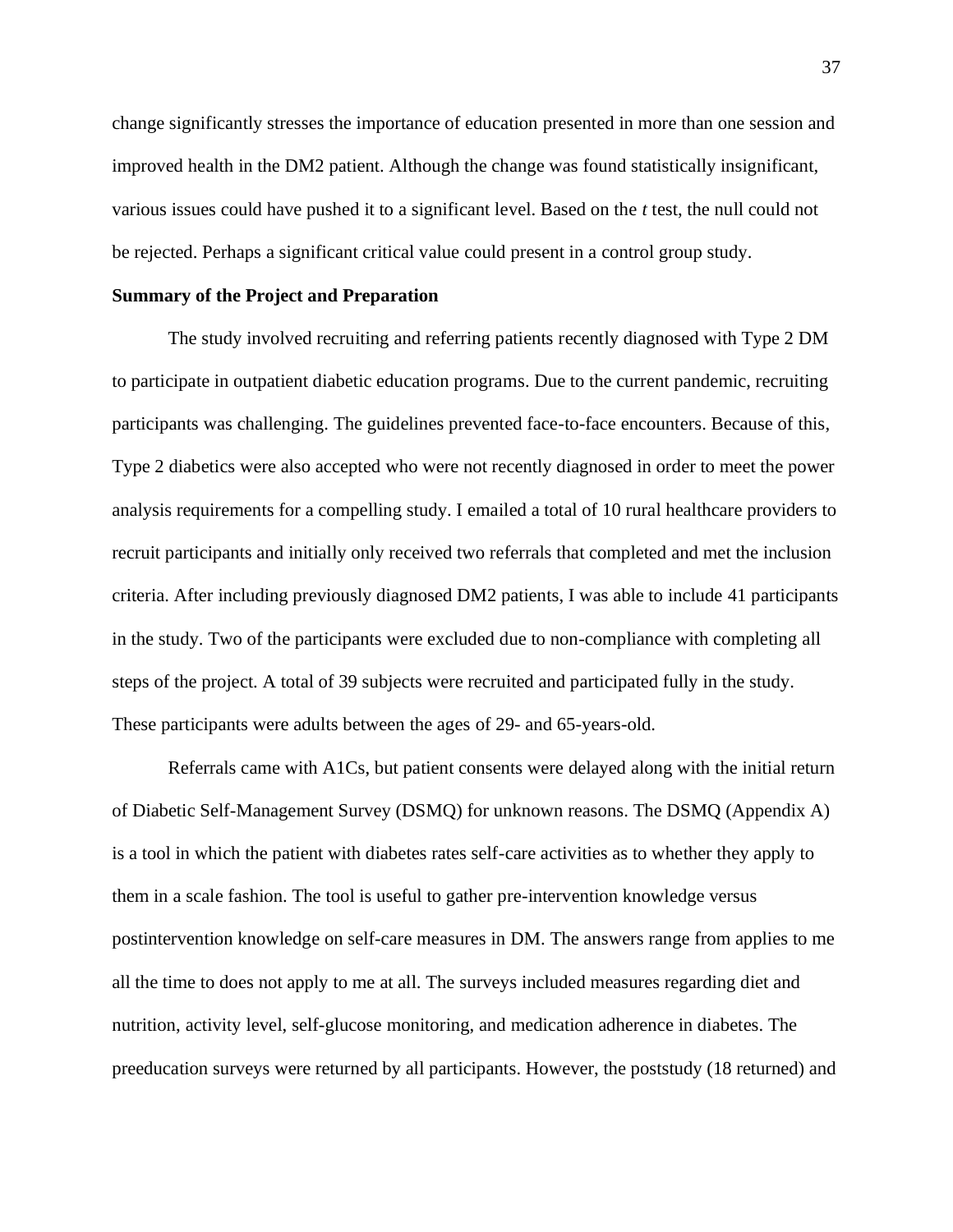the 3-month repeat study (two returned) showed very poor participation and lack of followthrough in returning. The reason for this is unknown as several reminders to return were sent in emails to the subjects. The surveys were excluded from statistical analysis due to this fact.

The DSMQ tool was analyzed and aided in gauging self-management knowledge. This was utilized as a focus for the topics included in the educational videos. The DSMQ indicated the need for education was significant regarding diet, exercise, how and when to check blood glucose. Some patients were not currently taking medication for DM2 and were exclusively following dietary and lifestyle changes and adherence. The DSMQ survey revealed which education topics that subjects lacked knowledge of, and these were included in the video sessions. A total of four videos were recorded and viewed by participants, with the following topics covered:

- 1. Exercise How does exercise affect blood glucose, and what are appropriate activities to do with explanations and demonstrations. This video was completed by a physician assistant student and a physical therapy student from the University of Arkansas Medical Sciences Department.
- 2. Nutrition This video included information on serving sizes, carbohydrate counting, how food affects glucose, and common diet misconceptions related to diabetes. Models were included as well as pictorial images to indicate nutritional information. This video was completed by a registered dietician that currently does diabetic education at the Veteran's Administration (VA).
- 3. Blood Glucose Levels How and when to check blood glucose levels with demonstration and the importance of monitoring blood glucose. A VA dietician completed this video as well.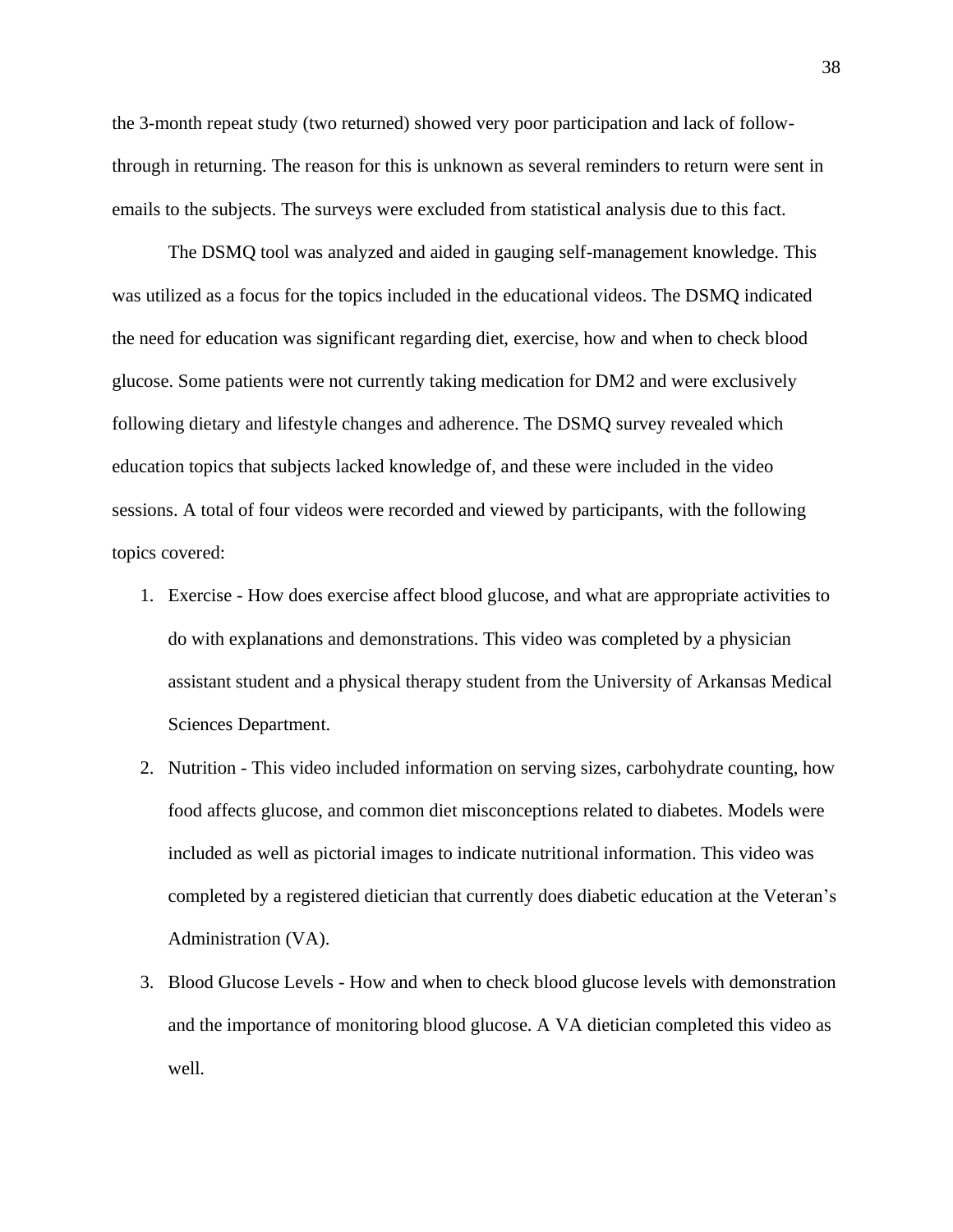4. Medications used in diabetes - Information was provided to participants on various types of medication used in treating diabetes. Discussion on how the medications work in the body and any possible side effects were included in the educational videos. Finally, oral medications and injectable medications were discussed by a pharmacy student at Union University Pharmacy Department.

# **Data Collected**

The DSMQ (Appendix A) data collected were analyzed, and a total of 41 returned before the start of video education sessions. The DSMQ indicated the need for education was significant regarding diet, exercise, and when and how to check blood glucose. Some patients were not on medication for DM2 and were under dietary and lifestyle changes treatment only. DSMQ surveys were omitted for comparison study as there was an insufficient number returned. Less than half, or a total of 18, returned the DSMQ. Due to the low return rate of the surveys, there was an insignificant amount to justify a pre and postintervention analysis. The post-3-month DSMQ was only returned by two participants, which were also excluded for statistical significance measures. The data were documented in an Excel spreadsheet but excluded from any calculations other than the total number returned.

Hemoglobin A1Cs collected on the participants through the patient's provider as per routine at the visit were included as a prestudy and poststudy result. One reading was excluded due to not returning for a repeat visit and A1C. The pre-intervention range of A1Cs for participants ranged from 6% and the highest at 15%. According to the American Diabetic Association (2021), the A1C calculation of these ranges indicated a blood glucose range from 125-384 mg/dl. A healthy A1C level is <5.5% (ADA, 2021). The poststudy A1C range was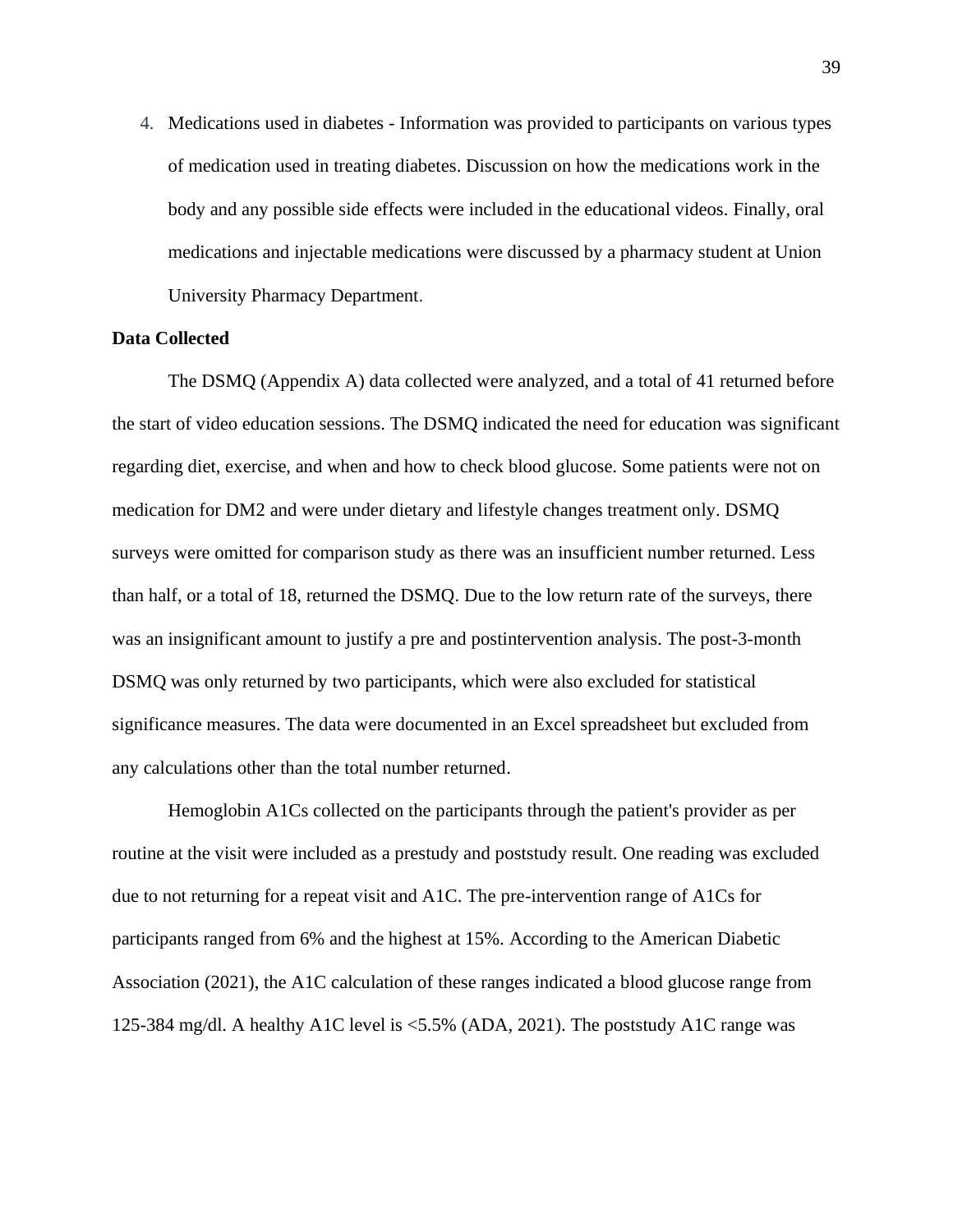5.7%–12.8%, and the average glucose range of 117-321 mg/dl. Overall, these numbers improved. Four returned to the prediabetic range  $(< 6\%)$  at the second measurement.

# **Statistical Analysis**

A paired *t* test was performed utilizing SPSS to consider pre and postintervention A1C and to discover overall changes and comparisons. A line graph below demonstrates the pre and postintervention A1C (Figure 2). The results after uploading to SPSS indicated a pre-intervention A1C (*M* = 8.838%, *SD* = 2.528) and postintervention A1C (*M* = 8.275, *SD* = 2.368), indicating a decrease in levels that was considered statistically insignificant,  $t(39) = 1.7949$ ,  $p = 0.0804$ . A 95% confidence interval of the mean difference  $= 0.562$  is from  $-0.071 - 1.196$ , standard of error difference = 0.313. Consequently, the null hypothesis is found true (See Table 1). The paired *t* test results  $0, p = 0.1$  of indicated null hypothesis was found true and that in this study the diabetic education did not significantly affect the results.

## **Figure 2**



*Line Graph for A1C#1 and A1C #2*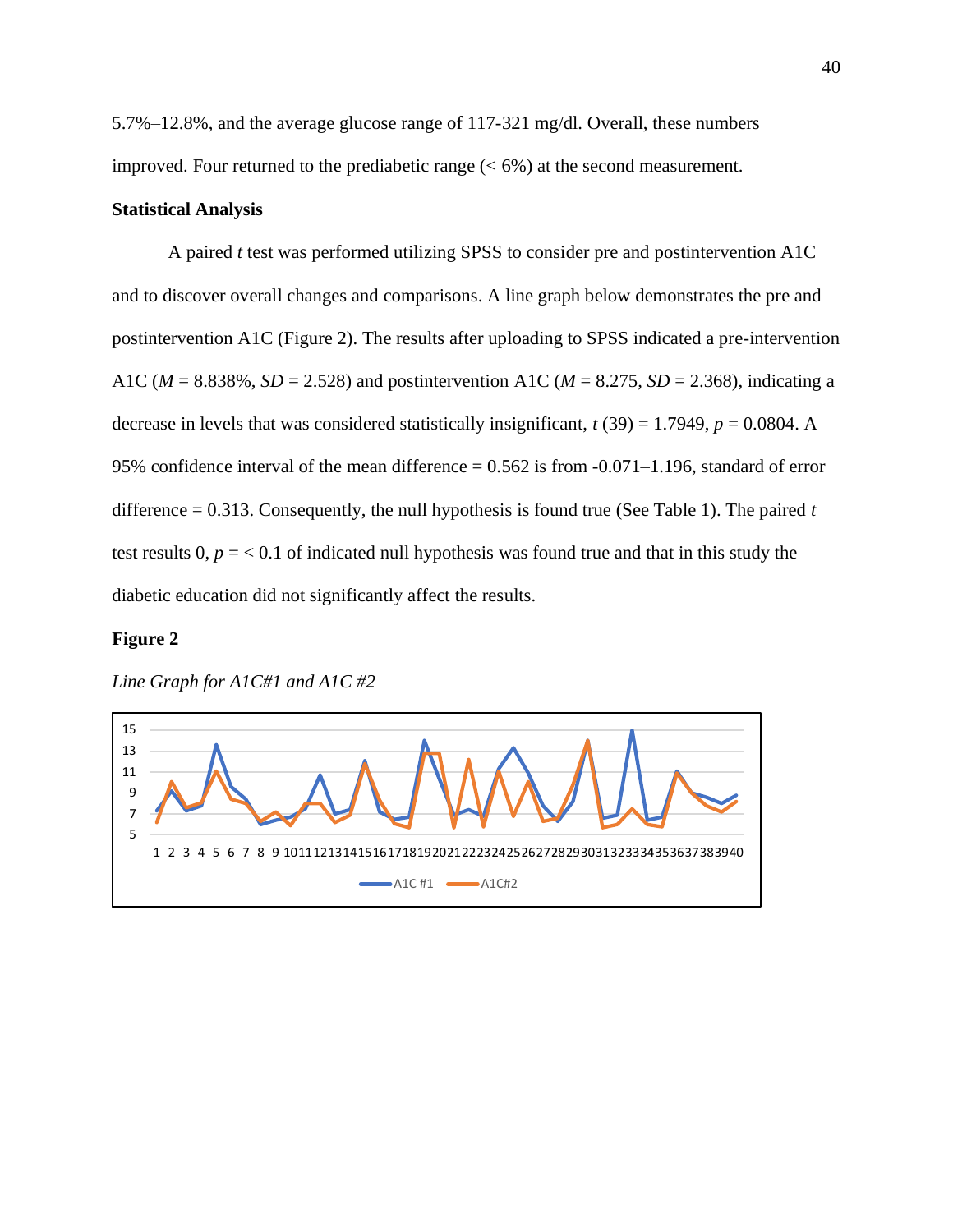# **Table 1**

|                   | M      | N  | SD    | SEM    |
|-------------------|--------|----|-------|--------|
| Preeducation A1C  | 8.838% | 39 | 2.528 | 0.3134 |
| Posteducation A1C | 8.275% | 39 | 2.368 | 0.3134 |

A second analysis was completed to compute the correlation of the number of videos watched to changes in A1C (both negative and positive). Two of the values were zero (number of videos viewed) and were subsequently deleted from the study and the corresponding A1C due to an error created in correlation studies when a zero is utilized. The differences between preintervention and postintervention A1C were documented as positive if increased and negative if decreased. Using Excel spreadsheet data and Pearson's Rho correlation and Excel correlation, the data were recorded and entered into SPSS. A Pearson correlation coefficient was calculated for the relationship between the numbers of videos (independent variable) to changes in A1C subjects (dependent variable). A negative  $r(39) = -0.4502$ ,  $p < .05$ , indicating a negative relationship between the two variables or an inverse correlation. An area graph labeled Figure 3 demonstrates the relationship curve to the number of videos viewed and A1C result changes. The A1C decreased as the number of videos viewed increased, which indicated the possibility that repeated exposure to education can improve the A1C. This phenomenon supports the negative correlation found in the data computation.

The negative or inverse correlation infers that as the number of videos watched increased, the A1C levels of participants showed a decrease. While this is a supportive study finding, this can only be interpreted as a possibility, as correlation does not indicate causation (Knaw, 2018). Therefore, this (i.e., number of videos viewed) cannot be assumed as a valid explanation or cause for the decrease in A1C posteducation but is a valid correlation.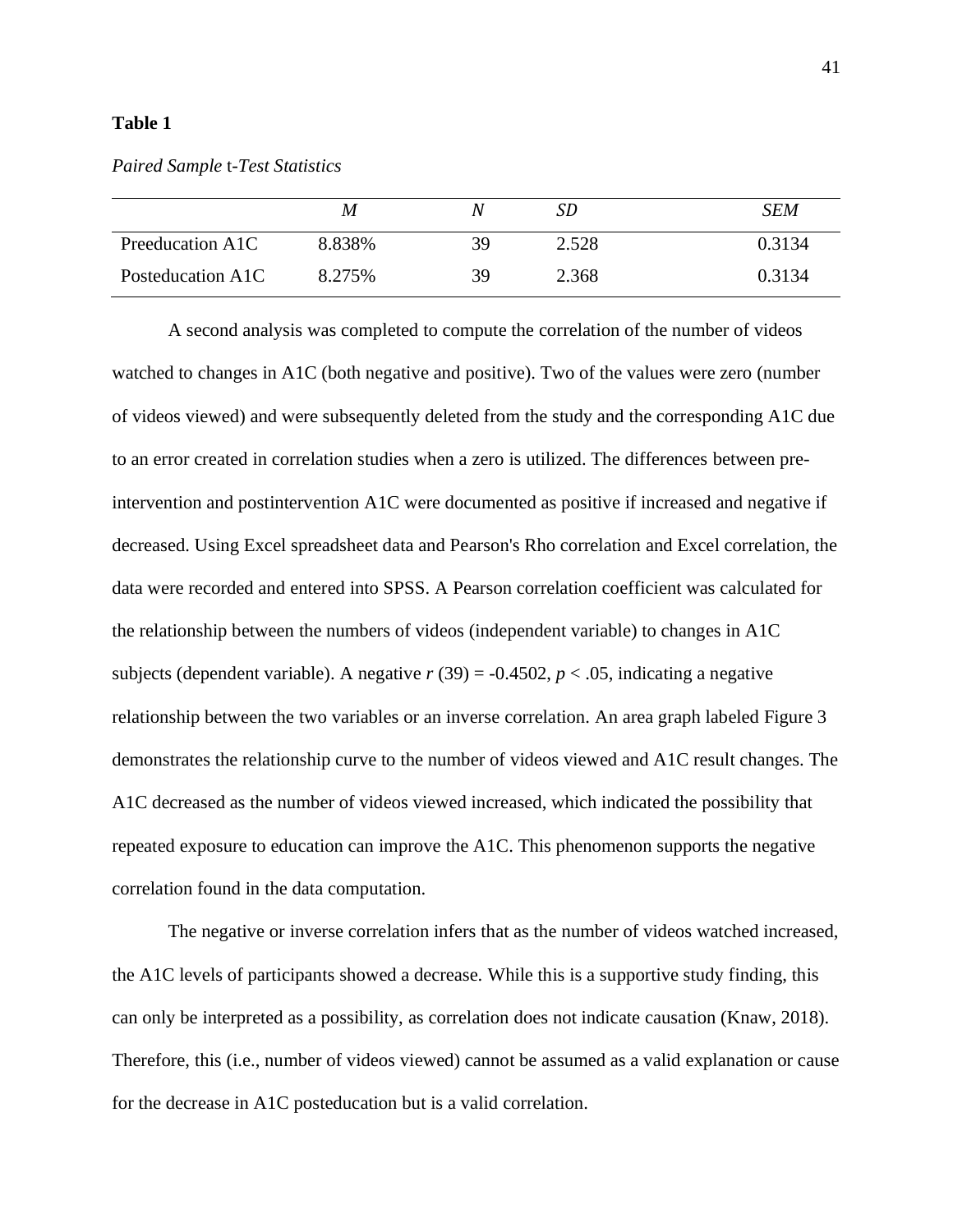## **Figure 3**





# **Question Guiding the Inquiry**

The PICOT question was: In adults with diabetes (i.e., Type 2 and prediabetes) ages 20– 65, what is the effect of an outpatient, clinic-based, educational program on Hemoglobin A1C and fasting glucose levels compared to adults with diabetes that only receive an inpatient educational program? The findings revealed that most participants improved A1Cs and that with repeated exposure, those improved even more. While the correlation to the number of classes was statistically significant, the weakly significant finding related to A1C improvement while decreased was found statistically insignificant. There was weak evidence against the null hypothesis, and it could not be rejected.

#### **Reliability and Validity**

The reliability and validity of the DSMQ questionnaire were addressed in the literature review and found valid and reliable but were unusable for the study due to an insufficient number of questionnaires returned. Pearson's correlation found a 95% significance for the correlation in the number of videos viewed versus A1C changes. The two-tailed *t* test was valid and reliable to a 95% confidence interval but failed to support the alternate hypothesis that the PICOT suggests statistically.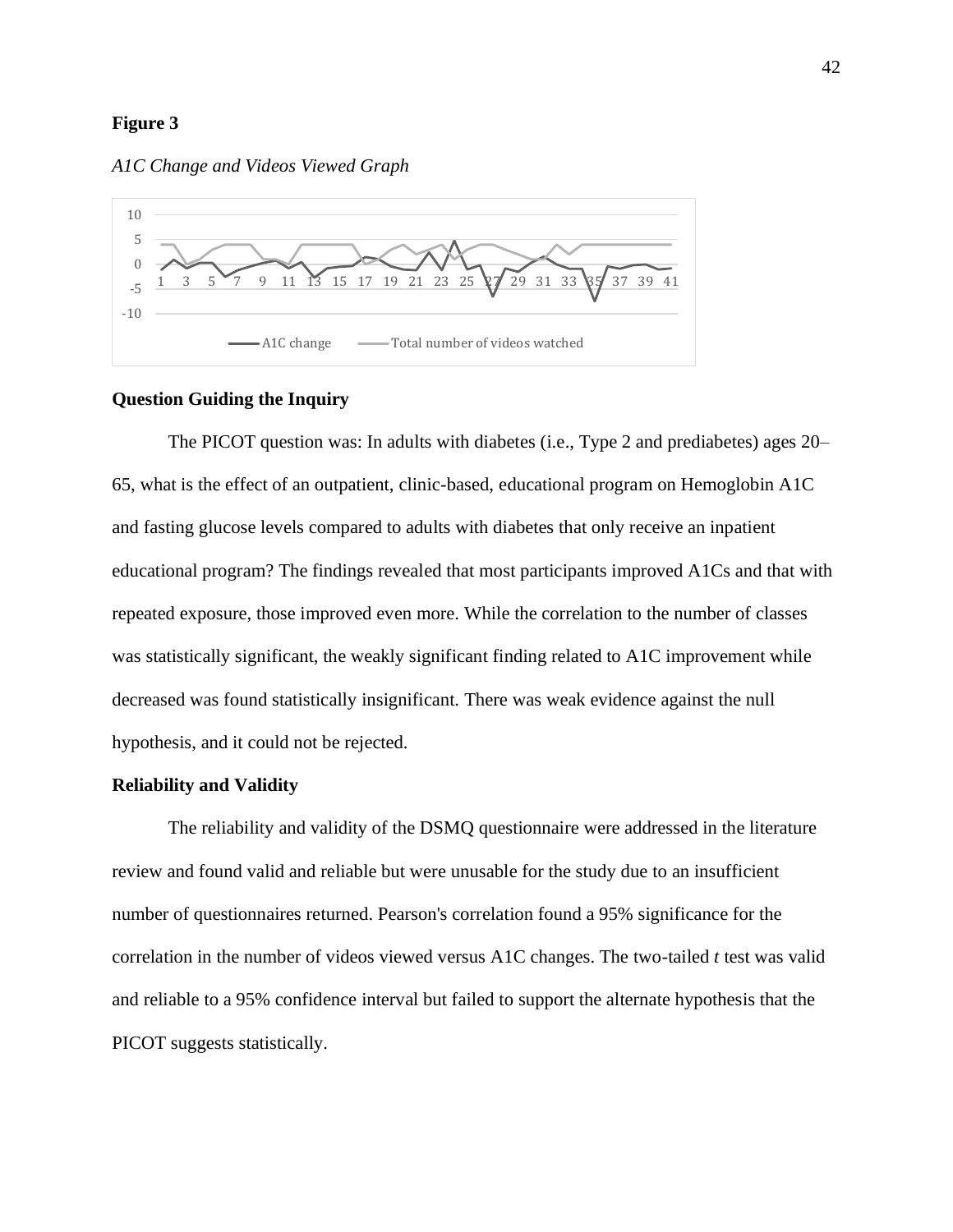## **Strengths and Weaknesses**

The study's strengths included the number of participants in the survey that met the power analysis for statistical significance. Other strengths of the study included the utilization of the DSMQ to identify specific diabetic management information participants needed. The strengths further included the expertise level and training of those conducting the video sessions. The food, nutrition, and blood glucose monitoring speaker is a registered dietician with a certification in education for patients with diabetes and is currently employed with the Veteran's Administration. The exercise video was completed by a second-year physical therapy student who demonstrated safe exercises for the person with diabetes. A physician assistant spoke on how exercise affects blood glucose. The two are both currently students at the University of Arkansas Medical Sciences. The speaker on diabetic medication will graduate with a doctorate in pharmacy from Union University this year. The participant's willingness to follow up with their healthcare provider for repeat evaluation as recommended could be a perceived strength of the study. The true correlation in the number of videos viewed can indicate that as education is presented on more than one occasion, improvement in A1C and DM2 is found but should be further studied to secure causation.

One weakness of the study was the educational sessions were completed virtually due to COVID-19 guidelines, and this less personal approach to education could have led to a lack of understanding of the content. The videos were recorded and not presented live, thus not allowing participants to ask questions. The possibility of interruptions while viewing the recorded educational video sessions at home or work is seen as a possible weakness. The prerecorded sessions were necessary and could have affected attention to the education while in the home environment as interruptions were possible and could have affected participant understanding of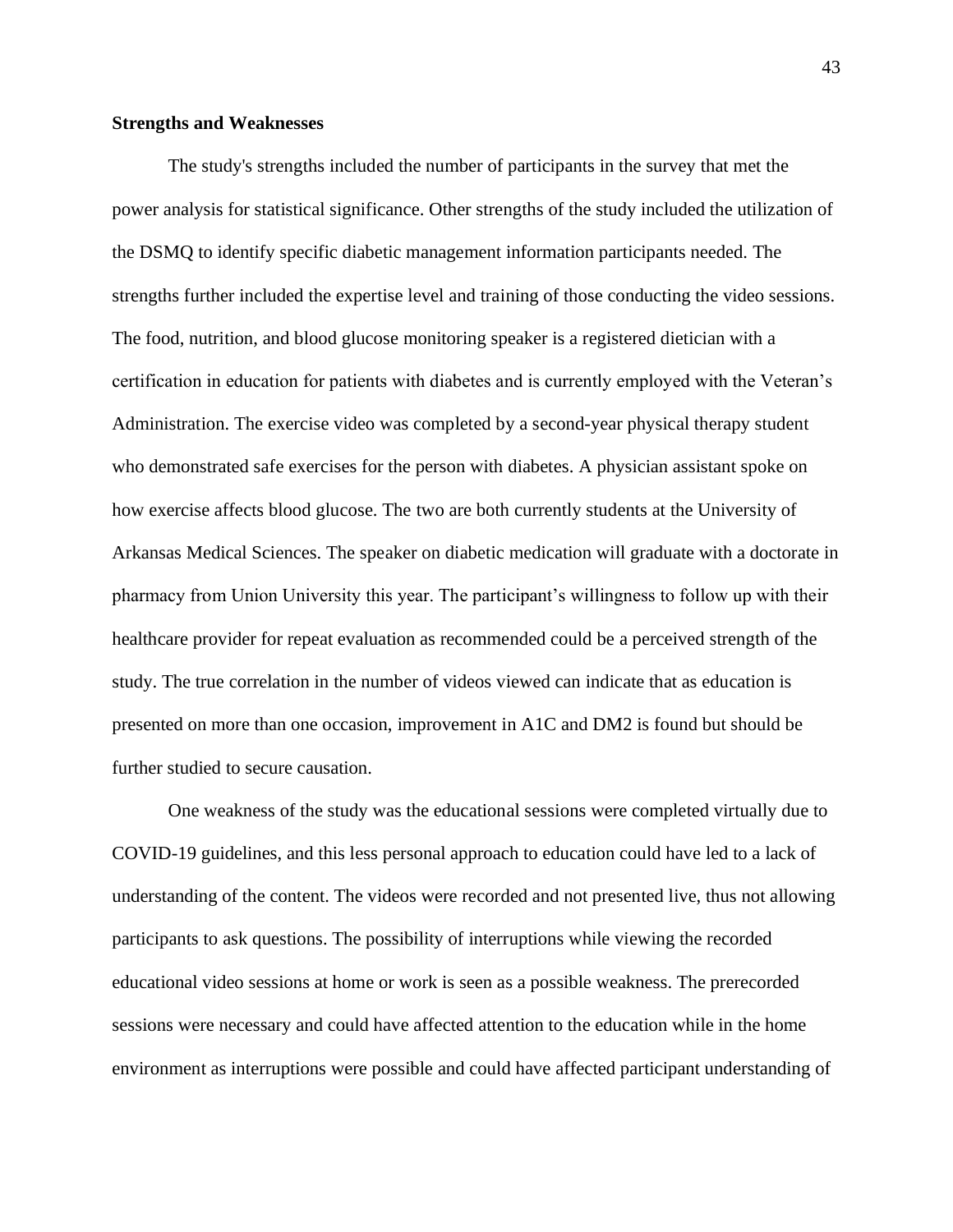the material and lead to impaired disease management. The lack of comradery in group-style education was also absent due to the need for video sessions to be prerecorded, which could affect the challenges one presents to the other as often one patient can present a challenge to another to improve. Another weakness of the study is the possibility of multiple factors that could have played a role in the improvement of A1C levels. While this research indicates that the educational sessions improved A1C levels, participants may have been started on medication, had medication increased, or been a part of other interventions that affected A1C measurements.

Although participation was less than anticipated, and educational sessions were not presented face-to-face due to COVID-19 guidelines, this study still showed evidence of a decrease in A1C in 28 of the 41 participants. The current pandemic has resulted in excessive screen time with jobs being remotely completed, and work obligations at home could lead to a decreased interest in more screen time with diabetic education. However, most participants still completed all four video sessions, and it was perhaps more convenient with the restrictions to stay home and virtually learn about self-management in diabetes. The type of outpatient education and presentation methods is important, and face-to-face is possibly superior to patient commitment as this is how the project was initially intended.

#### **Chapter Summary**

The impact of outpatient diabetes education on patients with DM2 morbidity and mortality was investigated and depicted in this project. The findings of the research indicated that participation in outpatient education improved A1C and that repeated exposure increases this chance of improvement. Specifically, 28 participants of A1Cs dropped out of the 39 that watched the video sessions. This improvement indicated the effectiveness of teaching self-care measures to those with DM2. Statistically, the correlation was noted with those that attended the most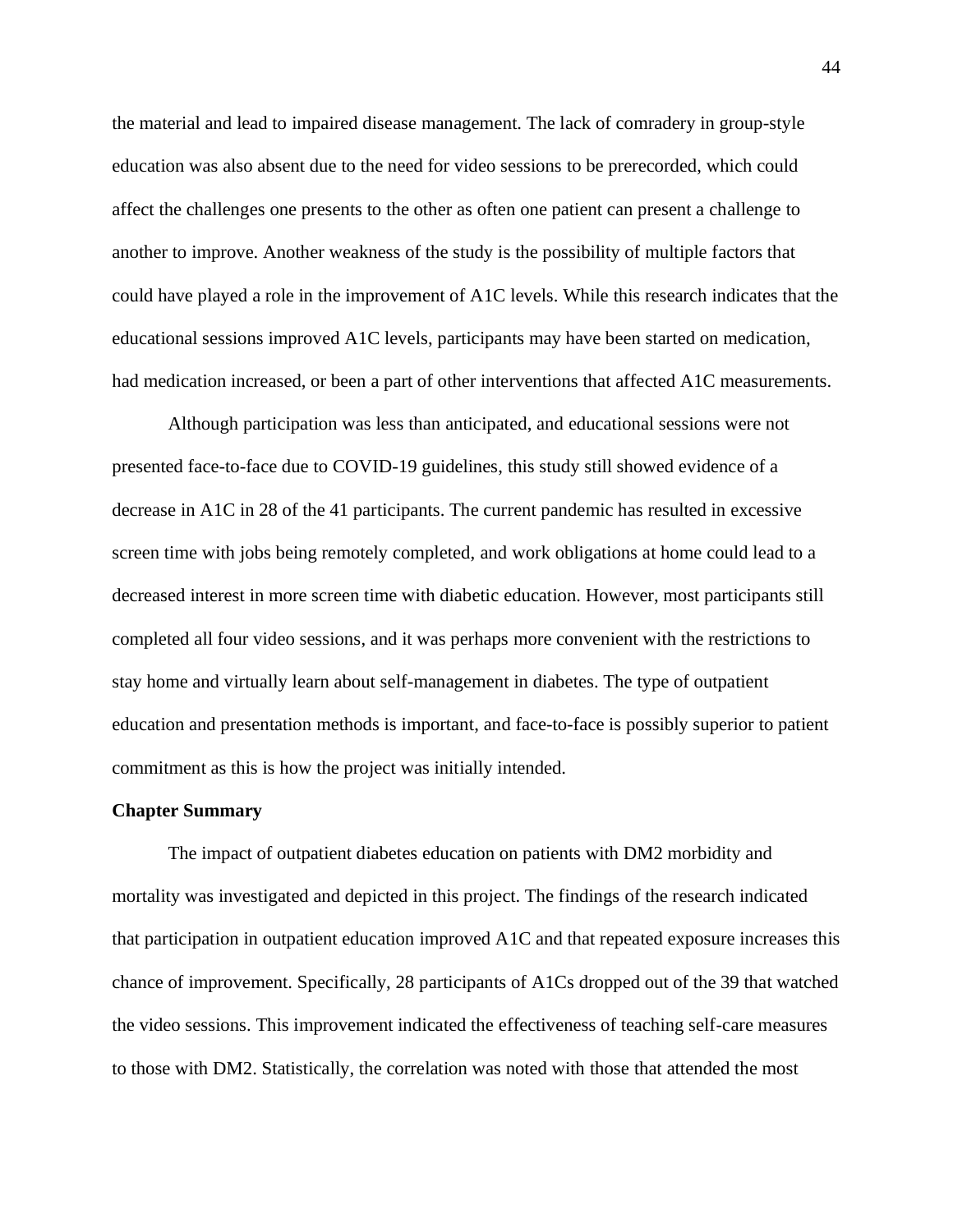sessions having the best improvement pointed out in those attending all four sessions. However, for overall A1C improvement in the group, the change was not significant. Although the change was present, it was insignificant overall, and the null hypothesis cannot be rejected with those variables. Chapter 5 includes a discussion of the interpretations, inferences, and implications of the study findings. Recommendations for the future research of the topic and suggestions for healthcare providers were also addressed.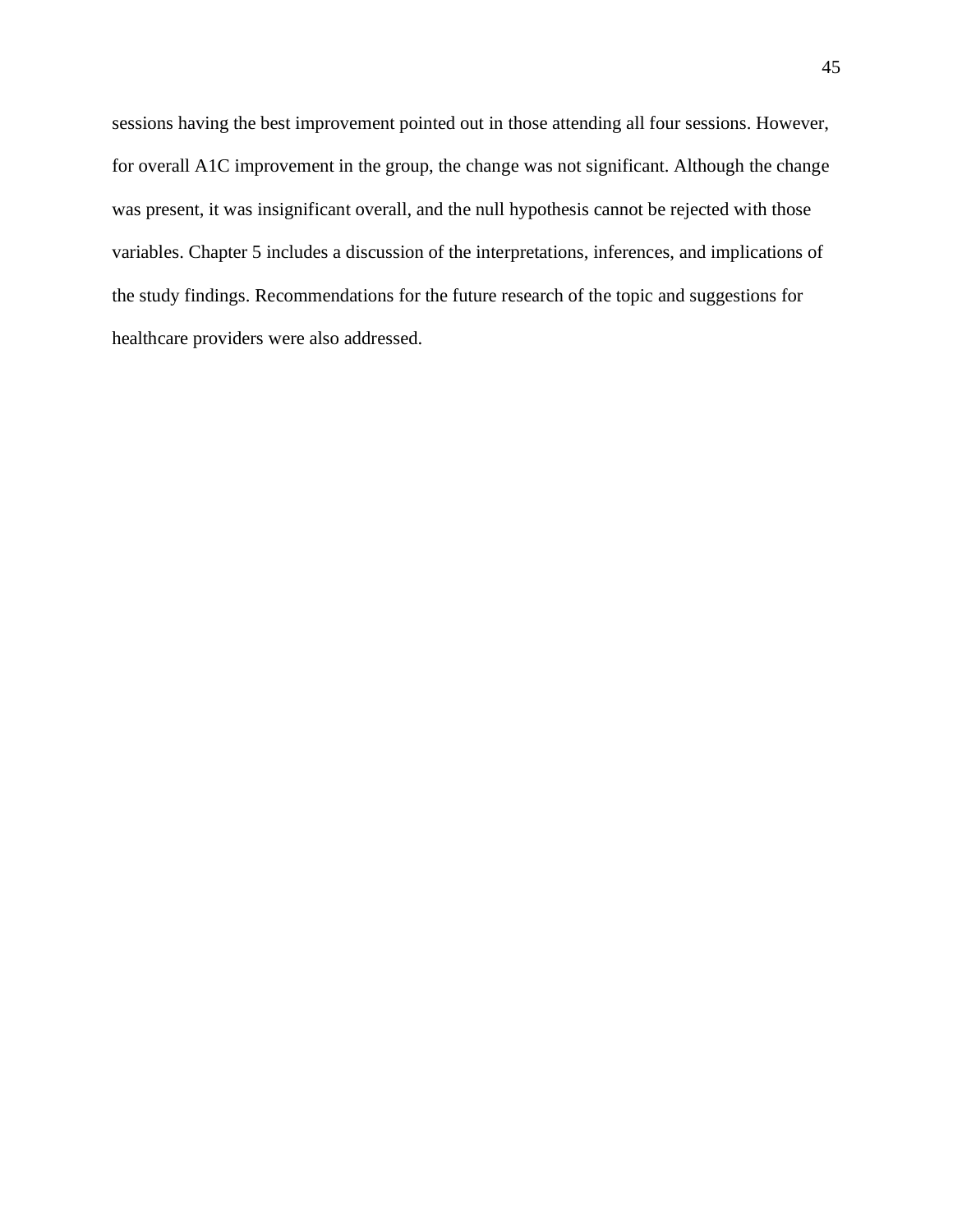#### **Chapter 5: Discussion, Conclusions, and Recommendations**

The project's purpose was to evaluate the impact of outpatient diabetes self-care management education in patients diagnosed with Type 2 DM. The knowledge obtained from the DSMQ survey was planned to measure a change in understanding pre- and postintervention. However, the limited return was excluded from statistical analysis. The tool was utilized to evaluate the participant's level of understanding self-care in DM. The A1C measure before and after the education was the data considered and analyzed. The changes in A1C levels were also correlated with the number of educational videos viewed. To be significant, the correlation would show a negative correlation when one (the number of classes) increased, the other (A1C) would decrease. Also included was a pre- and postintervention score (A1C) to measure whether self-care education produced a significant improvement (decrease) in A1C level. The total number of subjects at the beginning of the study was 42 adults between 29 and 65 years of age with a diagnosis of DM2. However, only 39 participants completed at least one educational video. This chapter discusses the interpretation and inference of the findings and implications of the analysis for leaders relevant to the study results. Recommendations for health care providers, as well as future research, are also discussed.

#### **Interpretation and Inference of the Findings**

The research question answered in this study focused on the impact of outpatient selfcare education and improvement of glucose levels measured by the A1C. The primary findings related to the purpose of this project include that overall improvement in A1C did occur in most subjects and the more videos viewed, the better the A1C became. While improvement in A1C was noted with education, the analysis revealed it was not enough to be significant. The correlation in how many classes attended and the difference showed a negative (desired)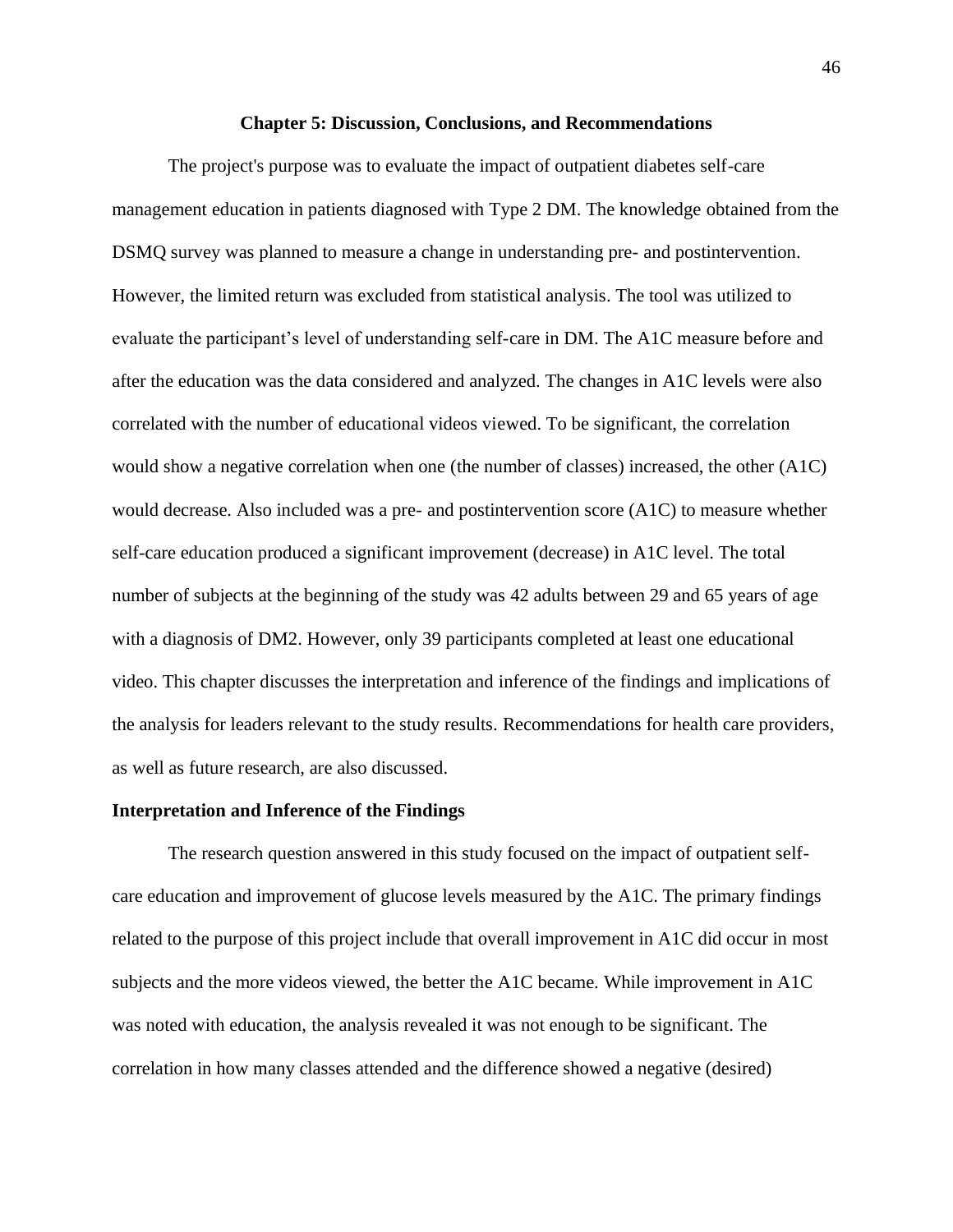correlation. Therefore, the null hypothesis is not rejected for significant A1C decreases after the educational video sessions but is rejected for the correlation found related to the number of videos viewed and significant A1C decrease. With the research findings, the question guiding the research was answered.

The new knowledge or conclusions presented in this project adds to the nursing profession's body of knowledge and encourages providers to continue to or add outpatient education to the DM2 patient's treatment. Evidence was presented that education can reduce complications of DM2 through self-care education. The complications of DM2 can be lifealtering and increase the morbidity and mortality of the patient. The inference was positively noted between repeated exposure to the education and reduction of glucose averages which decreases risk to the patient. The self-care theory states that the ability to care for one's self is essential to maintain health and recover from illness (Orem, 2001). The research project findings were found supportive of the self-care theory that stresses self-care is learned and can be taught to a patient.

The relevance of the applied self-care theory in the DM2 population of interest was supported by the variables that suggested repeat exposure led to even better glucose levels, with some patients returning to prediabetic ranges of A1Cs. The correlation in the number of videos viewed and decreased A1C levels support the question that education in the outpatient area can lead to improved glucose supported the alternative hypothesis. While the actual change in A1C was found insignificant, any A1C change can improve a patient's health overall. Additional studies are needed to support the question in a more significant manner and compare video watching versus in-person training that could not be completed due to pandemic guidelines.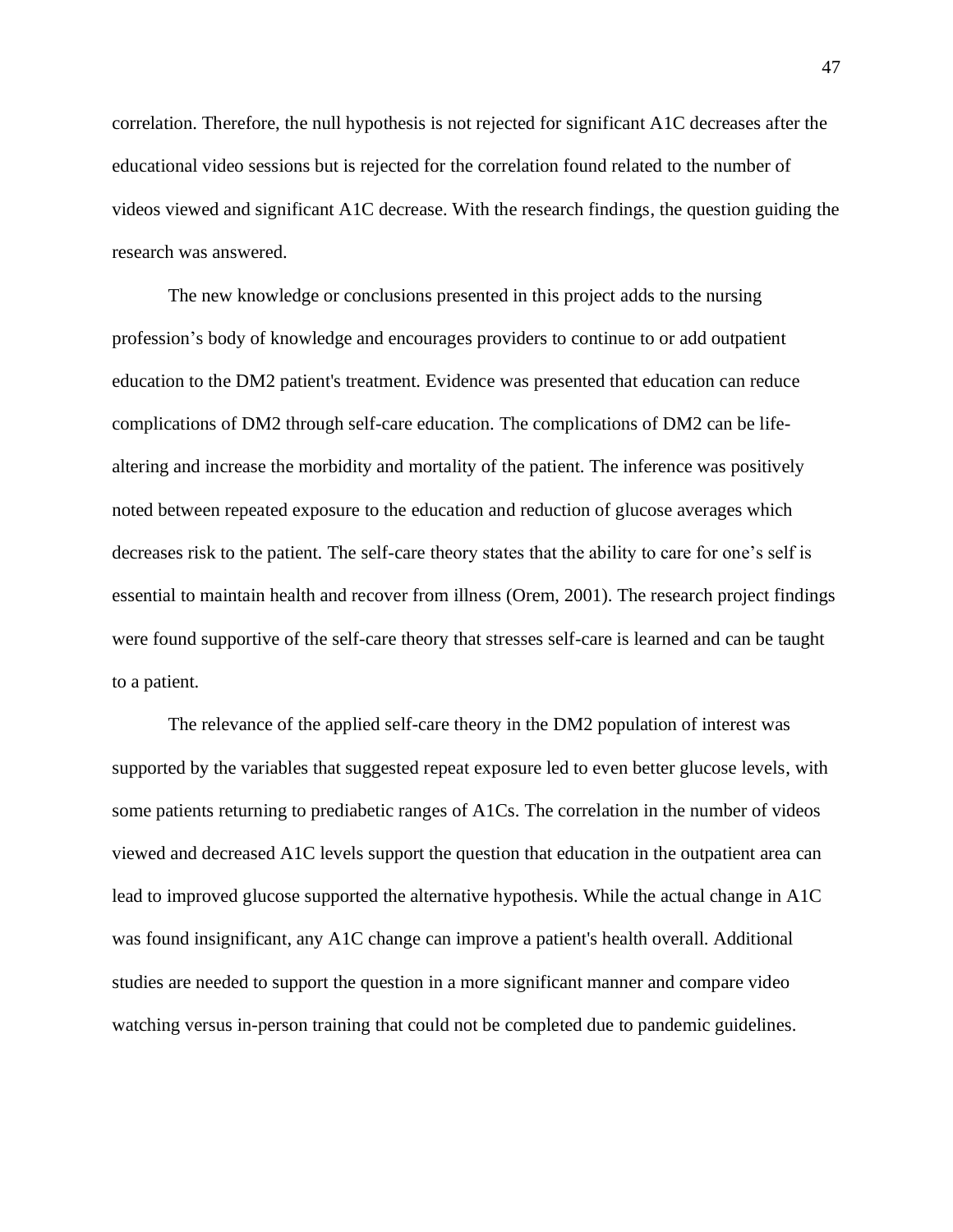# **Limitations**

There were some limitations in the project. One such limitation was the difficulty of obtaining enough newly diagnosed diabetics exclusively in the project. Difficulty in the recruitment of participants led me to include new and previously diagnosed patients with diabetes. The length of the study and time intensiveness did not allow for the exclusive inclusion of only newly diagnosed patients. This could add to the insignificant change in A1C as I have found in my practice that a newly diagnosed patient will significantly improve A1C in one visit in comparison to a patient already being treated and following up. Another constraint is that full chart disclosure and other co-occurring diagnoses can affect the patient's ability to focus on education and glucose level improvements.

## **Implications of Analysis for Leaders**

The research adds significant insight into nursing science and could increase the number of studies in the United States that relate the significance of self-care management and education to improving diabetes management. Future research could focus primarily on the patient with Type 2 DM as they are often overlooked for intensive education. Type 2 DM patients are sometimes viewed as not as severe by some providers compared to insulin-dependent diabetics. Checking and monitoring glucose in the Type 2 DM patient is critical and should not be an optional treatment as it currently is.

This project reinforces that the DNP-prepared nurse practitioners should develop a perspective of the importance of self-care management and education in those with DM2 and focus initial assessments on that knowledge level at treatment onset. The healthcare provider must note that daily monitoring of glucose is essential and leads to improved DM2 management, especially when education focuses on this premise. Healthcare providers must identify patients in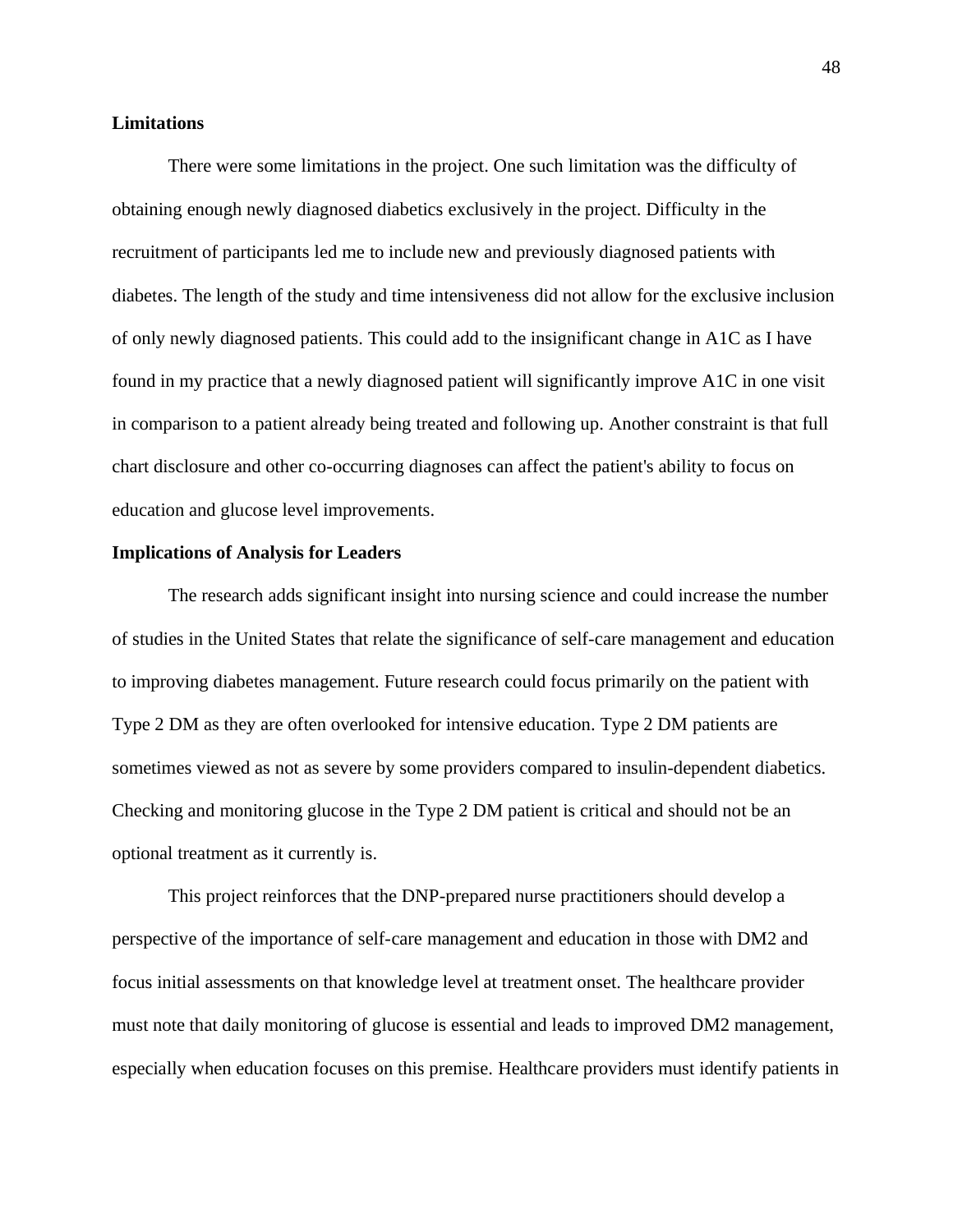need and those unaware of self-care measures that can lead to an overall improved level of health and diminish the possibility of life-altering complications of Type 2 DM.

Implications for nursing practice can be defined based on the eight DNP Essentials. The findings and outcomes of this project improve the overall health benefit to the Type 2 DM patient. Correlation with repeated exposure to education was found and an overall improvement in A1C levels in most inclusion groups. The Essentials of the Doctoral Education for Advanced Nursing Education Practice (American Association of Colleges of Nursing, 2006) for advanced practice nurses were discussed as to how they related to the guiding implications for clinical practice and overall health improvement and wellness and reduction of dangerous complications.

# **Essentials of Doctoral Education for Advanced Practice Nurses**

#### *Essential 1: Scientific Underpinnings*

Uncontrolled diabetes presents astronomical costs both financially and to life and limb in the patient diagnosed with diabetes. The disease predisposes patients to life-altering complications, and the number of diagnosed diabetics continues to increase annually. The literature review supported the benefits of self-care education in diabetic patients and revealed that treating before complications and costly hospital stays was beneficial. The findings provide an underpinning for the generalization of these results strong enough to incorporate and promote this intervention in the primary care or endocrinology areas that the advanced practice nurse serves. The theoretical framework guiding this project was the self–care/self-deficit theory developed by Dorothea Orem stresses the importance of self-care to disease management. Overall wellness can lead to a developing education program at diagnosis and treatment initiation that leads to decreased health consequences in this population. As nurse leaders, the nurse practitioner influences to guide the patient to a better degree of health and lessen illness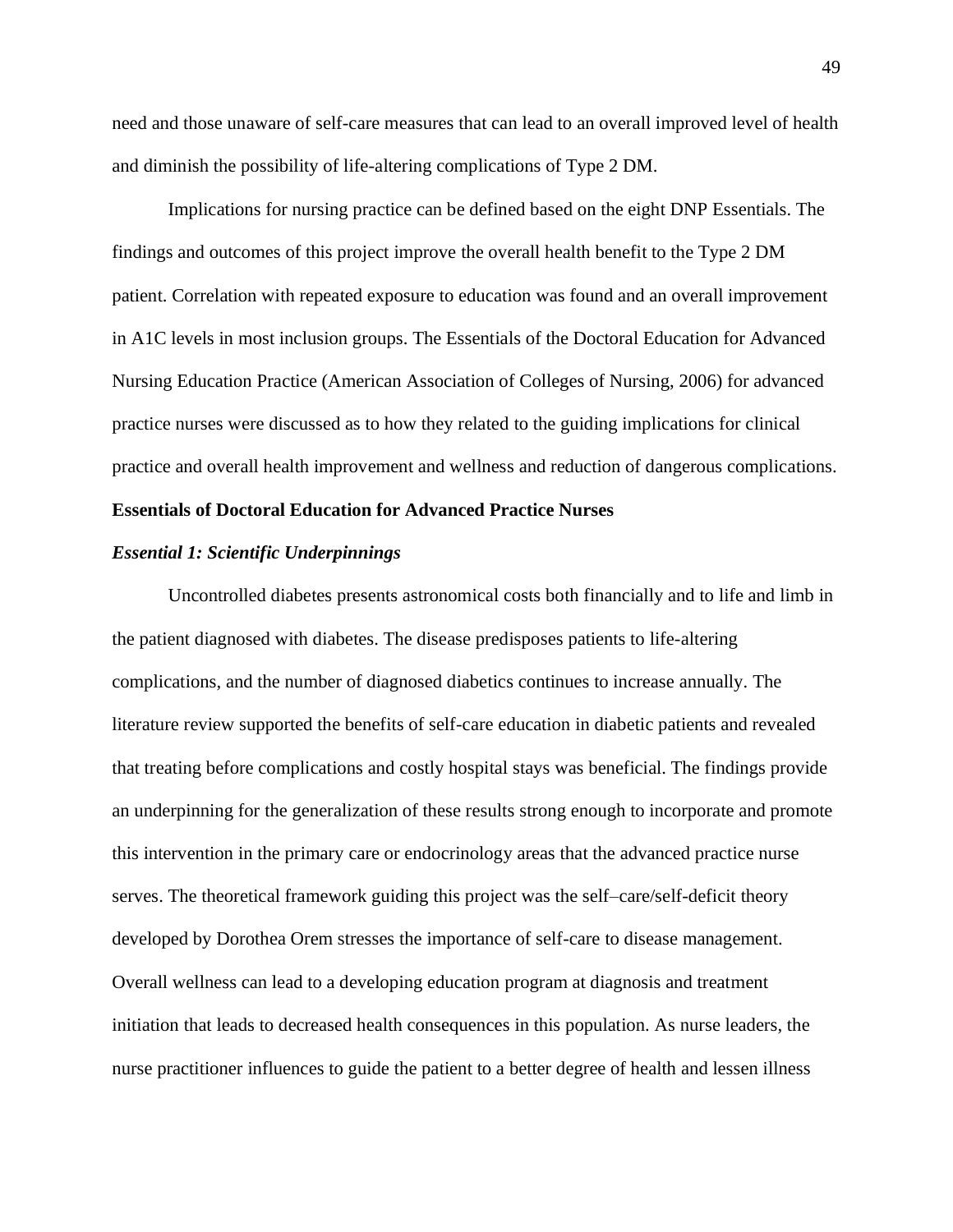constraints by something as scientifically basic as enhanced outpatient education and improvement of self-care measures. This essential is met through nursing action or processes that positively affect health status (AACN, 2006). Through this enhanced process in self-care education, the APN is improving the DM2 patient's overall health and wellness and reducing dangerous complications.

# *Essential II: Organizational and Systems Leadership*

Patient education is a vital aspect of diabetes management. Developing an improved means of providing self-care education in the outpatient environment can improve the patient's life and, more specifically, the prediabetic or newly diagnosed DM2. An organizational proposal to offer a new system of business that provides outpatient education to these patients could meet a need presented in the United States, especially with the increasing numbers of diabetes diagnoses annually. This system can decrease health costs associated with uncontrolled diabetes and even slow or stop the prediabetic to DM2 progression through education involving lifestyle changes.

## *Essential III: Clinical Scholarship and Analytical Methods*

Evaluating the effects of outpatient diabetes education in the research practice setting demonstrates an effective measure to lower A1C, improve health outcomes, and reduce complications through better self-care measures and monitoring in DM2. Analytically evaluating the changes associated with this intervention leads to improvement of patient care and treatments. Careful evaluation of the DSMQ leads to understanding where the patient's level of knowledge is at the time of the survey and provides a guide for what type of intervention and self-care measure instruction is needed to improve health status through improved glucose levels.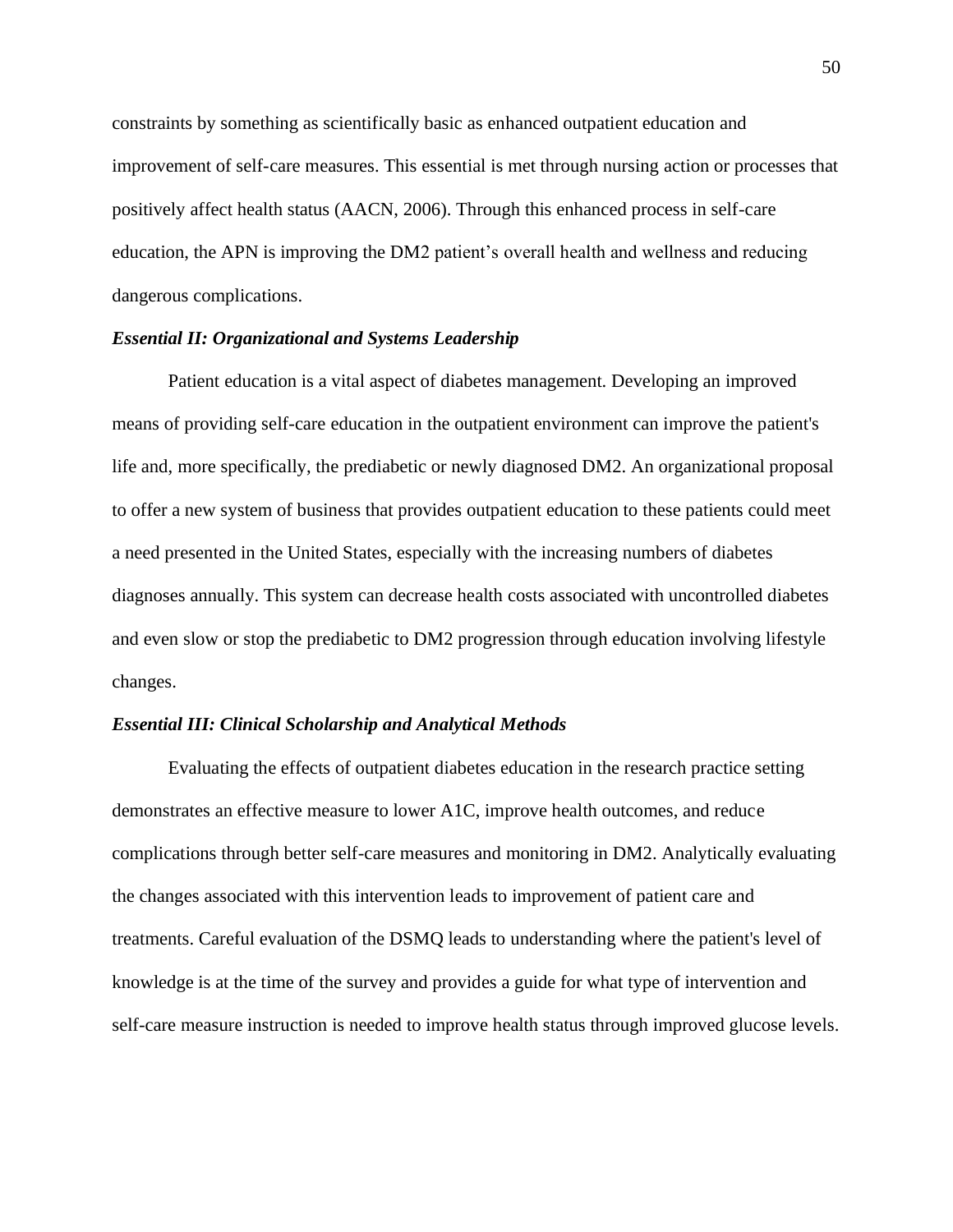Improvement in education leads to technological advancement and program changes that include self-care education as an intervention to meet the following essentials.

# *Essential IV: Information Systems and Patient Care Technology*

The use of statistical techniques and information systems to better understand the results of this study has led to the knowledge that increased exposure to outpatient education increases a patient's chance to improve disease processes and reduce complications. The ability of the APN to utilize patient care technology to record and monitor patient status is a must in today's fastevolving healthcare technological era. The utilization of technology in practice allows for improved monitoring and ease of information gathering to review effective versus ineffective interventions. It allows for the data to be transferred to share with others in healthcare and the patient. The utilization of statistical programs such as SPSS Version 25 enables the transferring and translating of data and significance to the practice of diabetic patients. The DSMQ could be added as part of patient intake upon the diagnosis of DM or prediabetes to yield further educational benefits that lead to DM improvement.

#### *Essential V: Health Care Policy*

The result of health care change and management leads to policy changes. Whether the policy changes in the APN's practice with a slight improvement or a broader shift in policy by governmental or health-related boards with a considerable improvement, the effect for the patient can be crucial. The APN can adopt a policy to start patient self-care education at diagnosis that expands to other clinics. Eventually, research and considering evidence-based improvements can lead to overall reductions in complications and healthcare costs and decrease detrimental effects of the disease process. The additions of these studied interventions lead to improved overall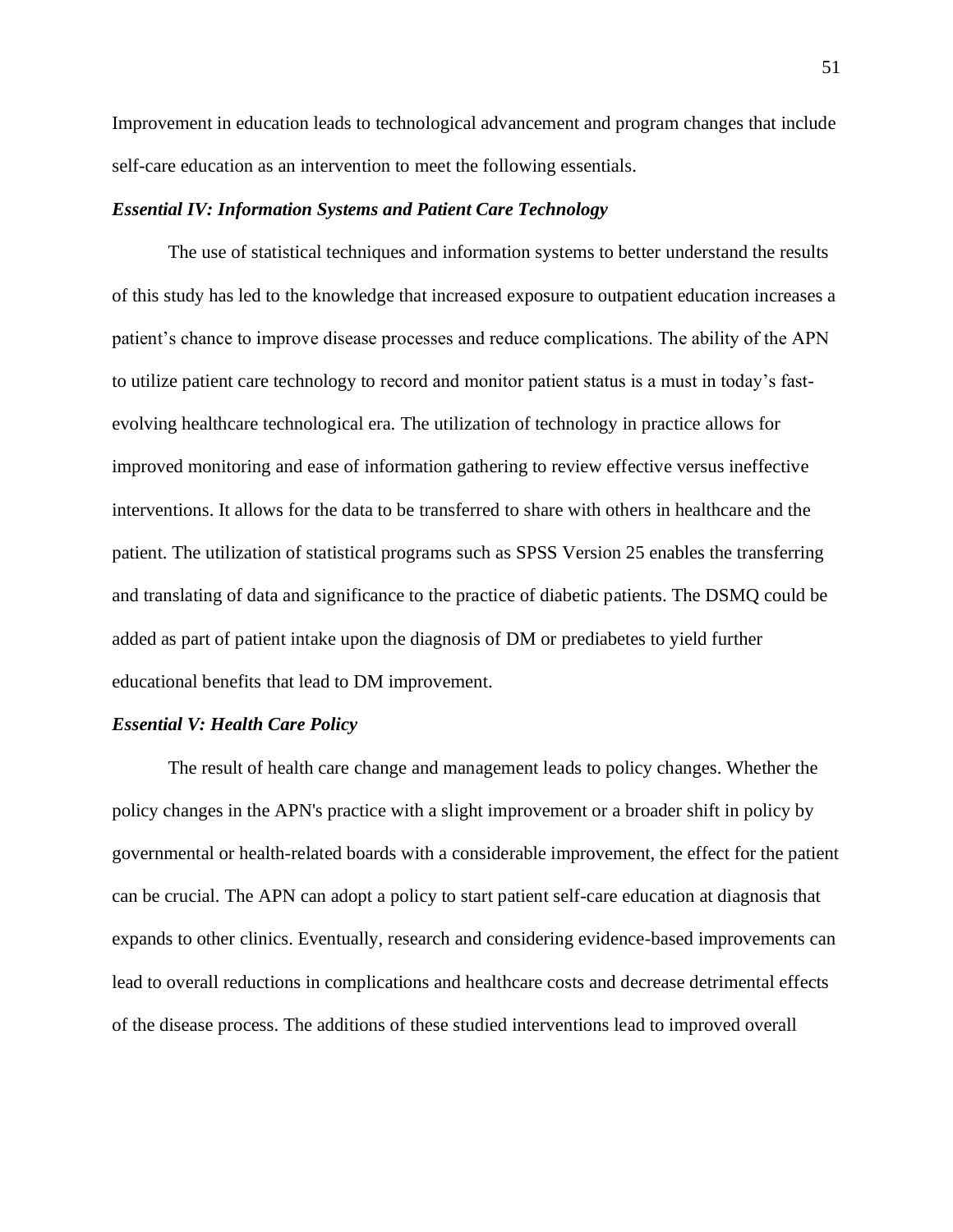public health, which should be the goal in the health reform of today, meeting societal needs and an individual's healthcare needs.

## *Essential VI: Interprofessional Collaboration*

Inter-professional collaboration occurs between patients, nursing, ancillary staff, and providers our patients are referred to. This collaboration is a direct result of cooperation, especially in obtaining data evaluated in this study. This data collection requires communication verbally, through emails, and other electronic measures to avoid disruption of patient care and follow IRB guidelines that de-identified the subjects as needed. Due to pandemic guidelines, there was very little verbal to no face-to-face communication. Communication through electronic means is challenging and must be clear to maintain an understanding between all involved. Practitioners must be well-informed on these innovative communication methods not just during the obtaining of data but day-to-day inpatient care as our technological status in healthcare continues to advance.

#### *Essential VII: Clinical Prevention and Population Health*

The basis for this project was to improve the care of the patient with diabetes to improve health status and improve the health of a population. The method is preventative in nature. Prevention of diabetes is crucial to reducing complications and leading to an optimal level of health. The prevention of complications leads to a decrease in morbidity and mortality and a decreased financial burden of the disease. Education to the prediabetic is essential to stop the disease process and sometimes reverse the diagnosis in DM2. The evaluation and interpretation of data that improves health status is a documented foundation in the nursing process (Chism, 2016).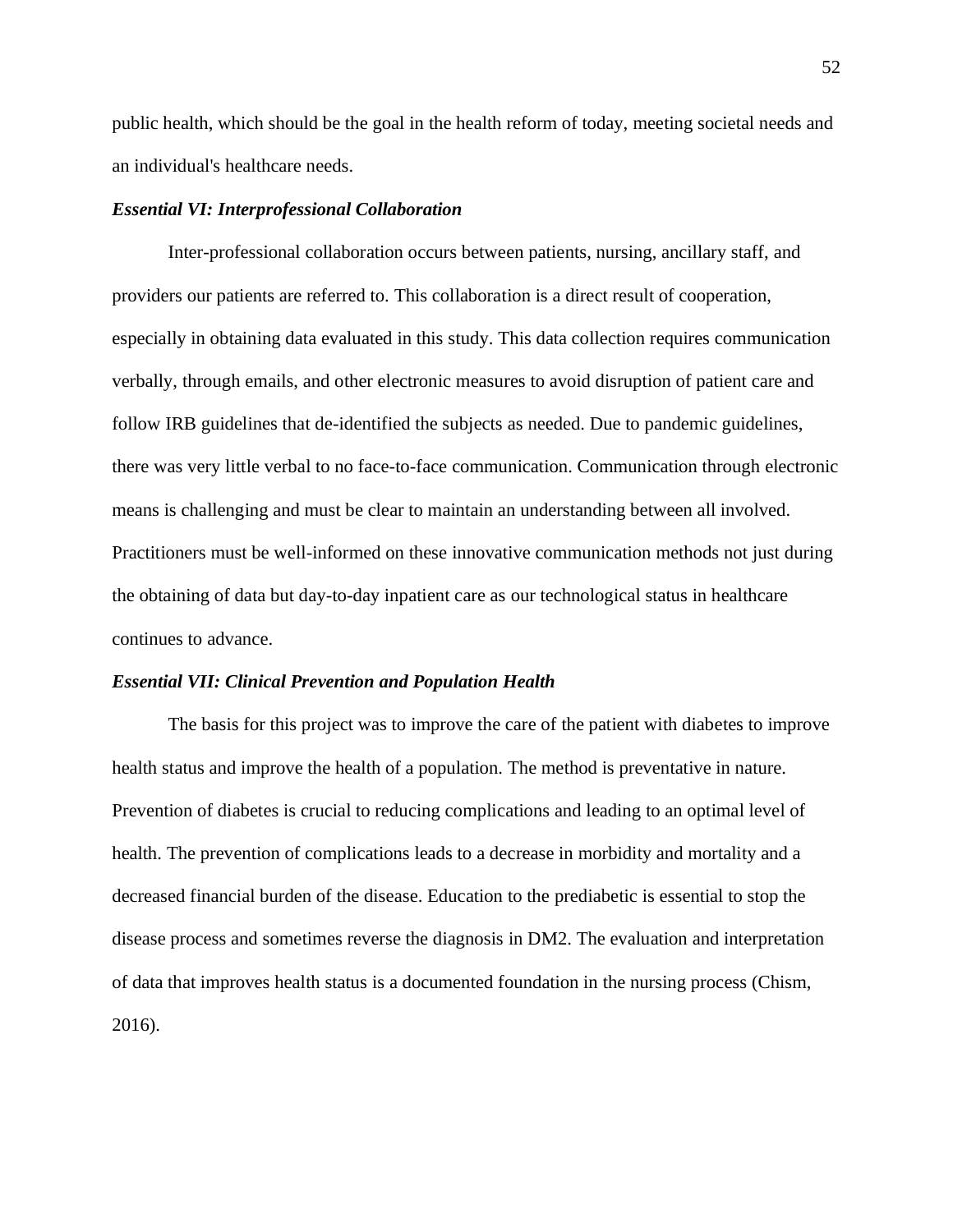## *Essential VIII: Advanced Nursing Practice*

Advanced practice nurses routinely care for diabetic patients, and improving and evaluating changes in treatments and monitoring is an evidence-based science. This project was based on the literature review and work experience that have supported that hospital education is not superior and that hospitalization should be prevented. Outpatient education should be improved and included patient and self-care management to help "own" the illness and lead to improved health. The evidence the study presents should guide practitioners to better care through better education of diabetic patients. Findings in this research project revealed evidencebased results to acknowledge the effects the patient has on their own disease process, encouraging providers to educate accordingly. The diabetic patient population continues to grow in the United States, which pushes the importance of educating to the forefront of care provided. The application of nursing science supports what the findings of the study demonstrated. The learning of the advanced practice nurse does not end, and the education of patients cared for does not either. Practice decisions should be based upon evidence. Evidence in this study empirically supports outpatient self-care education in diabetes and focuses on preventing complications and better control with repeated education exposures.

## **Recommendations for Future Research**

Future research could include face-to-face education interventions and other methods of monitoring blood glucose, such as continuous blood glucose monitoring (CGM), which along with A1C measurement, maintains more stable blood glucose. Recently, CGM has been promoted as superior to A1C measurement in several ways. A1C is one number that reflects average blood glucose. A patient's A1C does not calculate ups and downs that affect small vessels in the heart, eyes, and kidneys or the leverage of the glucose and can involve high levels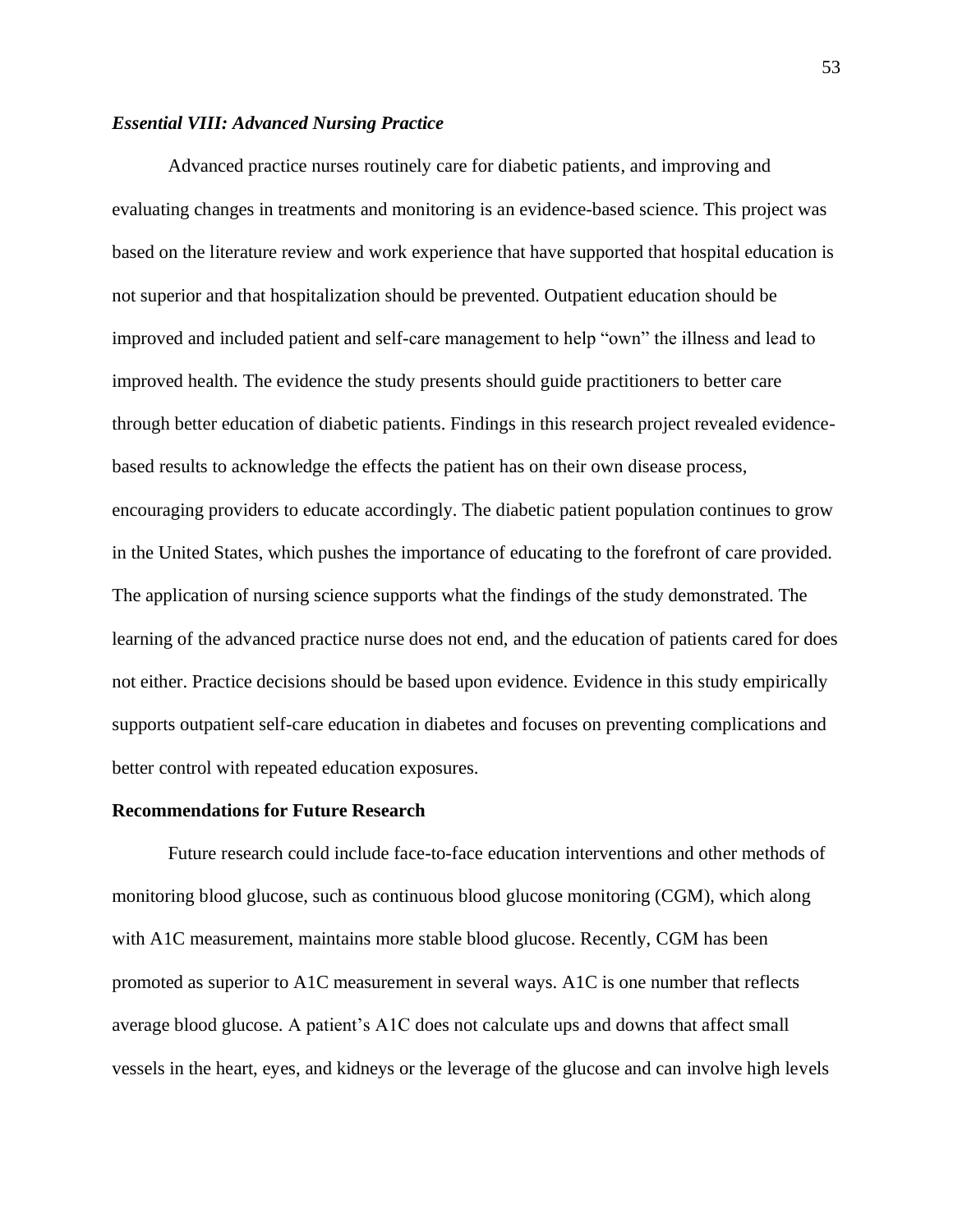averaged with low hypoglycemic level numbers. Recently, the American Diabetes Association (2021) has recommended CGM as an adjunct monitoring method superior to A1C measurement alone. The CGM method encourages self-care, perhaps even more significant than the finger stick glucose, and a commitment to regulating blood glucose in a better way. Education for patients with diabetes and self-care promotion is essential for promoting the "owning" of the disease (Kruger, 2021). Education research is sometimes challenging as it is critical to have the "buy in" to the condition and a commitment by the diabetic patient to be involved enough to understand the importance of participating in the intervention. Future studies should focus on best practices in diabetic education that meet the needs of patients and healthcare providers.

# **Conclusion**

The impact of outpatient diabetes education for adults diagnosed with DM2 was evaluated and analyzed in this project. The findings revealed a correlation between the number of exposures to education and an improved A1C. Although the statistical significance was low, there were still more patients with enhanced A1Cs than those with increased numbers. Future studies should involve face-to-face and interactive events as this was electronic and video viewing only. In the presence of increased non-face-to-face encounters in health care, this study speaks to the continued value of face-to-face education.

The presence of a control group may exhibit a more significant change in A1C scores in those with outpatient educational experiences. Nationally, the need for more studies regarding the significant improvement in diabetes when the patient is actively involved, and bought-in to self-care and monitoring is evident with a limited number of studies in the United States. This need can be disseminated through oral means in training events for providers that treat patients with diabetes. Other ways to announce the meaning of this study and the need for more of its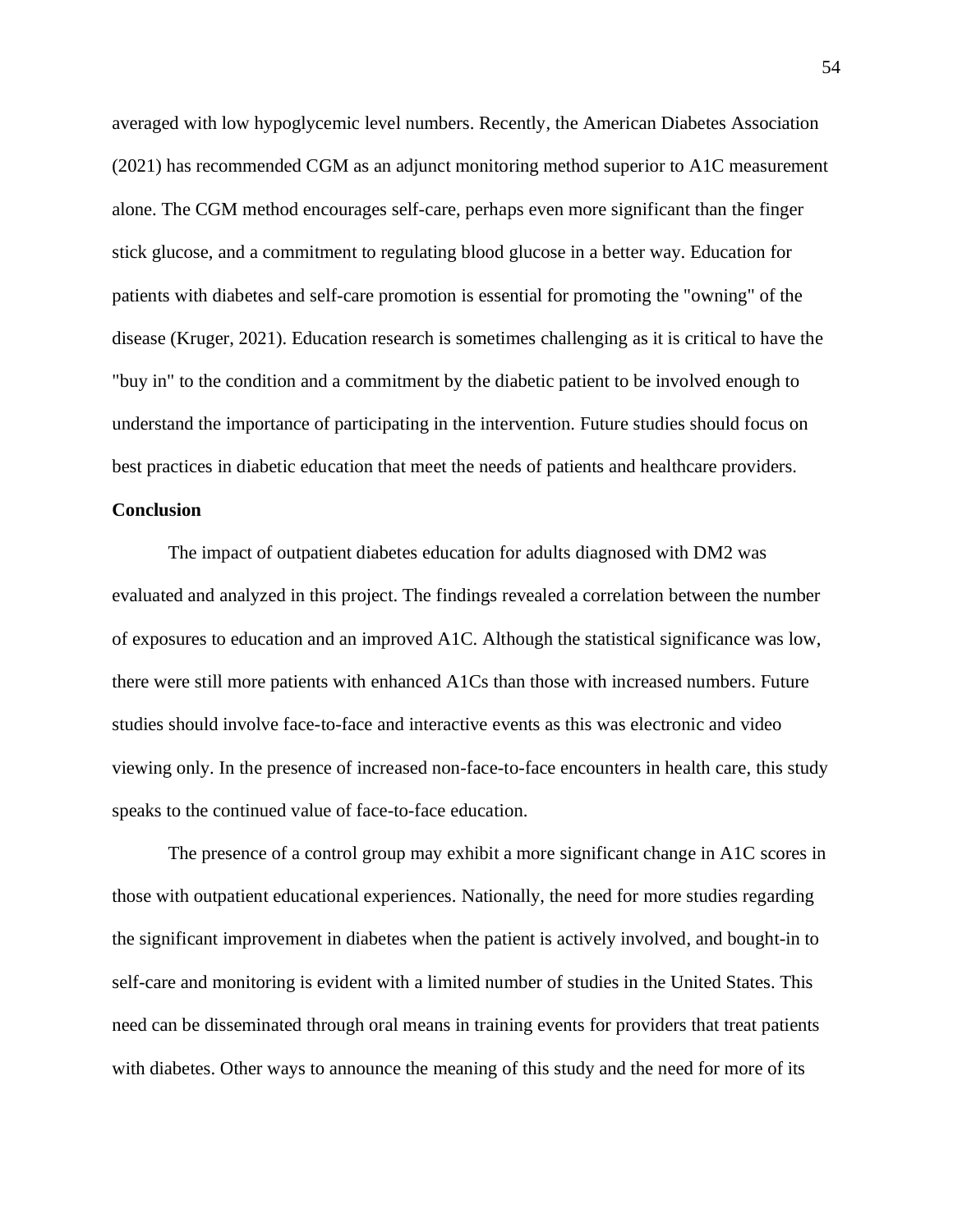kind could be accomplished through technical, video, or journal articles to earn continuing education credits required of the practitioner. The need for healthcare reform through outpatient self-care education was found in research and reinforced in this project. The advanced practice nurse is challenged to promote patient education to meet needs in rural areas.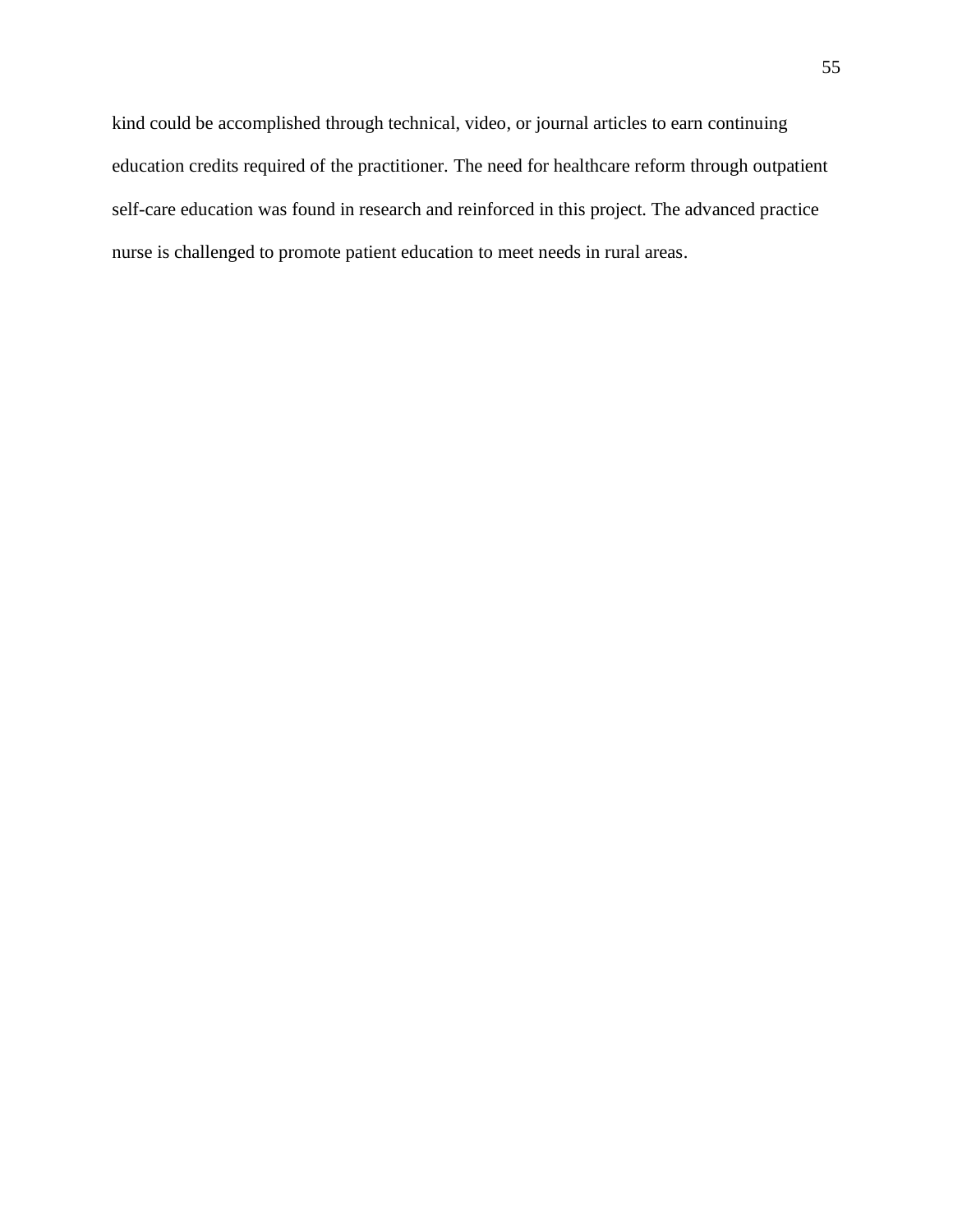## **References**

American Association of Colleges of Nursing. (2006). *The essentials of doctoral education for advanced nursing practice*.

[https://www.aacnnursing.org/Portals/42/Publications/DNPEssentials.pdf.](https://www.aacnnursing.org/Portals/42/Publications/DNPEssentials.pdf)

- American Diabetes Association. (2013). Economic cost of diabetes in the US in 2012. *Diabetes Care*, *36*(4), 1033–1046. <https://doi.org/10.2337/dc12-2625>
- American Diabetes Association. (2014). Diagnosis and classification of diabetes mellitus. *Diabetes Care*, *37*(Suppl. 1), S81–S90. <https://doi.org/10.2337/dc14-S081>

American Diabetes Association. (2020). *Diabetes diagnosis*: *Overview.* 

<https://www.diabetes.org/a1c/diagnosis>

- American Diabetes Association. (2021). Glycemic targets: Standards of medical care in diabetes-2021. *Diabetes Care*, *44*(Suppl. 1), 73–84. <https://doi.org/10.2337/dc21-S006>
- Arzaghi, S., Mahjouri, M., Heshmat, R., Khashayar, P., & Larijani, B. (2011). Psychometric properties of the Iranian version of the Problem Areas in Diabetes Scale (IR-PAID-20). *Journal of Diabetes and Metabolic Disorders*, *10*, 16. [https://doi.org/10.1186/2251-6581-](https://doi.org/10.1186/2251-6581-11-4)  $11-4$
- Asif, M. (2014). The prevention and control of type-2 diabetes by changing lifestyle and dietary pattern. *Journal of Education and Health Promotion*, *21*(30), 1. <https://doi.org/10.4103/2277-9531.127541>

Bonsall, L. (2011). *What is your question?* NursingCenter.com. www.nursingcenter.com>ncblog. [https://www.nursingcenter.com/ncblog/october-](https://www.nursingcenter.com/ncblog/october-2011/what-is-your-question)[2011/what-is-your-question](https://www.nursingcenter.com/ncblog/october-2011/what-is-your-question)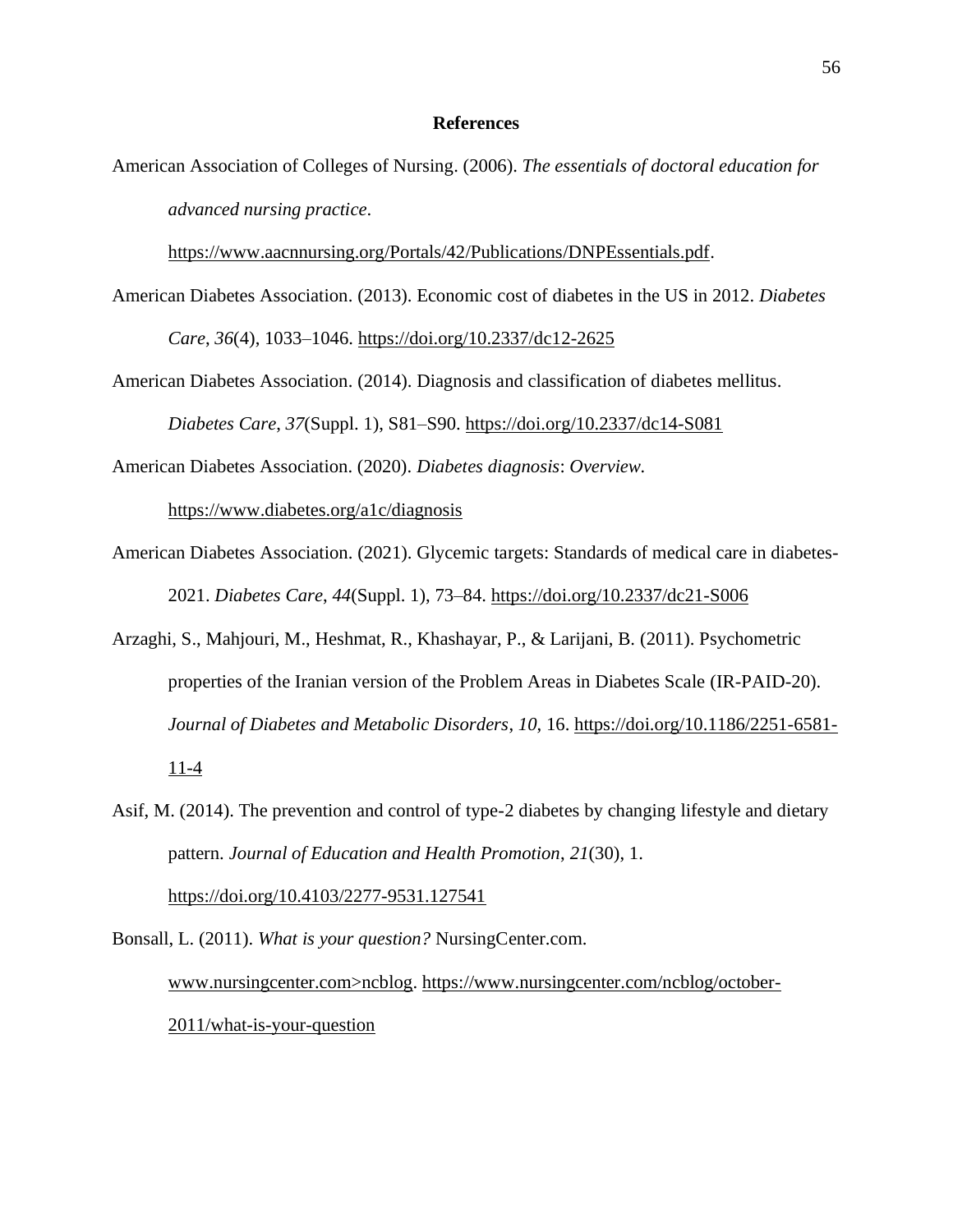- Cauch-Dudek, K., Victor, J., Sigmond, M., & Shah, B. (2013). Disparities in attendance at diabetes self-management education programs after diagnosis in Ontario, Canada: A cohort study. *[BMC Public Health](https://www.ncbi.nlm.nih.gov/pubmed/23360373)*[,](https://www.ncbi.nlm.nih.gov/pubmed/23360373) *30*(Suppl. 13), 85. [https://doi.org/10.1186/1471-2458-](https://doi.org/10.1186/1471-2458-13-85) [13-85](https://doi.org/10.1186/1471-2458-13-85)
- Centers for Disease Control and Prevention. (2015). *National Center for Health Statistics.*  National Health Interview Survey. <https://www.cdc.gov/nchs/nhis/index.htm>
- Center for Disease Control and Prevention. (2017). *National Diabetes Statistics Report, 2017.*  National Center for Chronic Disease Prevention and Health Promotion: U.S. Department of Health and Human Services, Division of Diabetes Translation.

<https://dev.diabetes.org/sites/default/files/2019-06/cdc-statistics-report-2017.pdf>

Center for Disease Control and Prevention. (2020). *National Diabetes Statistics Report, 2020.*  National Center for Chronic Disease Prevention and Health Promotion: U.S. Department of Health and Human Services, Division of Diabetes Translation.

<https://www.cdc.gov/diabetes/library/features/diabetes-stat-report.html>

Chism, L. A. (2016). *The Doctor of Nursing Practice* (3rd ed.). Jones and Bartlett Learning.

Contreras, F., Sanchez, M., Martinez, M., Castillo, M., Mindiola, A., Bermudez, V., & Velasco, M. (2017). Management and education in patients with diabetes mellitus. *Medical & Clinical Review*, *3*(Suppl. 2), 7.<https://doi.org/10.2176/2471-299X.1000049>

Diabetes Monitor. (2019). *Diabetes clinic*.

[http://www.diabetesclinic.ca/en/diab/diab\\_internet\\_resources.htm](http://www.diabetesclinic.ca/en/diab/diab_internet_resources.htm)

Dulal, M., Robinson, S., & Sullivan, S. (2014). Real-world evaluation of effects of counseling and education in diabetes management. American Diabetes Association. *Diabetes Spectrum*, *27*(Suppl. 4), 235–243.<https://doi.org/10.2337/diaspect.27.4.235>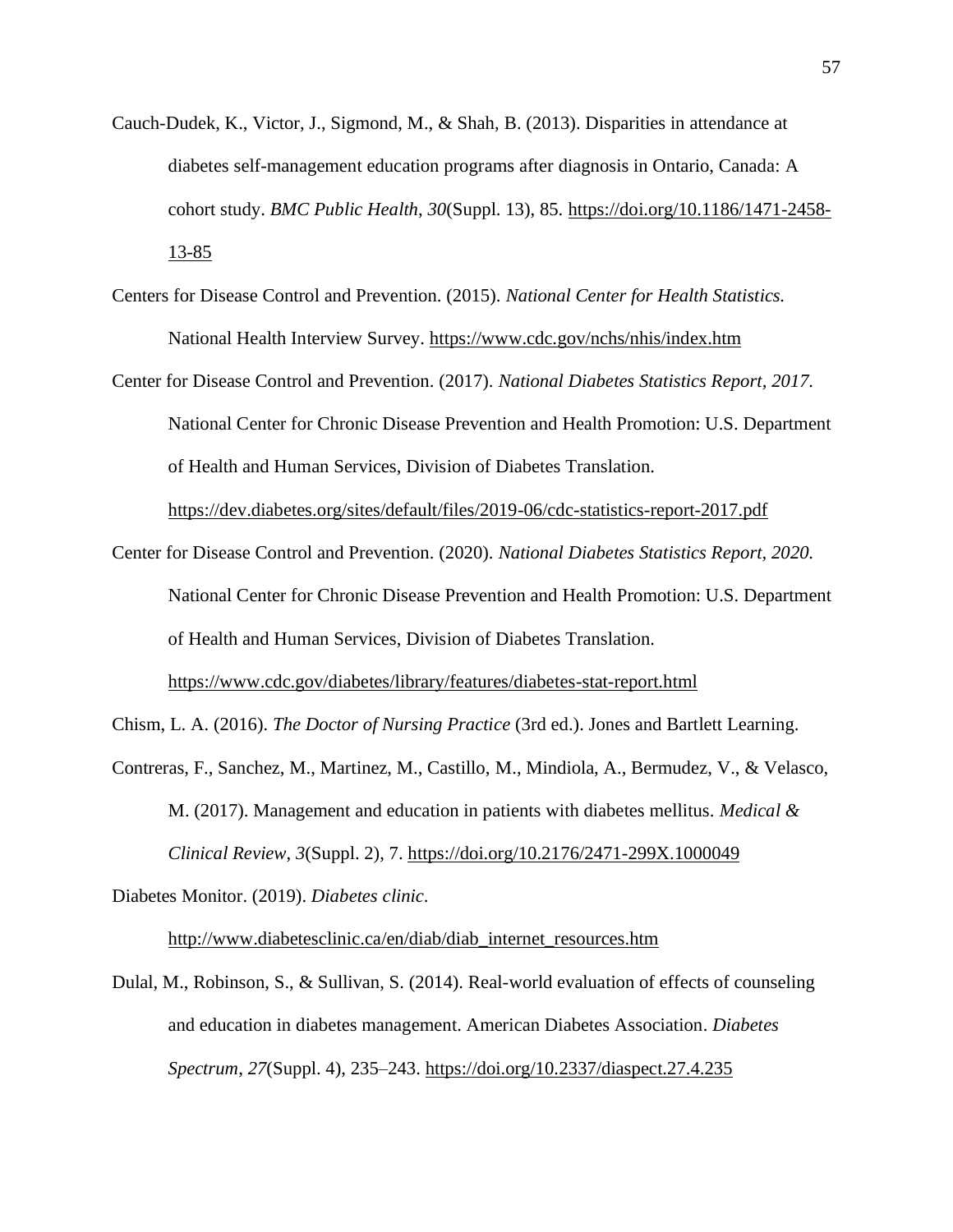Duran, A., Martin, P., Runkle, I., Perez, N., Abad, M., Del Vale, L., Sanz, M., & Calle-Pascual, L. (2010). Benefits of self-monitoring blood glucose in the management of new-onset Type 2 diabetes mellitus: The St. Carlos study, a prospective randomized clinic-based interventional study with parallel groups. *Journal of Diabetes*, *2*(3), 203–211.

<https://doi.org/10.111/j.1753-0407.2010.00081.x>

- Gagliardino, J., Chantelot, J., Domenger, C., Ramachandran, A., Kaddaha, G., Mbanya, J., Shestokova, M., & Chan, J. (2018). Impact of diabetes education and self-management on the quality of care for people with type 1 diabetes mellitus in the Middle East (the International Diabetes Mellitus Practices Study, IDMPS). *Diabetes Research and Clinical Practice*, *147*, 29–36. <https://doi.org/10.1016/j.diabres.2018.09.008>
- Golden, S., Maruther, N., & Hill-Biggs, F. (2015). *The case for diabetes population health improvement: Evidence-based programming for population outcomes in diabetes*. Current Diabetes Reports.

[https://health.gov/communication/hlactionplan/pdf/Health\\_Literacy\\_Action\\_Plan.pdf](https://health.gov/communication/hlactionplan/pdf/Health_Literacy_Action_Plan.pdf) Gonzalo, A. (2021). *Dorothea Orem: Self-care deficit theory*. Nurses Labs.

<https://nurseslabs.com/dorothea-orems-self-care-theory/>

- Knaw, N. (2018). Correlation, causality and the lack thereof. *The Edge.*  [https://www.nicholaskhaw.com/writings/2018/3/7/correlation-causality-and-the-lack](https://www.nicholaskhaw.com/writings/2018/3/7/correlation-causality-and-the-lack-thereof)[thereof](https://www.nicholaskhaw.com/writings/2018/3/7/correlation-causality-and-the-lack-thereof)
- Kruger, D. (2021). *Using technologies to improve adherence, time in range, and outcomes in diabetes.* National Association for Continuing Education. [https://www.naceonline.com/courses/using-technologies-to-improve-adherence-time-in](https://www.naceonline.com/courses/using-technologies-to-improve-adherence-time-in-range-and-outcomes-in-diabetes)[range-and-outcomes-in-diabetes](https://www.naceonline.com/courses/using-technologies-to-improve-adherence-time-in-range-and-outcomes-in-diabetes)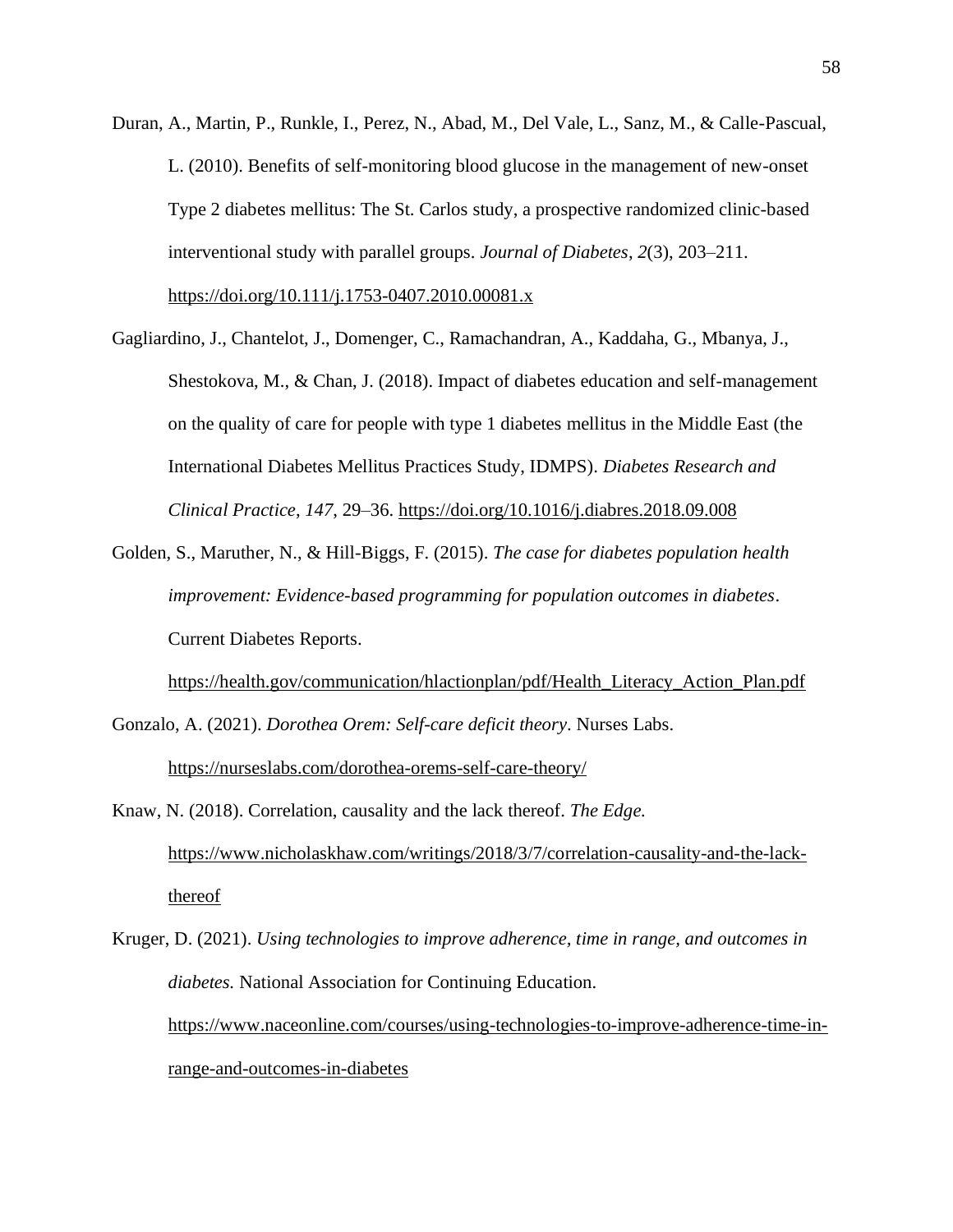- Lu, Y., Xu, J., & Zhao, W. (2016). Measuring self-care in persons with type 2 diabetes: A systematic review. *Evaluation & the Health Professions*, *39*(2), 131–184. <https://doi.org/10.1177/0163278715588927>
- Murphy, D., McCulloch, C., & Lin, F. (2016). Trends in the prevalence of chronic kidney disease in the United States. *Annals of Internal Medicine*, *165*(7), 473–481. <https://doi.org/10.7326/M16-0273>
- National Health and Nutrition Examination Survey. (2015). *Global Dietary Database.* Microdata Surveys.<https://www.globaldietarydatabase.org/management/microdata-surveys/718>
- National Institute of Diabetes and Digestive and Kidney Disease. (2019). *The A1C test and 5 diabetes*. [www.niddk.nih.gov/health-information/diabetes/overview/tests-diagnosis/a1c](file:///C:/Users/Patti/Documents/ACTIVE%20CUSTOMERS/Ruth%20Ann%20Slayton%20(ACU,%20DNP)/www.niddk.nih.gov/health-information/diabetes/overview/tests-diagnosis/a1c-test)[test](file:///C:/Users/Patti/Documents/ACTIVE%20CUSTOMERS/Ruth%20Ann%20Slayton%20(ACU,%20DNP)/www.niddk.nih.gov/health-information/diabetes/overview/tests-diagnosis/a1c-test)
- Orem, D. E. (1991). *Nursing: Concepts of practice* (4th ed.). C. V. Mosby.
- Orem, D. E. (2001). *Nursing: Concepts of practice* (6th ed.). C. V. Mosby.
- Powers, M., Bardsley, J., Cypress, M., Duker, P., Funnell, M., Fischl, A., Maryniuk, M., Simerio, L., & Vivian, E. (2015). Diabetes self-management education and support in type 2 diabetes: A joint position of the American Diabetes Association, the American Association of Diabetes Educators, and the Academy of Nutrition and Dietetics*. The Diabetes Educator*, *43*, 40–53. <https://doi.org/10.2337/dc15-0730>
- Schmitt, A., Gahr, A., Hemanns, N., Kulzer, B., Huber, J., & Haak, T. (2013). The Diabetes Self-Management Questionnaire (DSMQ): Development and evaluation of an instrument to assess diabetes self-care activities associated with glycemic control. *Health and Quality of Life Outcomes*, *11*, 1–14. <https://doi.org/10.1186/1477-7525-11-138>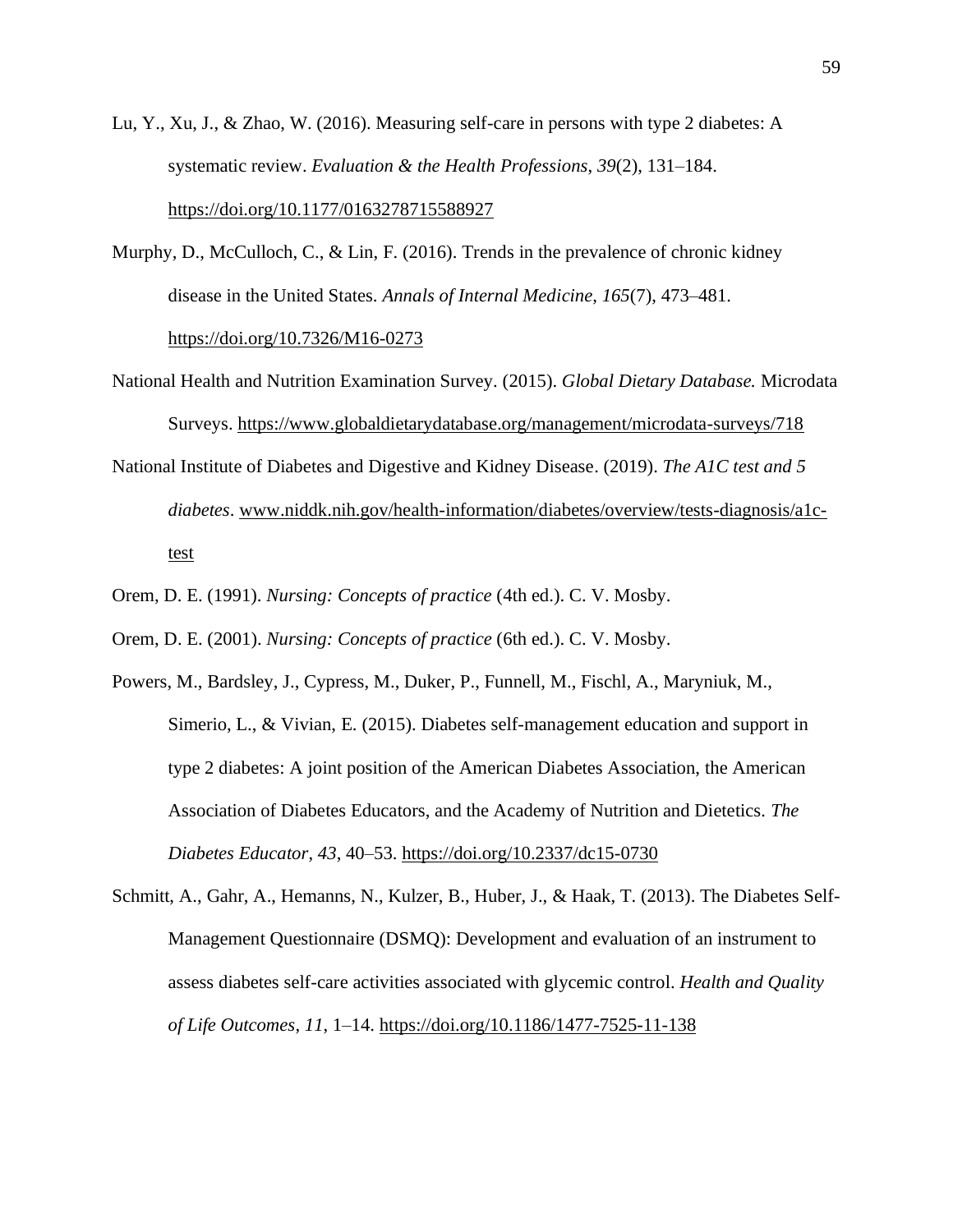Speight, J., Holmes-Truscott, E., Harvey, D., Hendrieckx, C., Hagger, V., Harris, S., Knight, B., & McIntyre, H. (2015). Structured type 1 diabetes education delivered in routine care in Australia reduces diabetes-related emergencies and severe diabetes-related distress: The OzDAFNE program. *Diabetes Research and Clinical Practice*, *112*, 65–72.

<https://doi.org/10.1016/j.diabres.2015.11.002>

- Swerdlow, A., Laing S., Qiao Z., Slater, S., Burden, A., & Botha, J. (2005). Cancer incidence and mortality in patients with insulin-treated diabetes: A UK cohort study. *British Journal of Cancer*, *92*(11), 2070–2075. <https://doi.org/10.1038/sj.bjc.6602611>
- Toobert, D., Hampson, S., & Glasgow, R. (2000). The summary of diabetes self-care activities measures: Results from 7 studies and a revised scale. *Diabetes Care*, *23*(7), 943–950. <https://doi.org/10.2337/diacare.23.7.943>
- White, R., Beech, B., & Miller, S. (2009). Health care disparities and diabetes: Practical considerations for primary care providers. *Clinical Diabetes*, *27*(3), 105–106. <https://doi.org/10.2337/diaclin.27.3.105>
- World Health Organization. (2021, April 2021). Diabetes. [https://www.who.int/news-room/fact](https://www.who.int/news-room/fact-sheets/detail/diabetes)[sheets/detail/diabetes](https://www.who.int/news-room/fact-sheets/detail/diabetes)
- Xu, Y., Toobert, D., Savag[e,](https://www.researchgate.net/publication/5239852_Factors_influencing_diabetes_self-management_in_Chinese_people_with_type_2_diabetes) C., Pan, W., & Whitmer, K. (2008). Factors influencing diabetes self-management in Chinese people with type 2 diabetes. *Research in Nursing and Health*, *31*(6), 613–625.<https://doi.org/10.1002/nur.20293>
- Zheng, F., Liu, S., Liu, Y., & Deng, L. (2019). Effects of an outpatient diabetes self-management education on patients with type 2 diabetes in China: A randomized controlled trial. *Journal of Diabetes Research*. <https://doi.org/10.1155/2019/1073131>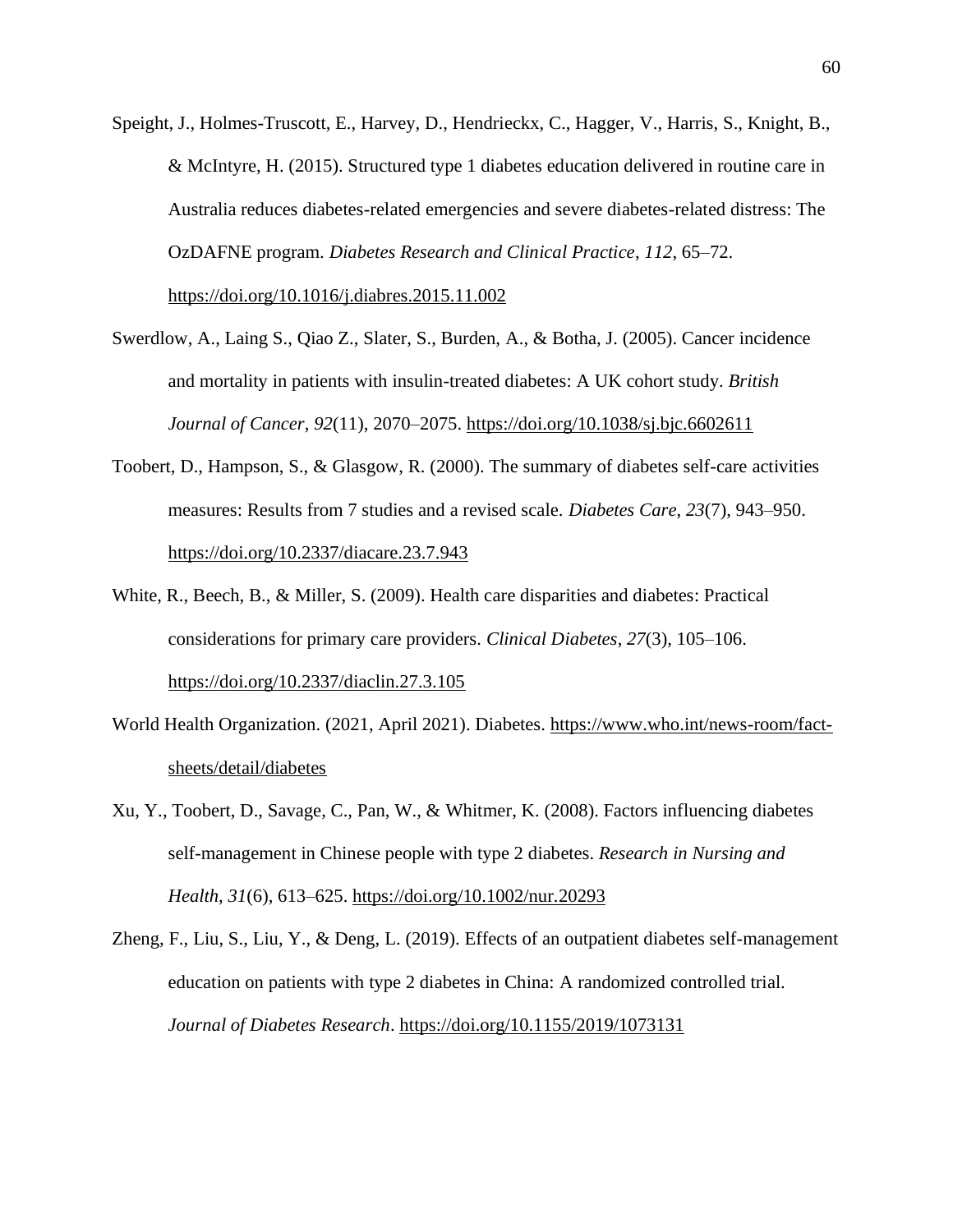# **Appendix A: Diabetes Self-Management Questionnaire**

|                    | The following statements describe self-care activities related to<br>your diabetes. Thinking about your self-care over the last 8 weeks,<br>please specify the extent to which each statement applies to you.<br>Note: If you monitor your glucose using continuous interstitial glucose<br>monitoring (CGM), please refer to this where 'blood sugar checking' is<br>requested. | applies<br>to me<br>very<br>much | applies to<br>me to a<br>consider-<br>able<br>degree | applies<br>to me to<br>some<br>degree | does<br>not<br>apply<br>to me |
|--------------------|----------------------------------------------------------------------------------------------------------------------------------------------------------------------------------------------------------------------------------------------------------------------------------------------------------------------------------------------------------------------------------|----------------------------------|------------------------------------------------------|---------------------------------------|-------------------------------|
| 1.                 | I check my blood sugar levels with care and attention.<br>$\Box$ Blood sugar measurement is not required as a part of my treatment.                                                                                                                                                                                                                                              | $\square$ 3                      | $\square$                                            | $\Box$ 1                              | $\square 0$                   |
| 2.                 | The food I choose to eat makes it easy to achieve optimal blood<br>sugar levels.                                                                                                                                                                                                                                                                                                 |                                  | $\square$                                            | $\Box$ 1                              | $\square 0$                   |
| 3.                 | I keep all doctors' appointments recommended for my diabetes<br>treatment.                                                                                                                                                                                                                                                                                                       |                                  | $\square$                                            | $\Box$ 1                              | $\square 0$                   |
| 4.                 | I take my diabetes medication (e. g. insulin, tablets) as prescribed.<br>$\Box$ Diabetes medication/insulin is not required as a part of my treatment.                                                                                                                                                                                                                           |                                  | $\square$                                            | $\Box$ 1                              | $\square 0$                   |
| 5.                 | Occasionally I eat lots of sweets or other foods rich in<br>carbohydrates.                                                                                                                                                                                                                                                                                                       |                                  | $\square$ 2                                          | $\square$                             | $\square 0$                   |
| 6.                 | I record my blood sugar levels regularly (or analyze the value chart<br>with my blood glucose meter).<br>$\Box$ Blood sugar measurement is not required as a part of my treatment.                                                                                                                                                                                               | $\square$ 3                      | $\square$                                            | $\Box$ 1                              | $\square 0$                   |
| 7.                 | I tend to avoid diabetes-related doctors' appointments.                                                                                                                                                                                                                                                                                                                          | $\square$ 3                      | $\Box$ 2                                             | $\Box$ 1                              | $\square 0$                   |
| 8.                 | I do regular physical activity to achieve optimal blood sugar levels.                                                                                                                                                                                                                                                                                                            | $\square$ 3                      | $\square$                                            | $\Box$ 1                              | $\square 0$                   |
| 9.                 | I strictly follow the dietary recommendations given by my doctor or<br>diabetes specialist.                                                                                                                                                                                                                                                                                      | $\square$ 3                      | $\square$                                            | $\Box$ 1                              | $\square 0$                   |
| 1<br>0.            | I do not check my blood sugar levels frequently enough as would be<br>required for achieving good blood glucose control.<br>$\Box$ Blood sugar measurement is not required as a part of my treatment.                                                                                                                                                                            | $\square$ 3                      | $\square$                                            | $\Box$ 1                              | $\square 0$                   |
| 1<br>1.            | I avoid physical activity, although it would improve my diabetes.                                                                                                                                                                                                                                                                                                                | $\square$ 3                      | $\square$ 2                                          | $\Box$                                | $\Box 0$                      |
| $\mathbf{1}$<br>2. | I tend to forget to take or skip my diabetes medication (e. g. insulin,<br>tablets).<br>$\Box$ Diabetes medication/insulin is not required as a part of my treatment.                                                                                                                                                                                                            | $\square$ 3                      | $\square$ 2                                          | $\square$                             | $\square 0$                   |
| $\mathbf{1}$<br>3. | Sometimes I have real 'food binges' (not triggered by<br>hypoglycemia).                                                                                                                                                                                                                                                                                                          | $\square$ 3                      | $\square$ 2                                          | $\square$                             | $\square 0$                   |
| $\mathbf{1}$<br>4. | Regarding my diabetes care, I should see my medical practitioner(s)<br>more often.                                                                                                                                                                                                                                                                                               |                                  | $\square$ 2                                          | $\Box$                                | $\square 0$                   |
| 1<br>5.            | I tend to skip planned physical activity.                                                                                                                                                                                                                                                                                                                                        | $\square$ 3                      | $\square$ 2                                          | $\square$                             | $\square 0$                   |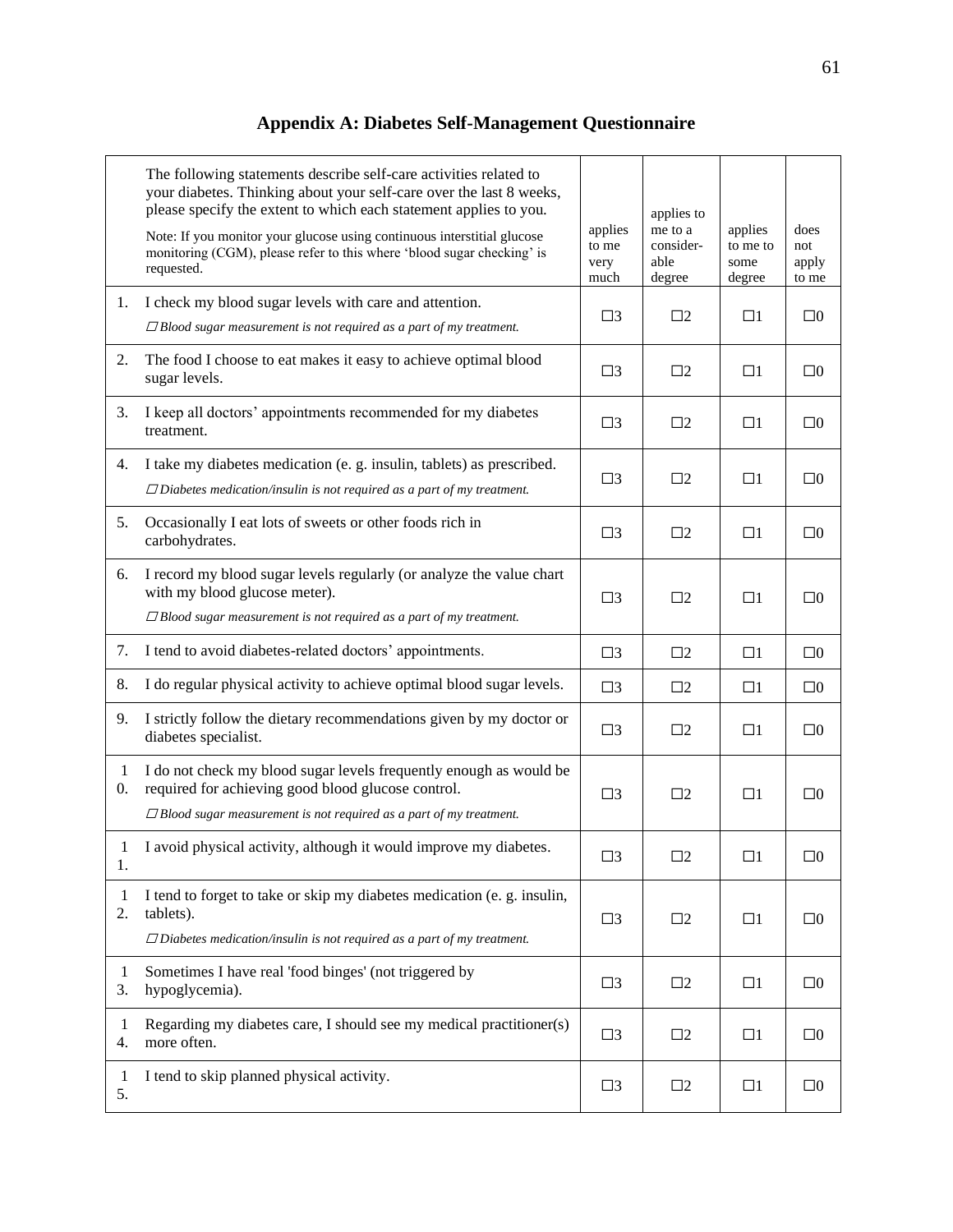| My diabetes self-care is poor.          |  | 76 |
|-----------------------------------------|--|----|
| $DCMO@Dr$ Andreas Schmitt at al. $2012$ |  |    |

DSMQ©Dr Andreas Schmitt et al., 2013  $\overline{\text{DSMQ}}$  – United Kingdom/English - Original version DSMQ\_AU1.0\_eng-GBori

L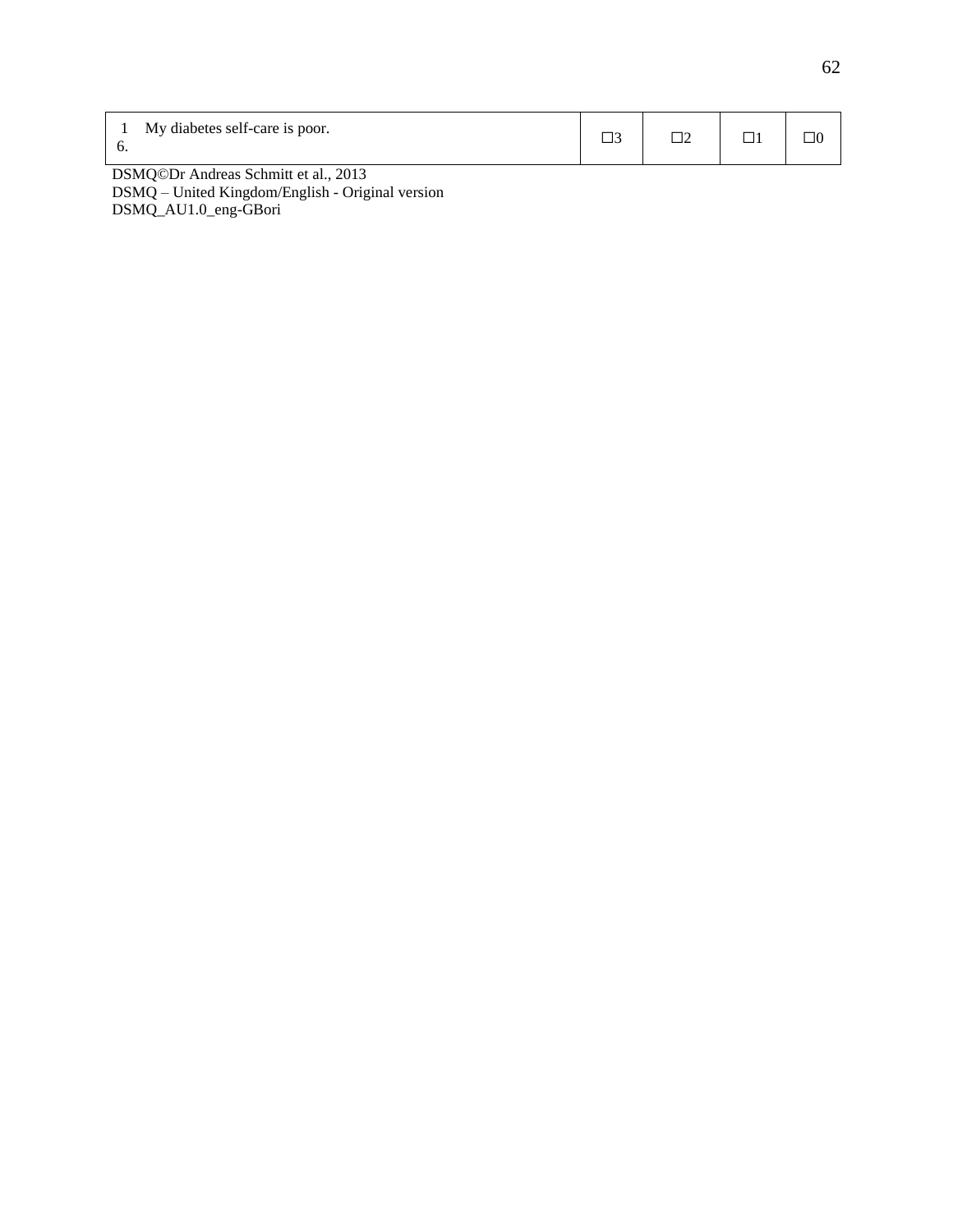## **Appendix B: Permission to Use DSMQ Agreement Letter**

*ePROVIDE™: Your User Agreement - Diabetes Self-Management Questionnaire - 4425*

# [file:///C:/Users/RA%20S/Documents/DSMQ%20email%20permission%20AOL%20Mail%20\(4](about:blank)

## [9463\).html](about:blank)

# **eprovide** [\(eprovide@mapi-trust.org\)](mailto:eprovide@mapi-trust.org) To: you Sat, June 8, 2019 at 0948

UA\_General\_Terms\_Licensing\_MRT... (559 KB)

UA\_special\_terms\_Ruth\_Ann\_Slay...pdf (25 KB)

Dear User,

Thank you for using the online distribution on [https://eprovide.mapi-trust.org](https://eprovide.mapi-trust.org/) for the use of this COA.

Please find attached your completed User License Agreement.

This COA may be under specific conditions of use and copyright ownership.

By accepting the General and Special Terms of this User License Agreement, you have acknowledged that you will respect these conditions, and especially:

• You will only use the COA in the context of use that you have indicated

• You will not modify the COA

• You will not translate the COA without contacting Mapi Research Trust beforehand for possible specific conditions

• You will not distribute the COA to other third parties

We invite you to refer to the attached Terms for complete information and conditions of use.

Should you have any questions, please contact us a[t eprovide@mapi-trust.org.](mailto:eprovide@mapi-trust.org)

Best regards,

ICON plc made the following annotations.

---------------This e-mail transmission may contain confidential or legally privileged information that is intended only for the individual or entity named in the e-mail address. If you are not the intended recipient, you are hereby notified that any disclosure, copying, distribution, or reliance upon the contents of this e-mail is strictly prohibited. If you have received this e-mail transmission in error, please reply to the sender, so that ICON plc can arrange for proper delivery, and then please delete the message. Thank You, ICON plc South County Business Park LeopardstownDublin 18 Ireland Registered number: 145835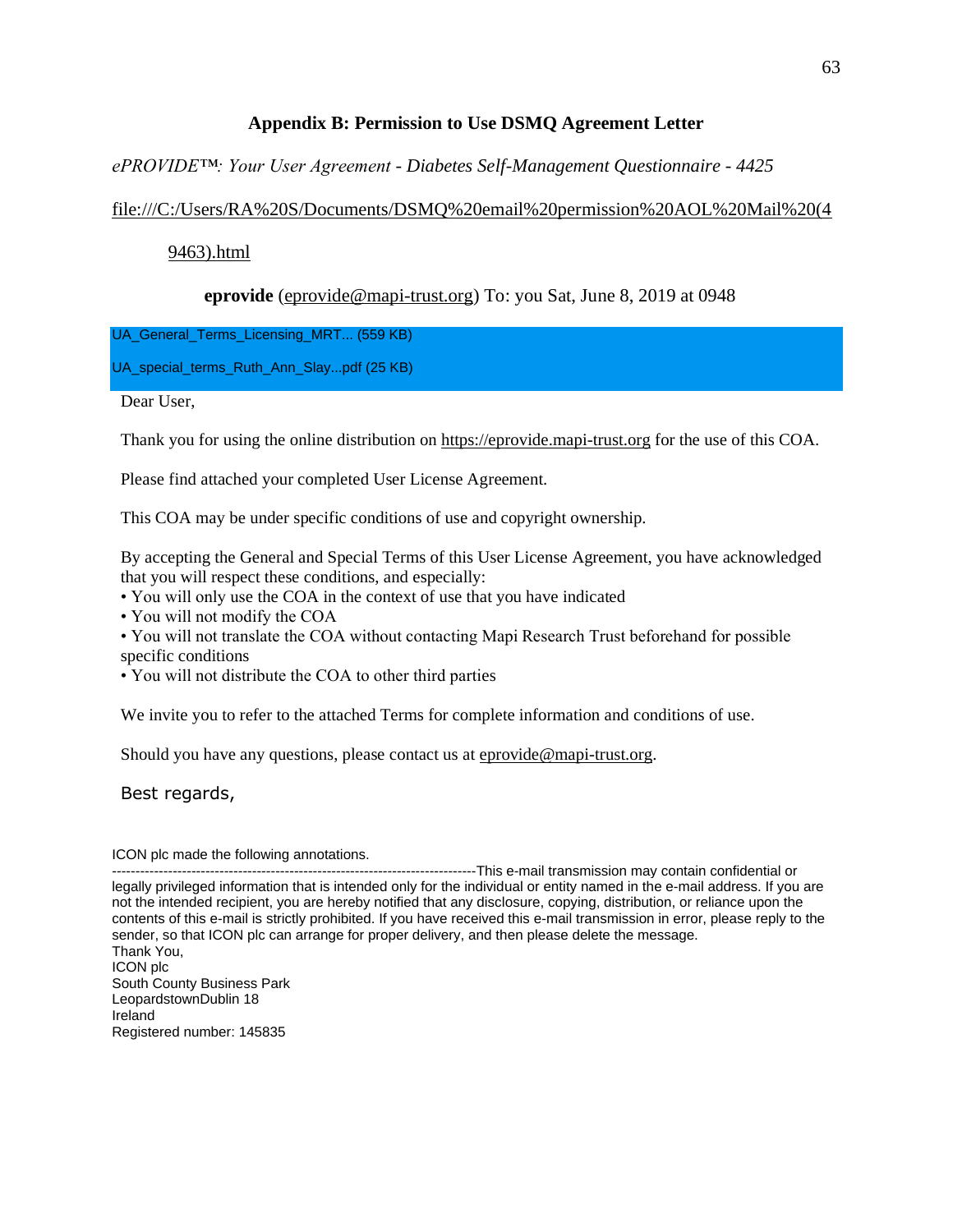# **Appendix C: Letter of Support for Urgent Team Clinic**

| Nancy Becker (<br>Details $\vee$<br>Nancy<br>Nancy Becker<br>Mission: To serve our communities with the highest quality, affordable and convenient urgent and family care, delivered by our exceptional and compassionale teams.<br><b>Valued Behaviors:</b><br>Integrity: Acting in an honest and ethical way<br>Service: Providing patients with a "value" experience<br>Relationships: Treating all individuals with dignity and respect<br>Excellence: Pursuing continual improvement in who we are and what we do<br>Results: Insisting on optimal performance<br>Measurement: Analyzing outcomes in everything we do<br>Communication: Sharing information proactively<br>CONFIDENTIALITY NOTE: This e-mail and any attachments may contain confidential information. If you are not the intended recipient, be aware that any disclosure, copying, distribution or use of confidential information is p<br>delete this copy from your system. Thank you for your cooperation.<br>From: Nickie Brown<br>To: Nancy Becker<br>Belinda Bridges<br>Cc: slayton1988 <<br>Subject: FW: letter of support | RE: letter of support                                                                                                                                                                                            |  |
|----------------------------------------------------------------------------------------------------------------------------------------------------------------------------------------------------------------------------------------------------------------------------------------------------------------------------------------------------------------------------------------------------------------------------------------------------------------------------------------------------------------------------------------------------------------------------------------------------------------------------------------------------------------------------------------------------------------------------------------------------------------------------------------------------------------------------------------------------------------------------------------------------------------------------------------------------------------------------------------------------------------------------------------------------------------------------------------------------------|------------------------------------------------------------------------------------------------------------------------------------------------------------------------------------------------------------------|--|
|                                                                                                                                                                                                                                                                                                                                                                                                                                                                                                                                                                                                                                                                                                                                                                                                                                                                                                                                                                                                                                                                                                          |                                                                                                                                                                                                                  |  |
|                                                                                                                                                                                                                                                                                                                                                                                                                                                                                                                                                                                                                                                                                                                                                                                                                                                                                                                                                                                                                                                                                                          | To: $you + 3$ more                                                                                                                                                                                               |  |
|                                                                                                                                                                                                                                                                                                                                                                                                                                                                                                                                                                                                                                                                                                                                                                                                                                                                                                                                                                                                                                                                                                          | I am not available today as I'm working on a project with a very tight deadline. Belinda will you work with Ruth Ann and Dr. Fowler to see if we can get this done today. Looks like a very worthwhile endeavor. |  |
|                                                                                                                                                                                                                                                                                                                                                                                                                                                                                                                                                                                                                                                                                                                                                                                                                                                                                                                                                                                                                                                                                                          |                                                                                                                                                                                                                  |  |
|                                                                                                                                                                                                                                                                                                                                                                                                                                                                                                                                                                                                                                                                                                                                                                                                                                                                                                                                                                                                                                                                                                          |                                                                                                                                                                                                                  |  |
|                                                                                                                                                                                                                                                                                                                                                                                                                                                                                                                                                                                                                                                                                                                                                                                                                                                                                                                                                                                                                                                                                                          | Division Vice President                                                                                                                                                                                          |  |
|                                                                                                                                                                                                                                                                                                                                                                                                                                                                                                                                                                                                                                                                                                                                                                                                                                                                                                                                                                                                                                                                                                          |                                                                                                                                                                                                                  |  |
|                                                                                                                                                                                                                                                                                                                                                                                                                                                                                                                                                                                                                                                                                                                                                                                                                                                                                                                                                                                                                                                                                                          |                                                                                                                                                                                                                  |  |
|                                                                                                                                                                                                                                                                                                                                                                                                                                                                                                                                                                                                                                                                                                                                                                                                                                                                                                                                                                                                                                                                                                          |                                                                                                                                                                                                                  |  |
|                                                                                                                                                                                                                                                                                                                                                                                                                                                                                                                                                                                                                                                                                                                                                                                                                                                                                                                                                                                                                                                                                                          |                                                                                                                                                                                                                  |  |
|                                                                                                                                                                                                                                                                                                                                                                                                                                                                                                                                                                                                                                                                                                                                                                                                                                                                                                                                                                                                                                                                                                          |                                                                                                                                                                                                                  |  |
|                                                                                                                                                                                                                                                                                                                                                                                                                                                                                                                                                                                                                                                                                                                                                                                                                                                                                                                                                                                                                                                                                                          |                                                                                                                                                                                                                  |  |
|                                                                                                                                                                                                                                                                                                                                                                                                                                                                                                                                                                                                                                                                                                                                                                                                                                                                                                                                                                                                                                                                                                          |                                                                                                                                                                                                                  |  |
|                                                                                                                                                                                                                                                                                                                                                                                                                                                                                                                                                                                                                                                                                                                                                                                                                                                                                                                                                                                                                                                                                                          |                                                                                                                                                                                                                  |  |
|                                                                                                                                                                                                                                                                                                                                                                                                                                                                                                                                                                                                                                                                                                                                                                                                                                                                                                                                                                                                                                                                                                          |                                                                                                                                                                                                                  |  |
|                                                                                                                                                                                                                                                                                                                                                                                                                                                                                                                                                                                                                                                                                                                                                                                                                                                                                                                                                                                                                                                                                                          |                                                                                                                                                                                                                  |  |
|                                                                                                                                                                                                                                                                                                                                                                                                                                                                                                                                                                                                                                                                                                                                                                                                                                                                                                                                                                                                                                                                                                          |                                                                                                                                                                                                                  |  |
|                                                                                                                                                                                                                                                                                                                                                                                                                                                                                                                                                                                                                                                                                                                                                                                                                                                                                                                                                                                                                                                                                                          |                                                                                                                                                                                                                  |  |
|                                                                                                                                                                                                                                                                                                                                                                                                                                                                                                                                                                                                                                                                                                                                                                                                                                                                                                                                                                                                                                                                                                          |                                                                                                                                                                                                                  |  |
|                                                                                                                                                                                                                                                                                                                                                                                                                                                                                                                                                                                                                                                                                                                                                                                                                                                                                                                                                                                                                                                                                                          |                                                                                                                                                                                                                  |  |
|                                                                                                                                                                                                                                                                                                                                                                                                                                                                                                                                                                                                                                                                                                                                                                                                                                                                                                                                                                                                                                                                                                          |                                                                                                                                                                                                                  |  |
|                                                                                                                                                                                                                                                                                                                                                                                                                                                                                                                                                                                                                                                                                                                                                                                                                                                                                                                                                                                                                                                                                                          |                                                                                                                                                                                                                  |  |
|                                                                                                                                                                                                                                                                                                                                                                                                                                                                                                                                                                                                                                                                                                                                                                                                                                                                                                                                                                                                                                                                                                          |                                                                                                                                                                                                                  |  |
|                                                                                                                                                                                                                                                                                                                                                                                                                                                                                                                                                                                                                                                                                                                                                                                                                                                                                                                                                                                                                                                                                                          |                                                                                                                                                                                                                  |  |
|                                                                                                                                                                                                                                                                                                                                                                                                                                                                                                                                                                                                                                                                                                                                                                                                                                                                                                                                                                                                                                                                                                          |                                                                                                                                                                                                                  |  |
|                                                                                                                                                                                                                                                                                                                                                                                                                                                                                                                                                                                                                                                                                                                                                                                                                                                                                                                                                                                                                                                                                                          | Sent: Monday, February 3, 2020 12:03 PM                                                                                                                                                                          |  |
|                                                                                                                                                                                                                                                                                                                                                                                                                                                                                                                                                                                                                                                                                                                                                                                                                                                                                                                                                                                                                                                                                                          |                                                                                                                                                                                                                  |  |
|                                                                                                                                                                                                                                                                                                                                                                                                                                                                                                                                                                                                                                                                                                                                                                                                                                                                                                                                                                                                                                                                                                          |                                                                                                                                                                                                                  |  |
|                                                                                                                                                                                                                                                                                                                                                                                                                                                                                                                                                                                                                                                                                                                                                                                                                                                                                                                                                                                                                                                                                                          |                                                                                                                                                                                                                  |  |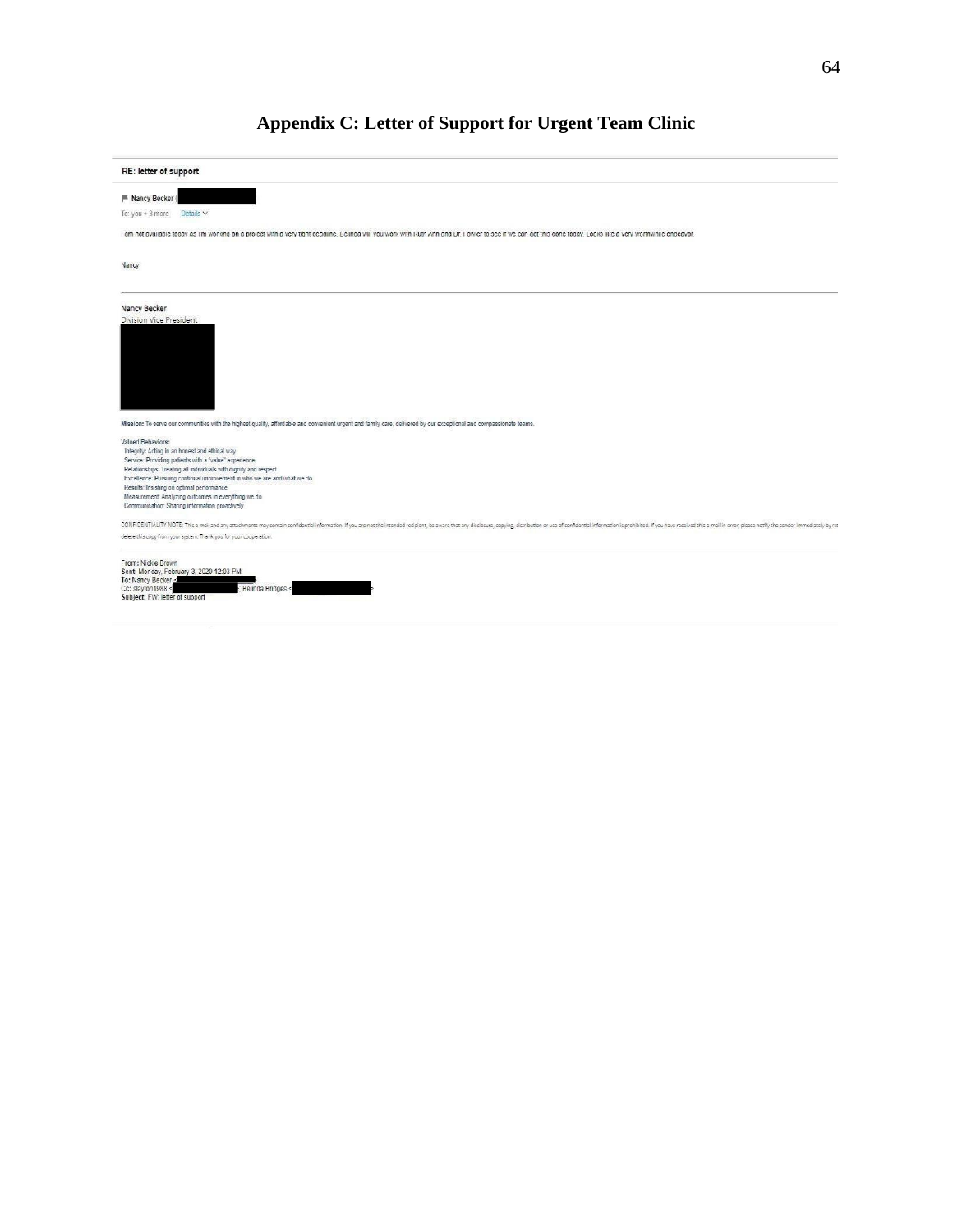#### **Appendix D: Letter of Support From Referring Clinic Owner**

Sheryl Wright, MSN, RN, APRN To Whom It May Concern: The population of patients diagnosed with diabetes tends to grow each year. With that growth, comes the realization of the staggering prices of medications, completely changing eating habits, and the daunting task of checking glucose levels multiple times a day. Diabetic education is greatly needed in this population of patients and their families. Ruth Ann Slayton is planning on the development of a clinical diabetic education program to help patients in the clinic setting. Much to my delight, she has asked for me to participate and I gladly accepted. With the lack of clinical diabetic education available to patients, I feel this project will help my clients succeed in getting and keeping their diabetes under control. I have agreed to supply Mrs. Clayton with client information, approved by the patient, to participate in clinical diabetic education. I will also distribute flyers to patients about diabetic education and information that will benefit them greatly. I feel Mrs. Slayton's project can benefit so many patients and diminish worry and apprehension in making lifestyle changes to improve their health outcomes. Sincerely, Sheryl Wright, MSN, RN, APRN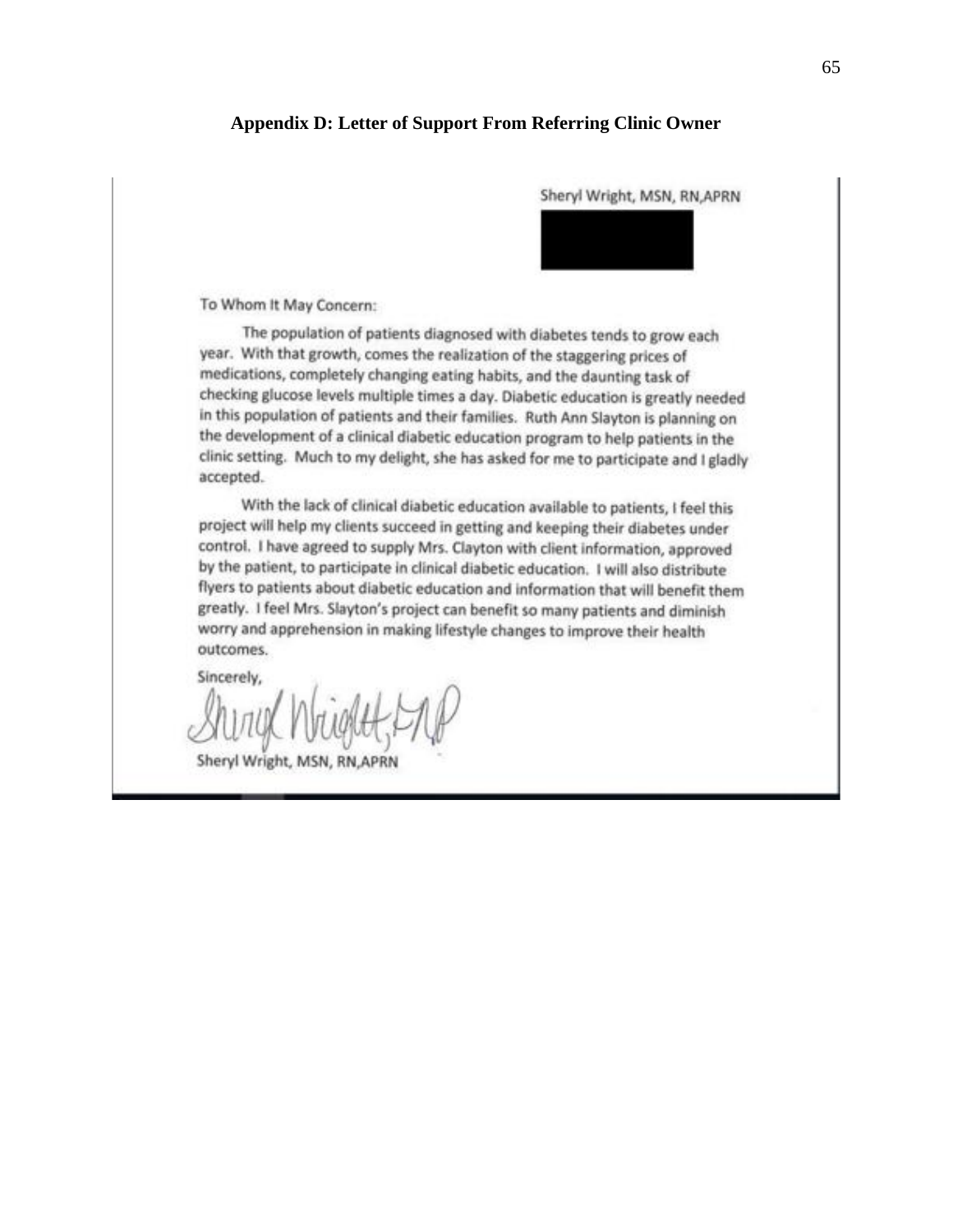

# **Appendix E: Flyer for Recruitment and Project Explanation for Participants**

# BEGINNING THIS NOVEMBER<sup>(SOONER IF YOU GET SIGNED UP TODAY)</sup> LEARN TO MANAGE DIABETES TYPE 2 OR PREDIABETES\* DIABETES EDUCATION RESEARCH OPPORTUNITY

**What is it?** 4-videos of diabetic training that teach **self-management** of Type 2 diabetes or Prediabetes. Each session is approximately 15-45 minutes in length and presented without contact.

**Where is it?** A **SAFE** location wherever there is access to online video (smart phone) or internet(even at home).**When is it?** After you sign up and consent. Video links will be emailed to you.

**How do I join?** Ask your Primary care provider to help you sign up

\*This is a research project conducted by Ruth Ann Slayton FNP. It is voluntary and participants can withdraw at any time. Must be between ages 18-65 and recently diagnosed in the last year.